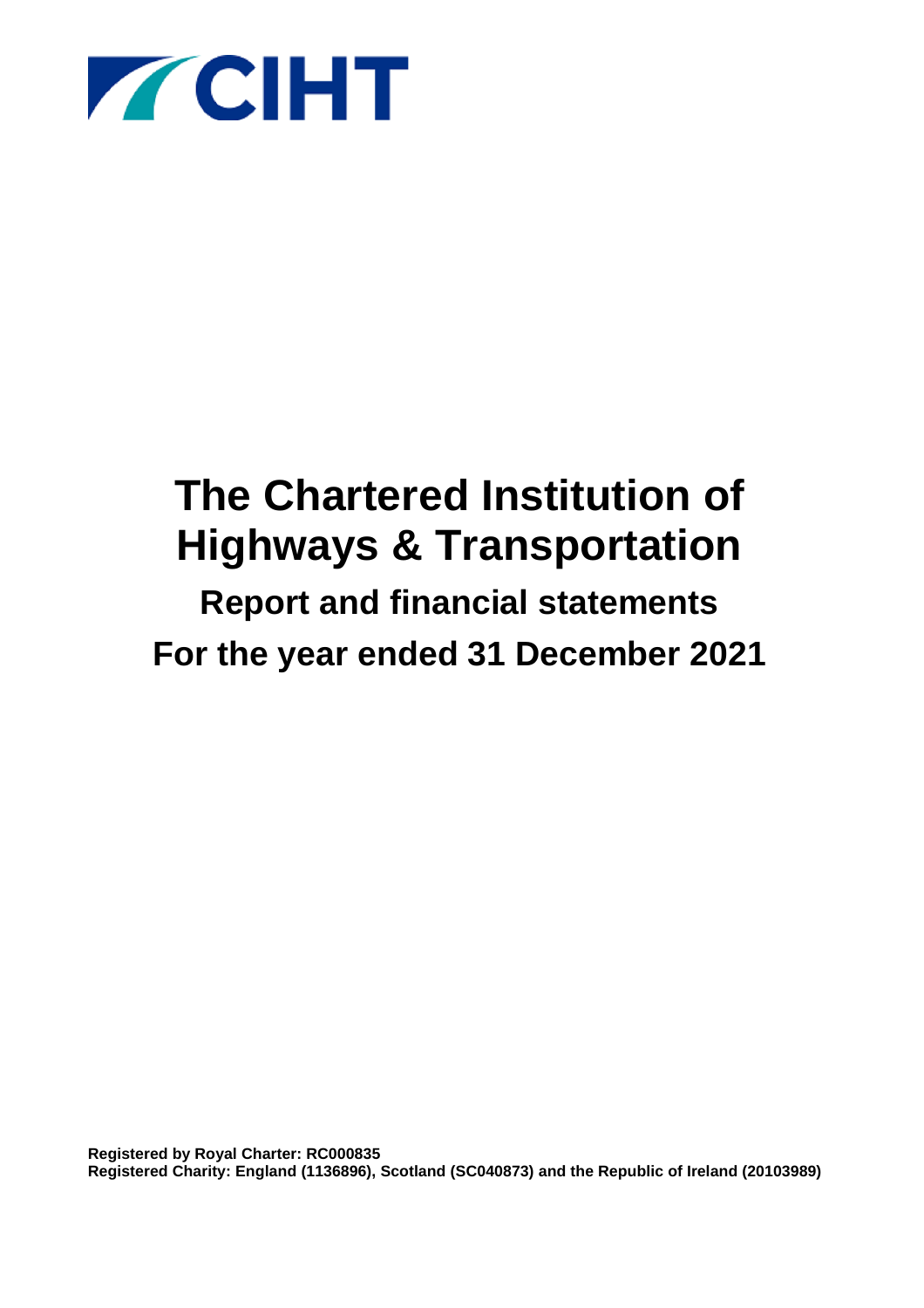

| <b>Introduction and CEO Update</b>                    |    |
|-------------------------------------------------------|----|
| Trustees' Report for the year ended 31 Dec 2021       | 4  |
| Reference and administrative details                  | 15 |
| Independent Auditor's report                          | 17 |
| <b>Consolidated statement of financial activities</b> | 21 |
| Charity and group balance sheets                      | 22 |
| <b>Group Statement of Cash Flows</b>                  | 23 |
| Notes to the financial statements                     | 24 |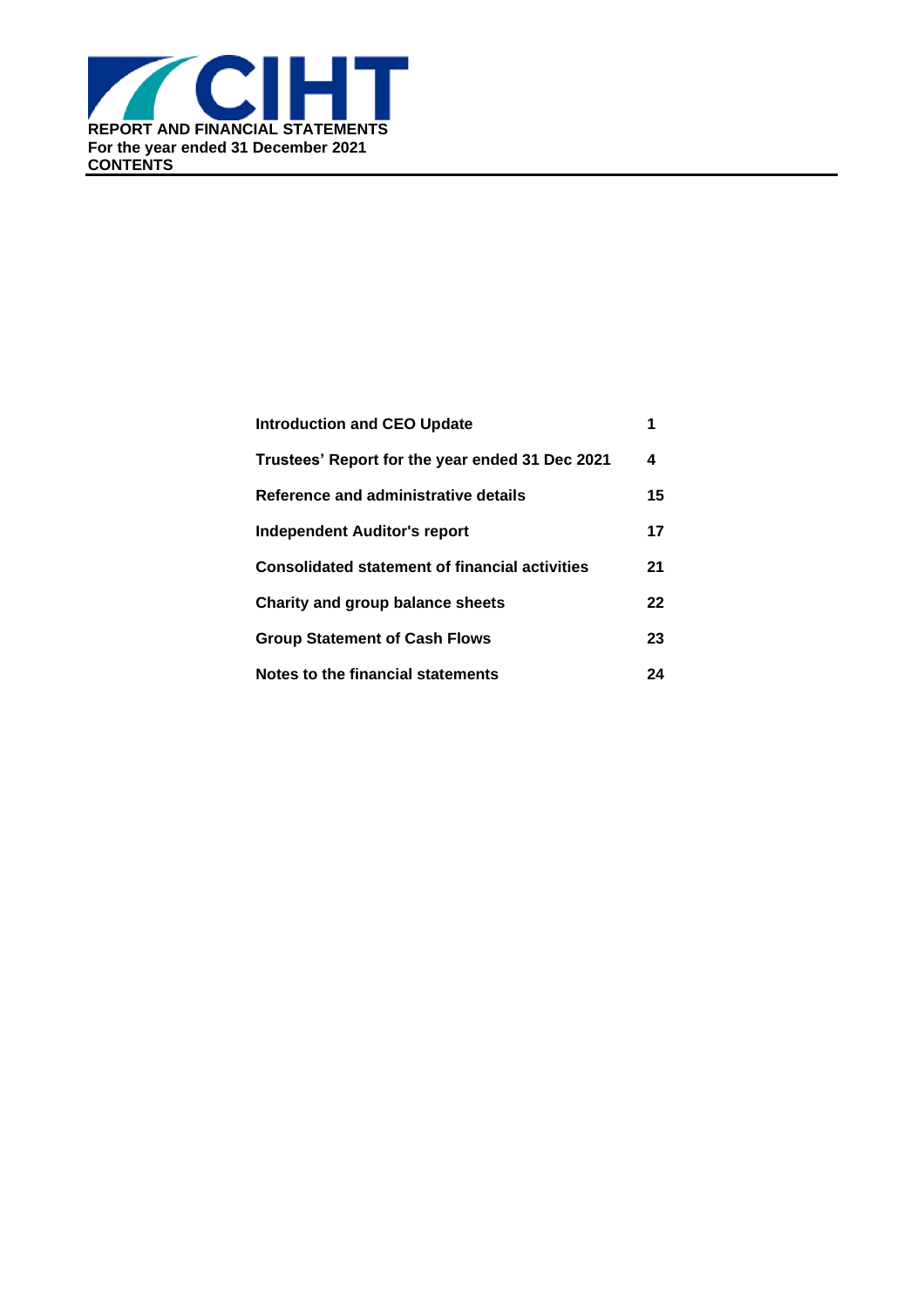

### **Introduction**

The past two years have been ones of tumultuous change. The challenges that CIHT and other organisations have faced from responding to COVID-19 is unlike any we have ever known. Trustees have worked closely with the Executive staff over this period to ensure the Institution responded quickly and effectively.

CIHT has adapted to the new operating environment and embraced momentous change in the way we work and deliver services. Going forward, we anticipate and welcome some return to more traditional engagement and face to face activity. However, this will continue to be complemented and enhanced by the extended use of digital media.

The commentary provided in the Board of Trustees report highlights some of our key achievements during 2021.The Institution could not have achieved all it has done without the unstinting efforts of members who give their time and attention to the work of the Institution. In this respect, the work of the regions and devolved nations in the UK and the international groups in the Republic of Ireland, Hong Kong, Malaysia, Dubai, and Qatar, should be recognised. In addition, many members contributed by serving on the Council, Strategic Boards (Committees) and working groups of the Institution. The Trustees are grateful to the volunteers and their employers for allowing their staff to undertake this work in the interests of the profession.

During the last 12 months, we also conducted extensive consultations with our membership and other key stakeholders on a vision for CIHT and a definition of our strategic priorities over the medium term. This led to development of the new CIHT corporate strategy (CIHT 2022+) which was signed off by Council in November 2021. Three over-arching themes underpin the delivery of our strategy. These are Climate Action; Professionalism; and Equality, Diversity and Inclusion (EDI).

With the support of our members, in collaboration with our partners, I believe we can deliver real and longlasting change across our sector for public benefit.

### **Gordon Baker Chair – Board of Trustees**

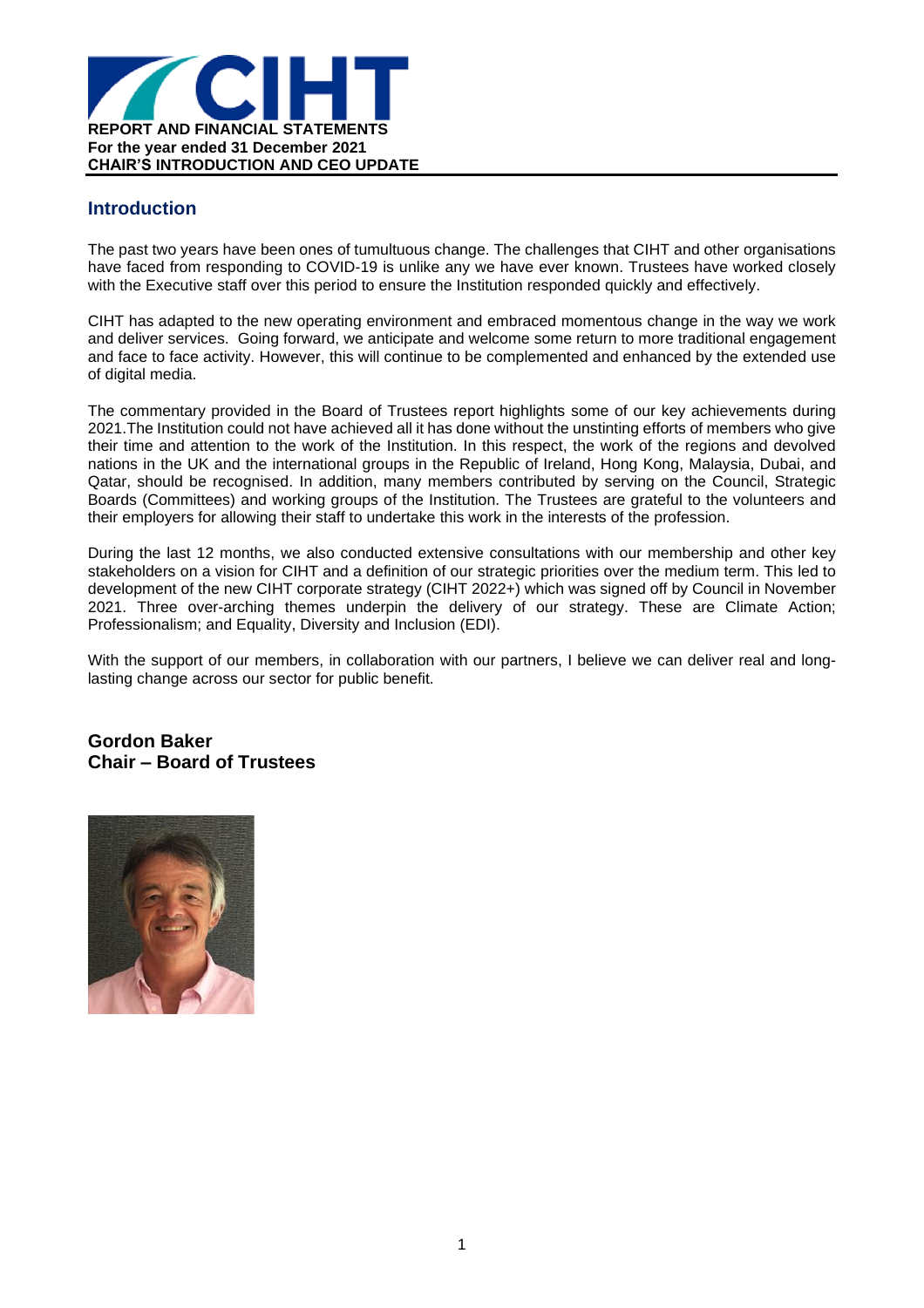

### **CEO Update**

The scale of disruption that came in the wake of COVID-19 was both unpredicted and unprecedented. From the outset, CIHT moved quickly to stay ahead of the curve, controlling costs, deferring planned investment and adapting our operations to support members and other stakeholders**.**

In the face of this challenge, we have sought to expand our range of activities to extend our scope and influence and offer more resources including improved support related to professional and career development to members. We have learnt that we are resilient and, more importantly, we can adapt rapidly to shifting priorities in a still uncertain world by reaching out and remaining relevant to our members and partners.

Key to our thinking has been the need to ensure financial sustainability. Excluding movements related to use of restricted or designated funds, the Group has achieved a net year-end general fund surplus of £128K (£237k in 2020) or £340k (£344k in 2020) including the gain in the value of our investment holdings. As detailed in the accounts which follow, the Institution retains a healthy balance sheet with a level of free reserves that exceed the minimum requirements sought in our reserves policy and a robust cash position. CIHT does not have any outstanding loans since we cleared our mortgage on Britannia Walk in 2018. We have also set aside a programme of use for the designated funds to enable the Institution to invest in its capability and general infrastructure, so it is best placed to take advantage of new opportunities going forward.

Increasing the use of technology has been a central feature of our work during this period. We have provided enhanced digital content including an expanded range of online CPD events, podcasts and videos. We have revamped our resource webpages to provide additional member only content that includes an increased selection of technical articles, downloadable publications, an updated CIHT Options offer and accessible conference materials.

During 2021, we have worked on the development of a new digital learning platform (CIHT Learn) that we expect to launch in April 2022. CIHT Learn will enable members and other users to undertake professional learning and development at their convenience (24/7), offering access to a range of courses and programmes delivered in short bitesize chunks that can fit around home and work. Our new digital learning platform has the potential to transform the way in which we support our members and other stakeholders to develop skills and competencies and manage their ongoing Professional Development.

2022 has also seen the launch of a new and improved Transportation Professional journal with additional accessible content and features in response to members' requests to see an enhanced offering. In addition, we are reviewing our member services and will be launching other new benefits in 2022.

COVID-19 also had a major impact on us as an employer. In line with government advice, our staff have been able to work remotely from home when required during 2021. We moved swiftly to support and facilitate a shift to home-based working and worked with our IT provider to ensure all staff was equipped to work remotely. We sought to increase our internal communications and hold more frequent staff meetings using online platforms such as MS Teams and Zoom. In 2021, we consulted staff upon the introduction of new flexible working contracts that embed scope for some hybrid working as a future norm. By introducing flexible working, we strengthen our ability to be an attractive and competitive employer that will enable us to thrive in competitive markets.

Over this same period, we have also sought to mobilise alternative ways of supporting our volunteer base. Examples include the use of webinar technologies to conduct professional reviews and deliver online meetings/ events, and enhanced use of central IT systems to promote events, enable bookings, administer payments, collect income and manage finances.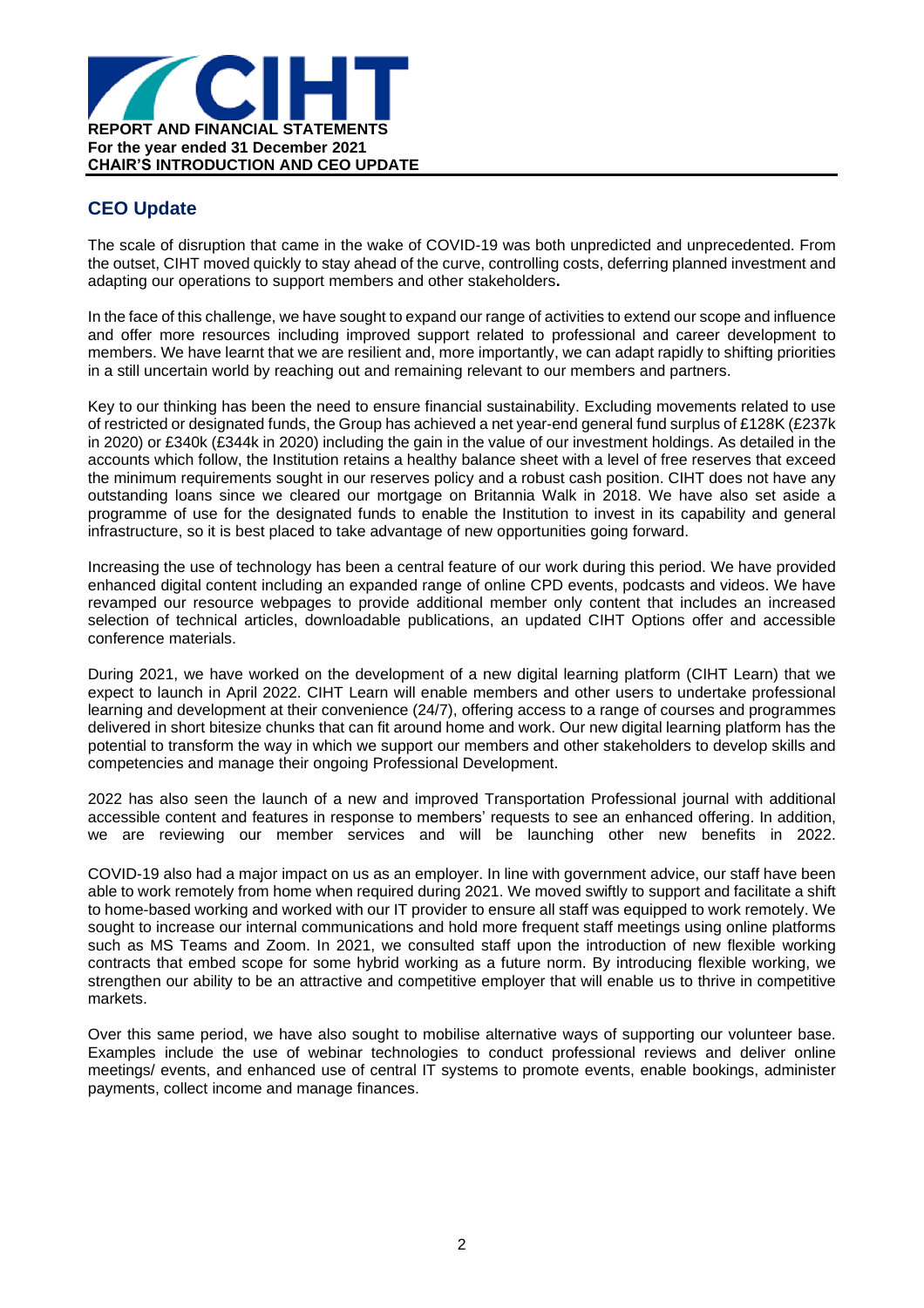

In summary, over the last two years, CIHT has digitised at a pace previously unheard of. Understanding what we have been able to achieve online and by working remotely has been a revelation. We have emerged from this experience as a fitter organisation with the knowledge that we can do things in ways we never thought possible, reaching our members and markets in new and exciting ways. We face the future with optimism and confidence in the knowledge that the commitment and support from our Board of Trustees and volunteers will enable us to flourish and develop for our members' and the public's benefit.

### **Sue Percy CEO**

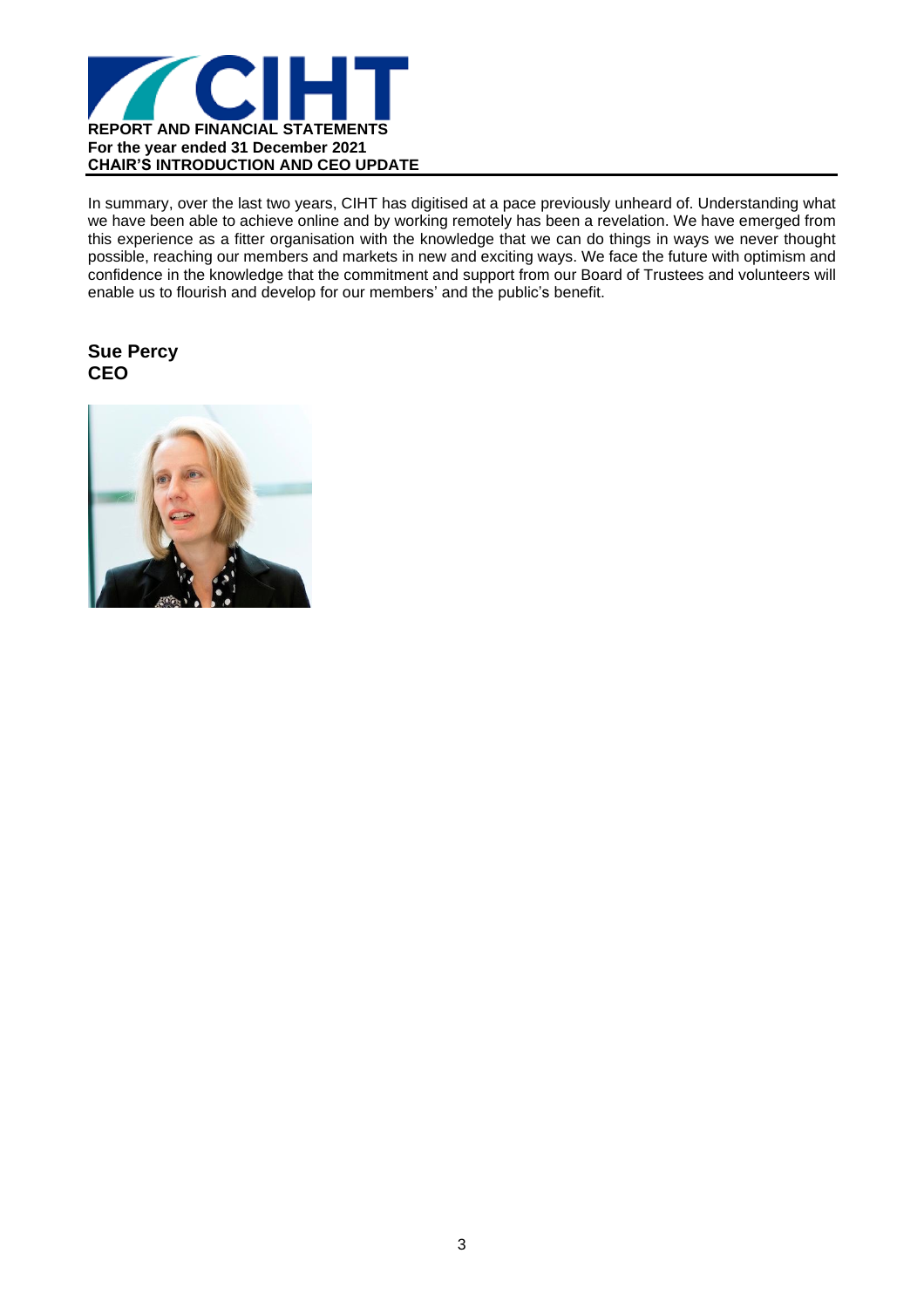

### **Trustees' Report for year ended 31st December 2021**

The Institution is a Registered Charity in England and Wales (1136896), a Registered Charity in Scotland (SCO40873); a registered charitable body in the Republic of Ireland (20103989) and incorporated by Royal Charter. The CIHT executive staff team normally operate out of a central office located at Britannia Walk near Old Street in London. Since March 2020, the office has been closed in line with government guidance on social distancing and all staff have worked from home, returning to the office (in combination with home working) for a short period in Summer 2021, before the office was closed again, in line with government guidance, towards the end of the year.

The Board of Trustees of the Chartered Institution of Highways & Transportation (CIHT) presents its Annual Report and Financial Statements for the year ended 31 December 2021.

### **Objectives and Activities**

The Chartered Institution of Highways & Transportation was formed on 1 January 2010 following the Grant of a Royal Charter by the Privy Council. (The former Institution of Highways & Transportation was a registered charity and a company limited by guarantee founded in 1930 as the Institution of Highway Engineers). The objects of the Institution are to advance for the public benefit the science and art associated with Highways and Transportation in all their aspects; and to promote education, training, and research and development of the said science and art.

The charitable powers of the Chartered Institution are set out in its Royal Charter and Byelaws dated 30 October 2009. The Institution aims to achieve its objectives by promoting good practice amongst its members, through programmes of meetings, conferences, seminars, and publications, providing routes to Chartered and Incorporated Engineer, Engineering Technician, the SoRSA Certificate of Competency and Chartered Transport Planning Professional; and providing a forum for consultation on all matters affecting Highways and Transportation. The Institution promotes debate in all areas affecting the discipline of Highways and Transportation.

CIHT provides strategic leadership and support to help our members develop, deliver, and maintain sustainable solutions for highways, transport infrastructure, and services that:

- Address the challenges of climate change
- Support the economy
- Help address societal inequalities
- Reduce environmental degradation
- Respond to a changing world

In November 2021, CIHT's Council signed off a new medium-term strategy (**CIHT Strategy 2022+)** which highlights our strategic priorities over the next five to ten years which are to:

- **Promote Learning** providing members with the skills, training and qualifications to be the workforce that our society, the environment and the economy need
- **Influence the future** working with members, stakeholders and decision-makers to demonstrate the value of efficient transport infrastructure and services and to help improve all networks so that they are safe, sustainable, effective and able to meet the changing needs of society
- **Promote the value of membership** Recruiting new members and retention of existing members through a reputation for excellence and a range of attractive membership services

In addition to our priorities, we have three overarching themes; **Climate Action**; **Professionalism**; and **Equality, Diversity and Inclusion** (EDI)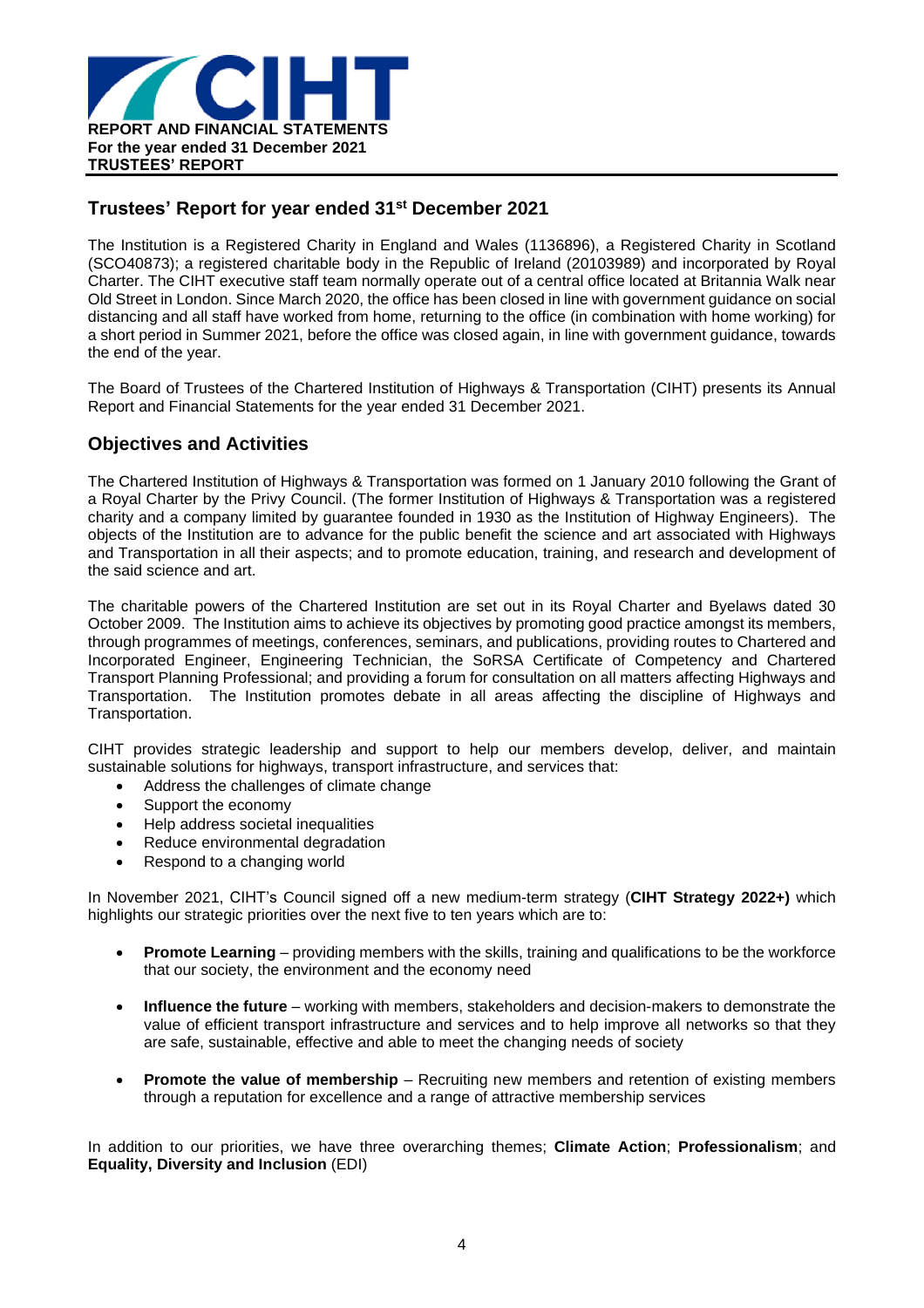

### **Delivering public benefit**

All our charitable activities are to advance for the public benefit the science and art associated with highways and transportation in all their aspects; and to promote education, training, and research and development of the said science and art. Success for the Institution is defined in terms of developing the knowledge, skills and effectiveness of members of the Highways and Transportation profession, and in influencing the development of policy and best practice in the field. Performance is measured in terms of increasing numbers availing themselves of existing provision, and the development of new ways of working to support these aims. In addition, the Institution continues to provide advice and guidance to the industry and stakeholders in accordance with its objects.

Membership of CIHT is open to applicants who meet the relevant professional criteria. Lower rates are charged for retired members, graduates, part-time students, and associate members whilst special concessions are offered in cases of personal change of circumstance, hardship, or unemployment. Full-time students and apprentices are offered membership free of charge.

Regional and national technical events and seminars (some of which are free of charge) are open to nonmembers to attend. The work of the Institution at a UK level is focused on developing, promoting and disseminating good practice and excellence in areas such as Transport Planning, Climate Change, Equality, Diversity and Inclusion, Road Safety, Sustainable Transport and Innovation for the public good. CIHT continues to contribute to skills development by its work on offering routes to professional qualifications and by developing our approach to continuous learning and embedding this as an essential requirement for a skilled and effective workforce. Its achievements and performance set out below provide a more detailed account of CIHT's contribution to the industry in pursuit of its charitable objectives.

The Trustees have referred to the Charity Commission's general guidance on public benefit when reviewing the charity's aims and objectives and in planning its future activities. In particular, Trustees consider how planned activities will contribute to the aims and objectives that have been set.

The Trustees confirm that they have complied with the duty in section 4 of the Charities Act 2011 to have due regard to the public benefit guidance published by the Charity Commission in determining the activities undertaken by the charity.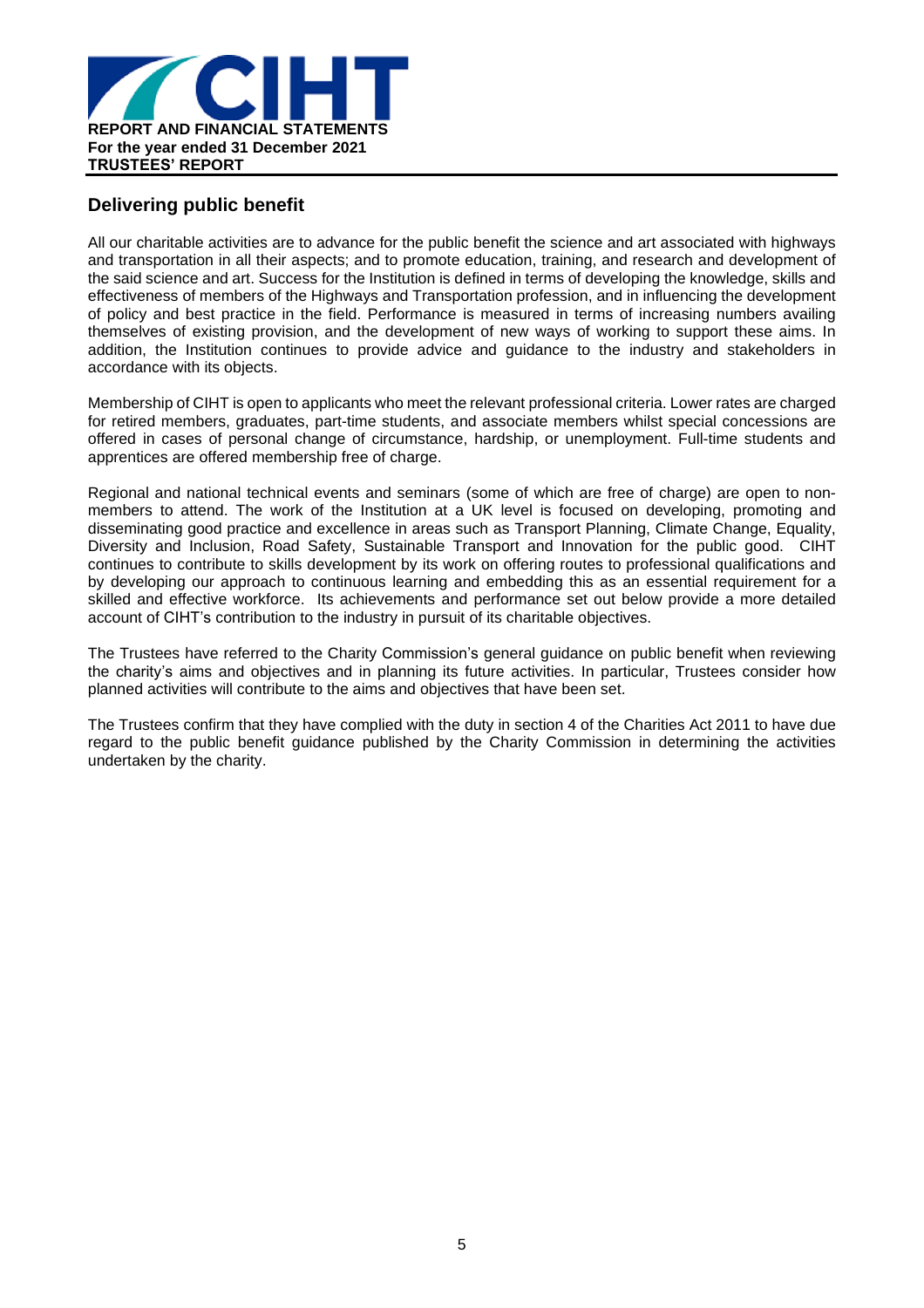

### **Membership, achievements, and performance highlights for 2021**

Key achievements and performance are reported below under the three strategic priorities that were updated in November 2021.

### **1) Promote learning**

CIHT is the only body to offer the full range of professional transportation qualifications including Chartered Engineer, Incorporated Engineer, Engineering Technician, Certificate of Competence in Road Safety and, uniquely, Chartered Transport Planning Professional. These qualifications ensure that our members work to high professional standards on behalf of the societies we serve.

|                                  | 2020  | 2021  |       |
|----------------------------------|-------|-------|-------|
| Registered Members - Eng Council | 1,303 | 1.410 | +107  |
| Registered Members - (C)TPP      | 249   | 264   | $+15$ |

### **During 2021;**

- CIHT achieved Office of Qualifications and Examinations Regulation (Ofqual) recognition as an End Point Assessment Organisation and completed the transition to the new apprenticeship standard. The first apprentices passed through the gateway in Q4 2021.
- Engineering qualifications were aligned to reflect UK spec 4<sup>th</sup> edition and AHEP 4 (the learning outcomes for qualifications accredited under license from the Engineering Council for IEng or CEng)
- New online qualifications platform was implemented.
- Work on development of a new digital learning platform underway CIHT Learn is scheduled for launch in Q2 of 2022. This will underpin delivery of enhanced CPD functionality and learning resources for our members and other individuals interesting in developing their knowledge and skills.
- CIHT continue to promote STEM, careers in highways and transportation, and transport sectors response to climate adaptation in schools, colleges and universities. This activity is enabled by use of our career guidance packs, our Research and Education Partners' network, and 147 members who volunteer on behalf of CIHT to undertake these activities.

### **2) Influence the future**

### **Raising the profile**

CIHT members play key roles in policy and technical developments across highways and transportation. Through working closely with members and influential stakeholders, CIHT shapes the decisions that affect our society, environment, and economy.

CIHT has continued to raise its profile through expanding its communication activities. In looking to highlight the variety of initiatives that the Institution is involved in, CIHT has been appearing and commenting in a wide range of media including broadcast, podcasts, online and print.

We continue to be a leader in Equality Diversity and Inclusion. Activities have included the promotion of our Diversity and Inclusion toolkit and Charter, that now has over 71 signatories. The toolkit is available online. Employers are being encouraged to sign up to this charter to help the industry recruit, retain and develop a more diverse workforce. During the year, consultants were appointed to help CIHT develop a new EDI strategy and action plan that was formally signed off in November 2021.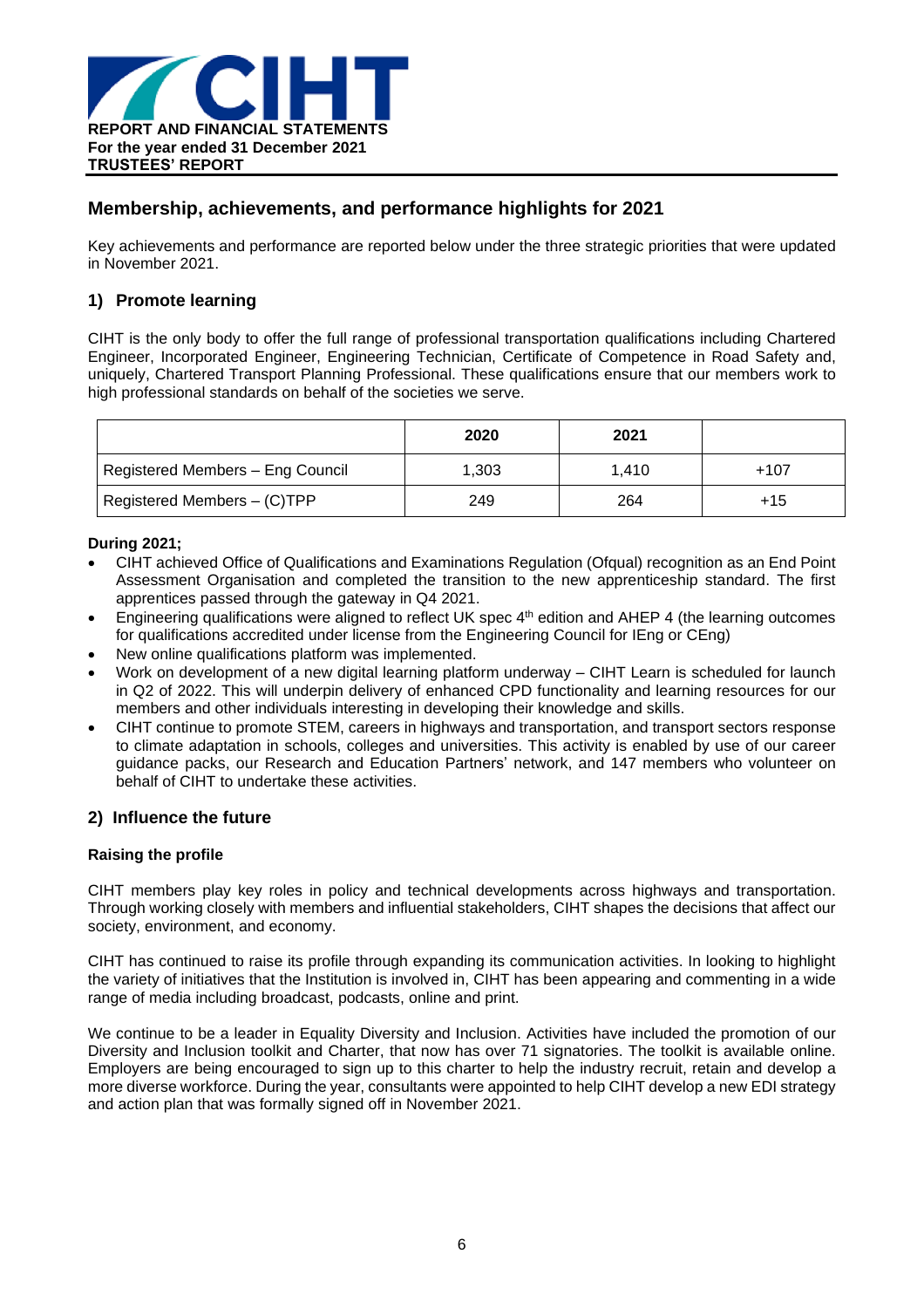

CIHT developed an action plan to implement its Climate Change pledge. This is a core activity for CIHT and is influencing many of the outputs and projects that have taken place. In 2021, we have worked with an Advisory group to identified priority actions that align with addressing targets in the action plan.

- Blogs have been published featuring thought leadership on COP 26, School Streets, World Alzheimer's Day and the latest update from Deborah Sims, CIHT President. See [more](https://www.ciht.org.uk/blogs) here.
- Media releases have gone out on **Budget analysis and commentary**, Call for the CSR to [commit](https://www.ciht.org.uk/news/call-for-comprehensve-spending-review-to-invest-in-highways-and-transportation/) investment in transport and [infrastructure,](https://www.ciht.org.uk/news/call-for-comprehensve-spending-review-to-invest-in-highways-and-transportation/) the release of the Net Zero [strategy,](https://www.ciht.org.uk/news/the-government-has-unveiled-its-groundbreaking-net-zero-strategy/) our role at [COP](https://www.ciht.org.uk/news/cop-26-working-towards-net-zero/) [26](https://www.ciht.org.uk/news/cop-26-working-towards-net-zero/) and [many](https://www.ciht.org.uk/news/) more

CIHT Podcasts progressing with nearly 23,000 downloads

During 2021, Submitted evidence to consultation responses included:

- September 2021 CIHT [Comprehensive](https://www.ciht.org.uk/media/15095/september-2021-ciht-comprehensive-spending-response-submission.pdf) Spending Response Submission
- May 2021 CIHT Response to the Department for Transport's Safe use rules for Automated Vehicles
- April 2021 CIHT Response to the Transport Select Committee's Smart Motorway inquiry (not public)
- March 2021 CIHT Response to the Law [Commission's](https://www.ciht.org.uk/media/14450/ciht-av-regulatory-review-3.pdf) Automated Vehicles Consultation 3
- March 2021- CIHT Response to MHCLG consultation on National Planning Policy Framework and National Model design Code
- March 2021 CIHT Response to the Cabinet Office's Transforming Public Procurement Consultation
- February 2021 CIHT Response to the Transport Select Committee's Zero Emission Vehicles and Road Pricing inquiry (not public)
- January 2021 CIHT Response to the Transport Select Committee's Major Transport Infrastructure Projects inquiry
- January 2021 CIHT response to the Department for Transport Future of Transport: Rural Strategy- Call for evidence

#### **Liaison with other institutions and bodies**

- CIHT have been heavily involved in a variety of industry initiatives including [Tomorrow's](https://www.tomorrowsengineers.org.uk/tomorrow-s-engineers-week/) Engineers [Week,](https://www.tomorrowsengineers.org.uk/tomorrow-s-engineers-week/) International Women in Engineering Day, International Women's Day, Apprentice Week. We have continued to work closely with cross industry groups including the Highways Sector Council, Construction Industry Council and Royal Academy of Engineering. CIHT has been represented and appeared as speakers at industry events including Highways UK, Traffex, COP26 and North Trancity Rail.
- In 2021, we have conducted work for the Department for Transport (DfT) on an updated Manual for Streets and Road Safety visibility research.

### **Transportation Professional**

In 2021, we moved to a mixture of traditional print and digital only editions of Transportation Professional. Throughout the year, we conducted a market testing exercise which resulted in a decision to appoint a new publisher to work with CIHT on the development and delivery of the Transportation Professional journal and to support us in securing advertising and sponsorship revenues. The new supplier (Think Publishing) commenced operation in January with the first printed edition coming out in March 2022.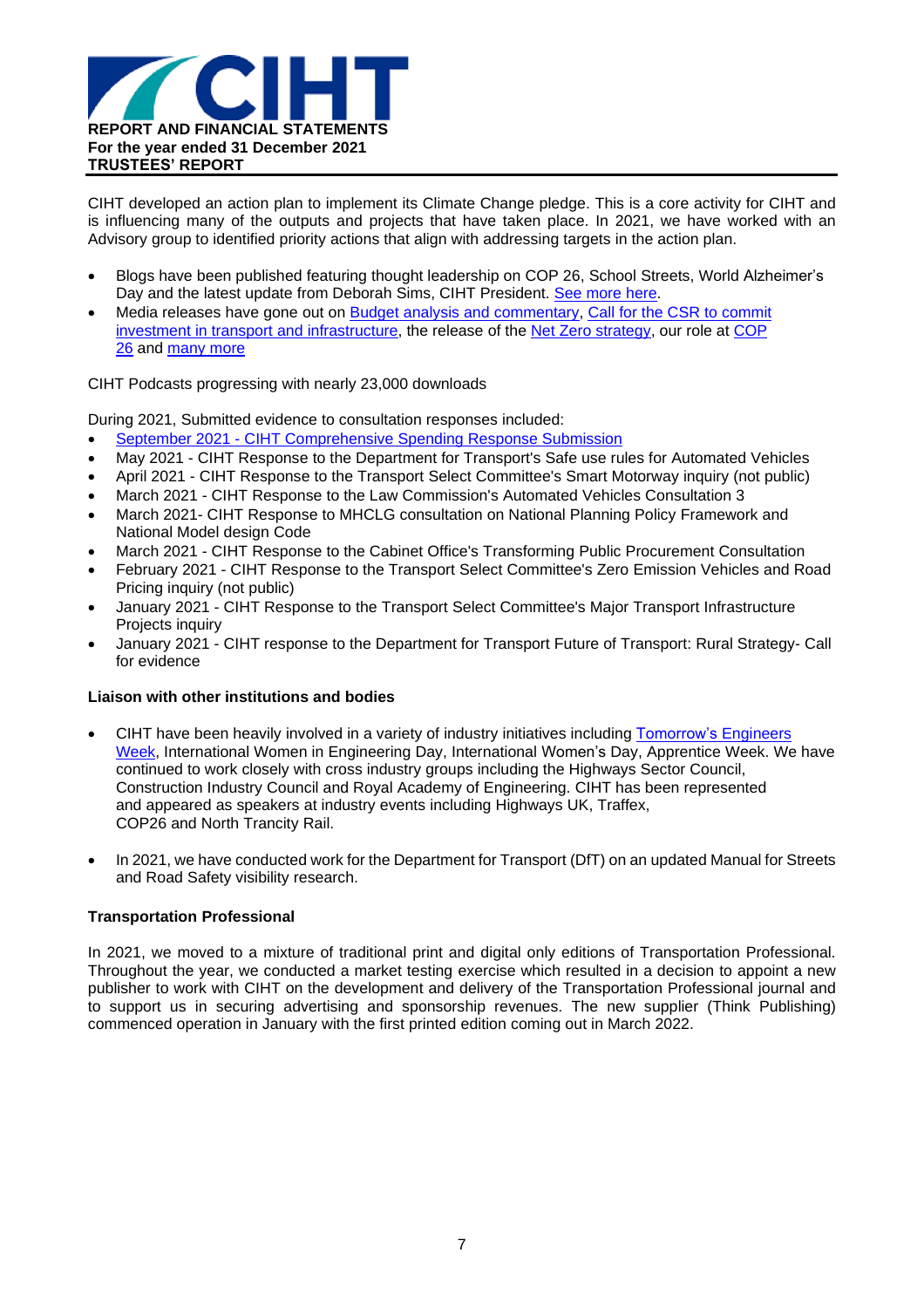

### **3) Promote the value of membership**

Recruiting new members and retaining existing members through a reputation for excellence and a range of attractive membership services.

|                                            | 2020   | 2021   |
|--------------------------------------------|--------|--------|
| Paying members                             | 10,298 | 10,522 |
| No of apprentices in membership            | 360    | 411    |
| % of all new members that are female       | 24%    | 26%    |
| % of all new members that identify as BAME | 21%    | 22%    |

### During 2021

- We developed a new member value proposition to highlight the benefits of attracting and retaining members
- Initiated work to ensure the local / regional offer is more consistent in terms of offerings across the UK
- Embedded use of the CIHT Connect platform to support engagement activities and networking across CIHT membership
- Initiated work on the development of a new membership strategy aligned to the vision and aspirations in CIHT Strategy 2022 +
- We have added even more exclusive member [resources](https://www.ciht.org.uk/members-area/resources/) in MyCIHT including webinar recordings, case studies, best practice, thought leadership and an updated section called the Work.

### **Events**

Our approach to events in 2021 continued as digital first and we only planned to move back to face-to-face events in 2022.

We delivered a significant number of events. There were around 100 digital events run by our regions and nations that had almost 7,000 delegates attend. From a Britannia Walk perspective, we ran 34 events that were attended by over 2,500 attendees.

We value and encourage our next generation of members and have a vibrant and impressive regional, national and international network of emerging professionals who are committed to being active and influential within CIHT. In December, we held our 2-day digital young professionals conference that looked at 'What's on the Horizon?' for tomorrow's transport professionals. Our inspiring early career professionals are the future of the sector and we will continue to support them to broaden and deepen their knowledge, experience, and professional commitment.

Our 2021 Awards was a digital only event and we attracted many high-quality entries that are now available for members to view as case studies on the CIHT website. The shortlisted entries and winners were announced at a virtual Awards event.

CIHT hosted various roundtables with stakeholders, such as our Partnership Network, which looked at issues including resetting the skills agenda, social value and climate change.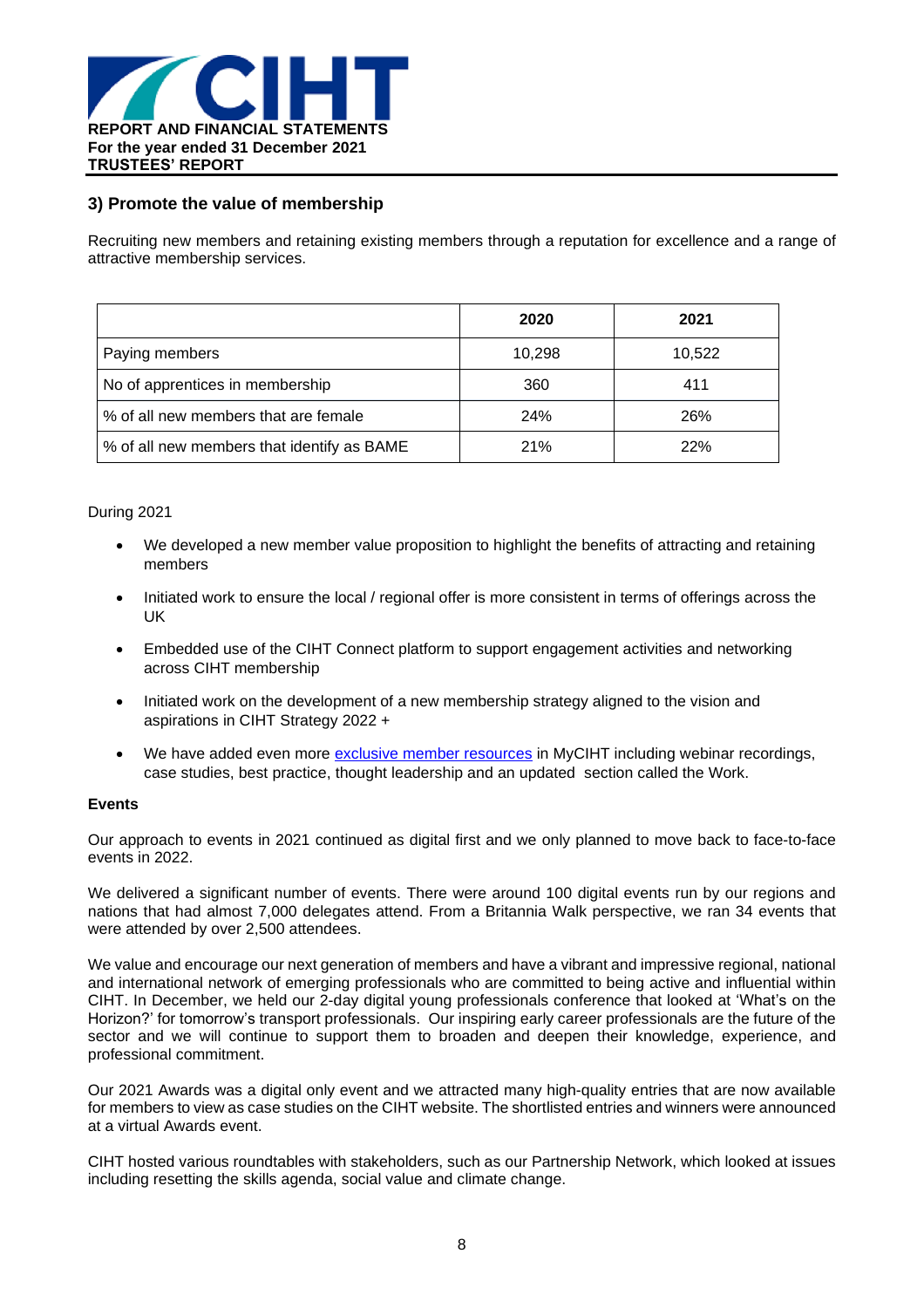

### **Future plans**

Key foundations that will underpin the delivery of the three strategic aims and three underpinning themes set out in CIHT Strategy 2022+.

#### Regions, nations and technical groups

CIHT regions, nations, and technical groups will be at the heart of delivering our strategy. They support members individually, provide local services and engage with governments and regional bodies on strategic issues.

#### International focus

We have members across the globe and will continue to deliver on our international strategy. We will collaborate with our international counterparts on shared agendas.

#### Member services

We will continue to extend our offer to members by investing in digitally enabled platforms, including CIHT Learn, our new digital learning platform, so that they can receive more personalised support services. This will also help us achieve our aim of cutting carbon emissions. We will enhance accessibility to our services and ensure members have plenty of opportunities to network digitally or in person.

#### Diversification of income base

We will continue to diversify our financial resources to ensure we are not overly reliant on membership subscriptions. We will do this by developing our training offering, events and additional services. We will regularly review our investment portfolio to optimise returns and provide a sustainable income base.

#### Research, technical and policy

We will continue to develop and deliver quality thought leadership through research, technical and policy pieces to advance the art and science of highways and transportation and build our influence and impact.

#### **Governance**

We will continue to strengthen succession planning across CIHT by encouraging more members to become actively involved in governance. We will review the skills, knowledge and competencies needed to be a progressive professional body and evolve our structures to remain relevant in a changing world.

#### Volunteering

We will be clear on what opportunities are available to members to become more actively involved and what they can expect from us through our volunteer strategy. We will provide training and support for volunteers so that they feel valued and able to contribute to the delivery of our work.

#### Business planning

We will continue with a three-year business planning cycle to enable the delivery of our strategy, including the prioritisation of actions, strong financial reporting, effective monitoring of performance and alignment of resources to ambition.

#### Equality, Diversity and Inclusion Strategy

We will build on our achievements to date to drive the EDI agenda more consistently and with greater pace within the membership and across the sector.

#### Climate Action

We will continue to develop our leadership role and support to members through training, influencing and evidence-based research in response to the UK government's objective of a Net Zero carbon emissions economy by 2050 (2045 in Scotland). We will also seek to become a net zero organisation by 2027.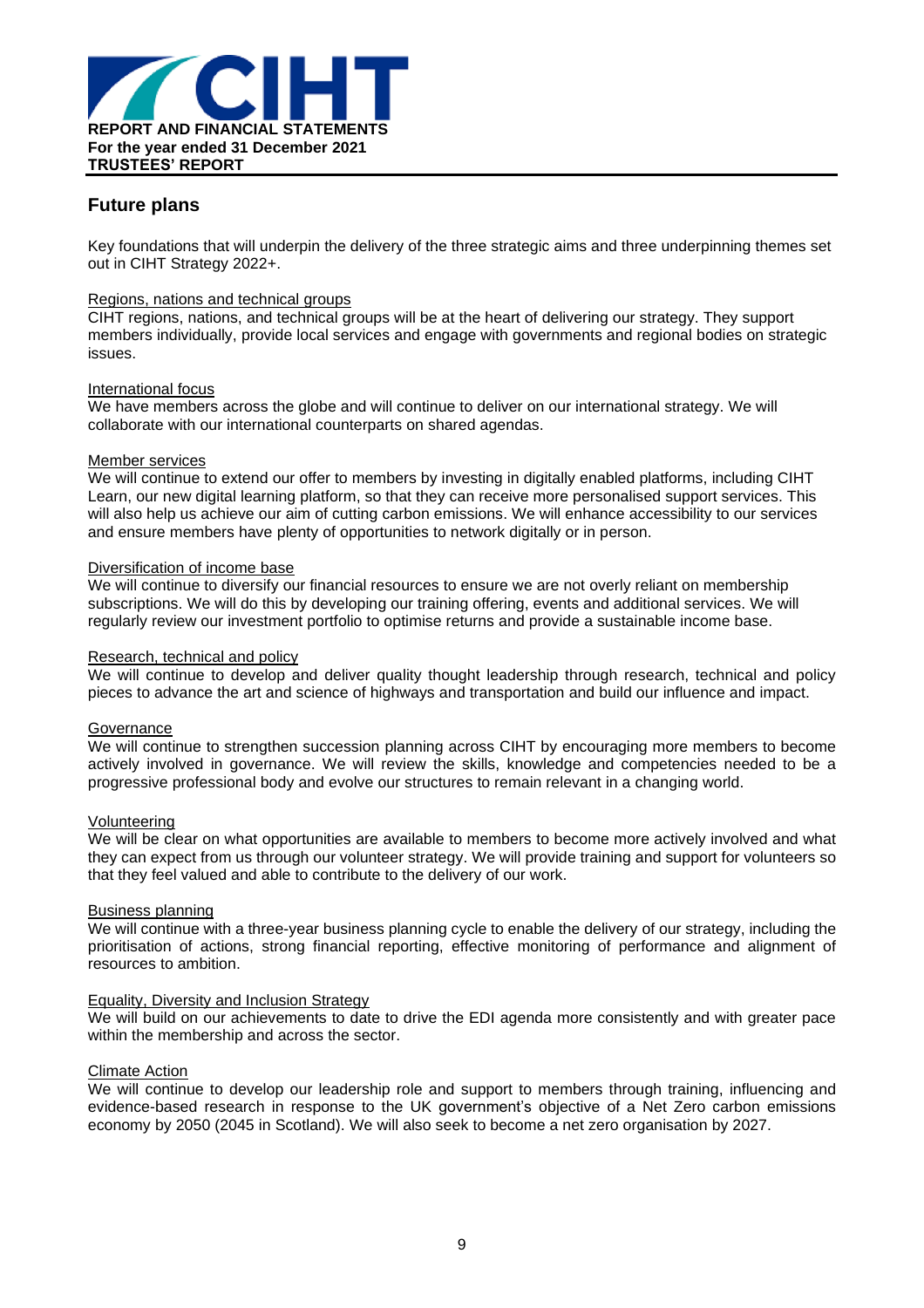

### **Structure, governance, and management**

The Institution is a Registered Charity in England and Wales (1136896), a Registered Charity in Scotland (SCO40873) and incorporated by Royal Charter. In June 2017, the Institution was also approved as a registered charitable body in the Republic of Ireland (20103989). With the grant of Royal Charter by HM the Queen at the end of 2009 the Royal Charter and Byelaws became CIHT's governing documents. CIHT's members (individually and via the regions) elect the Council of the Institution, and the Council in turn appoints the Board of Trustees. The Board of Trustees is responsible for directing the affairs of the charity and ensuring it is solvent, well run and delivering the charitable outcomes for which it has been set up. It is the policy of the Institution to give a full briefing and guidance to new Trustees on their duties and responsibilities, and to ensure that they have a strong understanding of the issues and risks facing the Institution in achieving its objectives. All Trustees are given induction training each year and access to other training on an ongoing basis. The Board of Trustees has four strategic Boards reporting to it.

Those four Boards are:

- The Appian Trading Board
- The Education and Professional Development Strategy Board
- The Membership and Member Services Board
- The Learned Society and Technical Strategy Board

The Audit Committee meet with CIHT's External Auditors twice a year to review the Audit Plan and to receive the Audit of the Annual Accounts and the Management Letter and reports back to the Board of Trustees on the findings and management response.

All profits of the trading subsidiary, Appian Trading Limited, are transferred to the charity through Gift Aid to ensure that funds for the Institution's activities are used efficiently.

In June 2021, following approval from the Privy Council to enact changes to our Royal Charter and Byelaws, the new governance rules were implemented. Key changes included:

- The appointment of the Chair of Board of Trustees for a two-year term as a separate position to the President.
- Introduction of a Nominations Panel to support Council in recommending appointments to Trustee positions.
- Increase in size of Council to 50 positions embracing a greater diversity of members from all classes and promoting increased representation from young professionals and greater representation from our devolved nations.
- Reduction in the number of supporters that are needed to support a nomination to Council.
- Membership and Skills Strategy Board to be dissolved and split into two new strategic boards addressing Education and the other to oversee Membership and Member Services.
- Closure of the External Affairs and Communication Strategy Board with this function being taken on by the Board of Trustees as a collective responsibility.

### **Good Governance Guide**

Since the Charity Governance Code was launched on 13 July 2017, CIHT has utilised the Code as a framework to support development of better practice. Trustees acknowledge that the charity is best placed to fulfil its vision, mission, and strategic goals if it has effective governance in place. To date, the charity's Board has established a solid foundation in governance in which all its members are clear about their legal responsibilities as Trustees.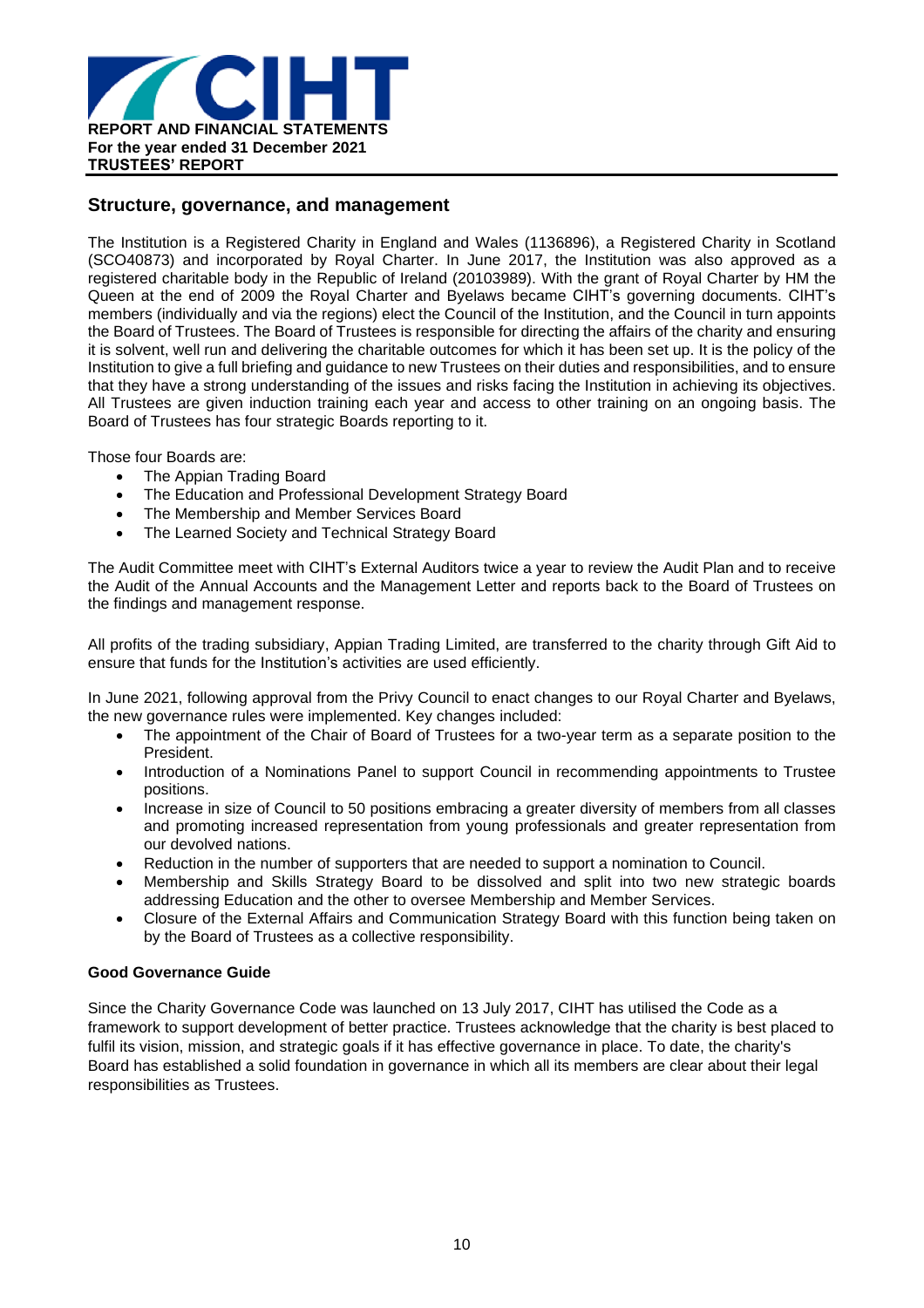

In conducting operations, CIHT seek to operate in line with the seven principles and recommended practice set out in the Charity Governance Code. CIHT already has several of the Code's measures in place. These include:

- Trustee's review of CIHT's charitable purpose and reflect on changes to the external environment at annual planning days and when we conduct business planning.
- The impact of CIHT's activities against KPIs are reported at each Board meeting.
- Development of a 5-year strategic plan based on CIHT's agreed values with three strategic aims which are subject to annual review in terms of evaluating our performance and progress in terms of delivery.
- Declarations of interest are collected annually.
- Conflicts of interest are a standard item on the agenda for all Board meetings.
- There is an agreed scheme of delegated authority recorded in CIHT's Standing Orders and Financial Regulations.
- An annual skills audit for all Trustees is used to identify requirements for Board development and inform the process of new appointments to the Board.

#### **Trustee remuneration and pay policy for senior staff**

The key management personnel of the charity comprise the non-executive Board of Trustees and the Senior Management team. The Board of Trustees has ultimate responsibility for directing the affairs of the charity and ensuring it is solvent, well-run and delivering the charitable outcomes for which it has been set up. Day to day operational management of activities is delegated to senior management of the charity.

The Board of Trustees comprises a group of 13 elected members drawn from the CIHT Council. They do not receive any remuneration for volunteering their time and expertise. Details of Trustees' expenses and related party transactions are disclosed in Note 5 and Note 20, respectively.

A Staff and Remuneration Panel has delegated authority from the Trustees to set pay and benefit levels for all staff members including the CEO and Directors. The Panel comprise the Chair, President, Vice President, Immediate Past President and Hon. Treasurer, and is advised by the CEO.

Staff pay is reviewed annually considering national salary data information from ONS, current inflation rates, London average fare increases, the economic situation in the industry which the Institution serves, and the current finances of the Institution. Every four years the Institution benchmarks against pay levels in other charities of a similar size. In 2021, we introduced a new form of employment contract for staff that enables flexible working arrangements.

#### **Investment funds**

During 2021, CIHT has invested surplus funds into two holdings:

- CCLA Charities Investment Fund a managed fund that invests in a diversified portfolio of investments classes
- CCLA Ethical investment Fund a managed fund with enhanced restrictions (e.g. no investments in any organisation that derives more than a specified % of its turnover from fossil fuels, etc.)

The objective of our investment holdings is to maximise returns within reasonable and prudent levels of risk as set out in more detail in CIHT's Investment Policy. At the end of 2021, the value of our investment holding over the year increased by 17.3% reflecting an annual gain of £212k (In 2020: value increased by 9.6% or £107k). This performance compares favourably to the annual rise in Consumer Price Index (CPI) which was 5.7%.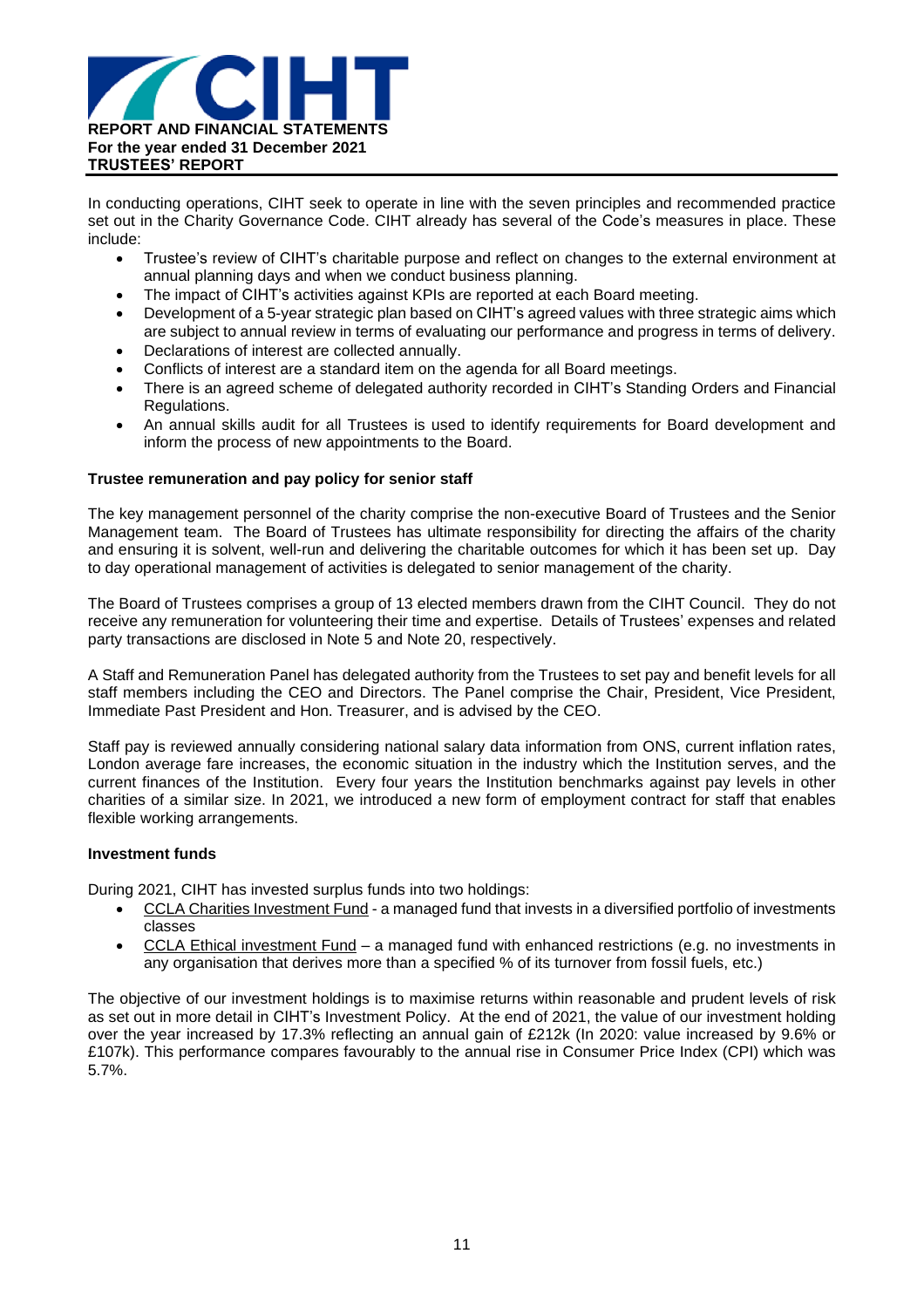

### **Reserves policy**

CIHT maintains reserves to enable the Institution to fulfill its objectives and to implement the Corporate Plan as well as ensuring the provision of liquid resources representing four months' operating expenditure estimated as £1,029k based on the 2022 budget. In addition, contingencies may arise due to the long-term nature of the Institution's activities which may need funding out of reserves in the event of unforeseen circumstances.

As of 31 December 2021, free reserves (which includes designated funds and is defined as Current Assets plus Investments less Current Liabilities and less Restricted Funds) stood at £2,030,576 (2020: £1,869,839). Excluding designated funds (set aside for specific purposes and outlined in Note 15 of the financial statements), net free reserves totaled £1,792,396 (2020: £1,650,601).

### **Going Concern**

The Board of Trustees has carefully reviewed the financial position of the CIHT group, including financial projections for 2022 and 2023, and are satisfied that there are sufficient funds at the date of signature of the financial statements to manage any foreseeable downturn in the UK and global economy. The Board having reflected on the level of liquid reserves held also considers that there is a reasonable expectation that CIHT has adequate resources to continue in operational existence for the foreseeable future and for these reasons the Board of Trustees continues to adopt the going concern basis in preparing financial statements

#### **Use of voluntary assistance**

The Institution relies upon the support of many members contributing their own time in the operation of its activities both within the nations, regions, and groups and at Britannia Walk (BW). It is not possible to quantify in financial terms the benefits derived, but all such voluntary assistance is gratefully acknowledged. As indicated below, the ongoing engagement of volunteers is perceived as a medium risk faced by the Institution.

### **Fundraising**

At two of our larger annual events (i.e. the Annual Awards and Annual Luncheon) and occasionally at Regional dinners, attendees are invited to make charitable donations to the CIHT Foundation. This has been set up to provide grant assistance for projects, research or other activity that fits with our charitable objects. The CIHT Foundation is accounted for as a restricted fund and its operation overseen by the Board of Trustees who receive an annual report detailing funds that have been collected by the fund through charitable donations and how these funds have been deployed in line with the stated aims of the CIHT Foundation. In 2021, no funds from charitable donations were collected.

Fundraising is not a material source of raising income for the Institution and we do not engage in use of third parties. There has been no non-compliance with the Fundraising code and no-concerns, or complaints received.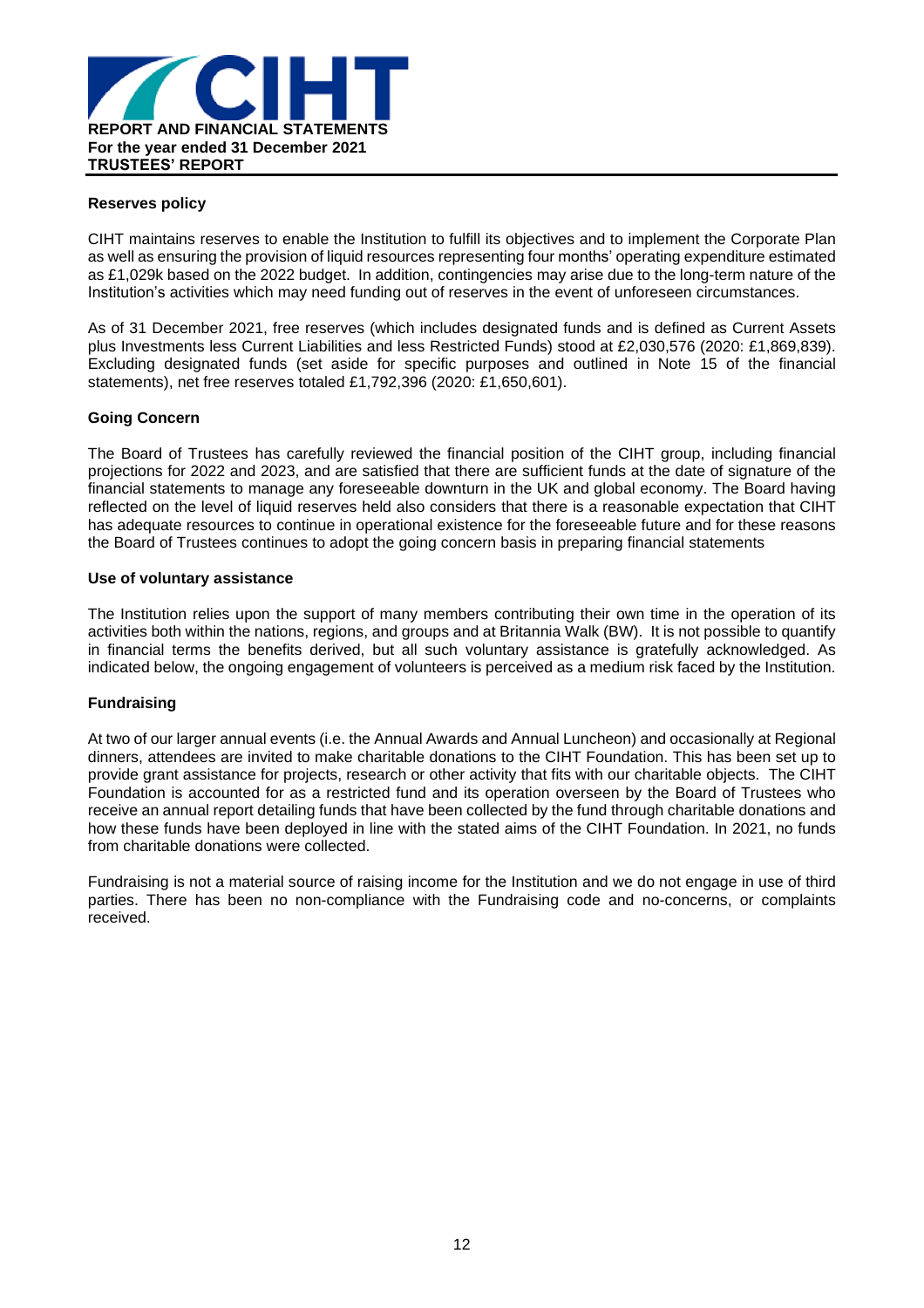

### **Statement on Risk Assessment**

Overall responsibility for risk management rests with the Board of Trustees who manage the process through formal reviews at board meetings and via the Audit Committee. Day to day responsibility is delegated to the Executive team who identify and evaluate risks that relate to their areas and manage the mitigation plans accordingly.

In 2021, Trustees endorsed a move to adopting use of a new Strategic Risk and Assurance framework that seeks to group together key risks over five areas and forms the basis for overseeing the management of strategic risks faced by the Institution.

| <b>Strategic</b><br><b>Risk Areas</b>        | <b>Net</b><br>Assurance<br>score | What this risk area covers                                                                                                                                                                                                           | <b>Key mitigations</b>                                                                                                                                                                                                                                                                                           |
|----------------------------------------------|----------------------------------|--------------------------------------------------------------------------------------------------------------------------------------------------------------------------------------------------------------------------------------|------------------------------------------------------------------------------------------------------------------------------------------------------------------------------------------------------------------------------------------------------------------------------------------------------------------|
| & ା<br>Strategy<br>Impact                    | Low<br><b>Risk</b>               | How we plan and deliver the<br>strategy and the impact that<br>it makes on our charitable<br>objectives                                                                                                                              | Corporate strategy / Business planning and<br>performance management framework<br>Oversight by Trustees, strategic Boards and<br>Council                                                                                                                                                                         |
| Financial<br>sustainability                  | Medium<br><b>Risk</b>            | Financial strategy including<br>income mix, income security,<br>cost control and financial risk<br>appetite including reserves<br>and investment policy                                                                              | Membership and income diversification strategy<br>to address impacts of covid-19, diversify our<br>income base and seek new types of funding<br><b>Financial Regulations &amp; policies</b><br>Financial management practice and budget<br>management                                                            |
| Governance                                   | Low<br><b>Risk</b>               | Ensuring organisation is well<br>and<br>efficiently<br>that<br>run<br>identified<br>problems<br>are<br>earlier<br>and<br>addressed<br>appropriately;<br>preservation<br>of reputation and integrity;<br>achieving charitable objects | New governance arrangements<br>Oversight by Board of Trustees & Council<br>Comprehensive suite of policies & procedures<br>Risk management process<br>External audit review<br>Business continuity planning                                                                                                      |
| People (staff)<br>& volunteers)              | Medium<br><b>Risk</b>            | as a responsible<br>Acting<br>employer and to manage our<br>use of resources effectively                                                                                                                                             | HR Framework supported by external HR provider<br><b>Staff &amp; Remuneration Panel</b><br>Annual staff survey<br>Regional Panel and committees<br><b>Regional Action Plans</b><br>Monitoring<br>supporting<br>engagement<br>and<br>volunteers<br><b>EDI Strategy</b>                                            |
| Statutory<br>& ।<br>regulatory<br>compliance | Low Risk                         | Encompassing broad range<br>of statutory & regulatory<br>requirements                                                                                                                                                                | Policies<br>(Data<br>and<br>procedures<br>protection,<br>Safeguarding, etc)<br>Annual Health and Safety review<br>Use of professional advisors as appropriate<br>Compliance<br>checklist<br>overseen<br>by<br>Audit<br>Committee<br>Reporting to Charities commission and other<br>regulators/ government bodies |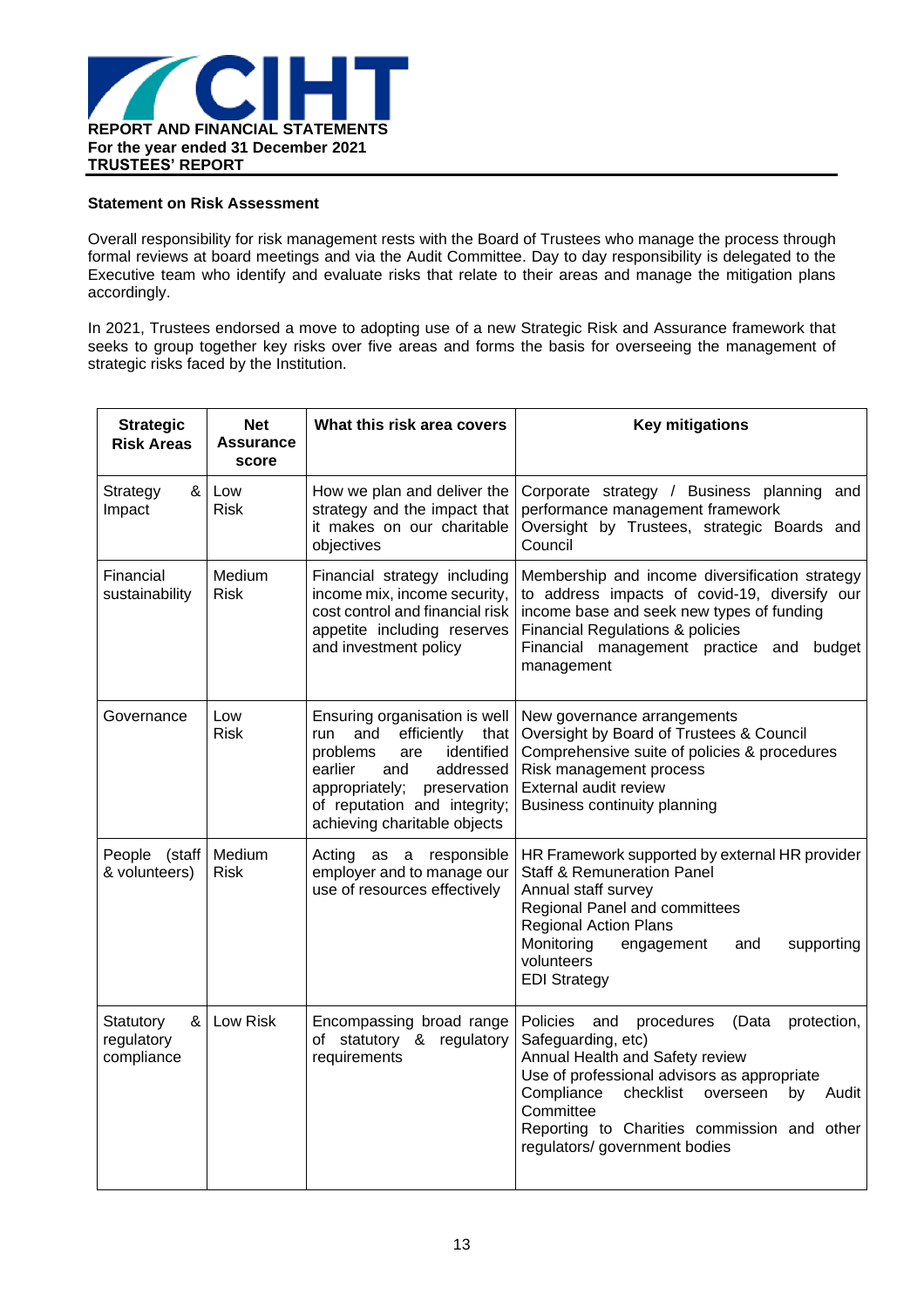

### **Statement of Trustees' responsibilities**

The Trustees are responsible for preparing the Trustees' Report and the financial statements in accordance with applicable law and United Kingdom Accounting Standards (United Kingdom Generally Accepted Accounting Practice).

The laws applicable to charities in England, Wales and Scotland require the Trustees to prepare financial statements for each financial year which give a true and fair view of the state of affairs of the charity and the group and of the incoming resources and application of resources of the group for that period. In preparing these financial statements, the Trustees are required to:

- select suitable accounting policies and then apply them consistently;
- observe the methods and principles in the Charities SORP;
- make judgements and estimates that are reasonable and prudent;
- state whether applicable accounting standards have been followed, subject to any material departures disclosed and explained in the financial statements; and
- prepare the financial statements on the going concern basis unless it is inappropriate to presume that the charity will continue in operation.

The Trustees are responsible for keeping adequate accounting records that disclose with reasonable accuracy at any time the financial position of the charity and enable them to ensure that the financial statements comply with the Charities Act 2011, the Charity (Accounts and Reports) Regulations 2008 and the provisions of the Royal Charter and Byelaws, the Charities and Trustee Investment (Scotland) Act 2005, the Charities Accounts (Scotland) Regulations 2006 (as amended) and the provisions of the charity's constitution. They are also responsible for safeguarding the assets of the charity and the group and hence for taking reasonable steps for the prevention and detection of fraud and other irregularities.

The Trustees are responsible for the maintenance and integrity of the corporate and financial information included on the charitable company's website. Legislation in the United Kingdom governing the preparation and dissemination of financial statements may differ from legislation in other jurisdictions.

Signed on behalf of the Trustees

Gordon Baker Chair of the Board of Trustees

Date: 11 May 2022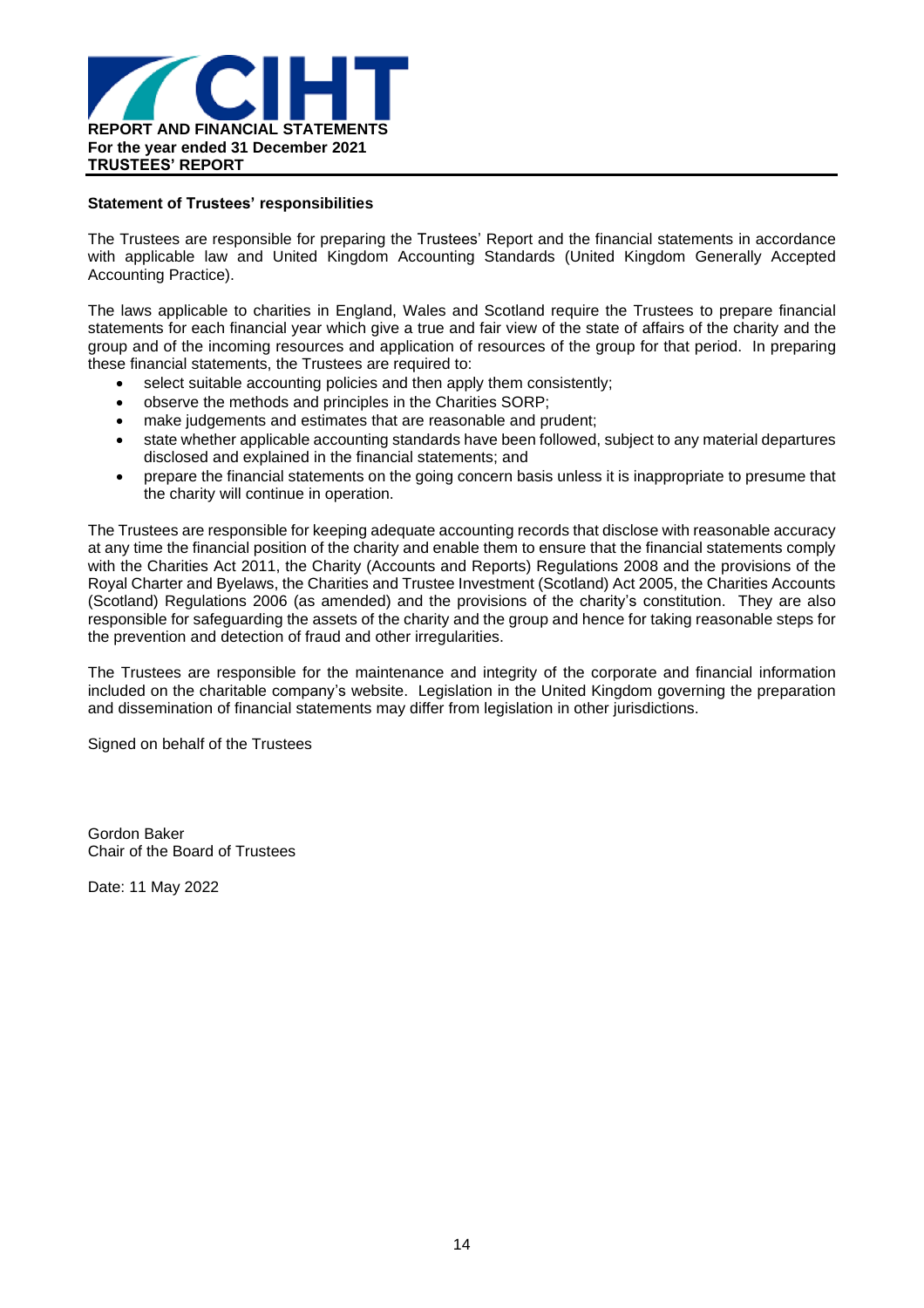

**Name and Registered Office of the Institution** The Chartered Institution of Highways & Transportation 119 Britannia Walk London N1 7JE

**Charity Registration in England and Wales No:** 1136896 **Charity Registration in Scotland No**: SCO40873 **Charity Registration in Republic of Ireland No:** 20103989

### **Members of the Board of Trustees 2021**

The members of the Board of Trustees, who were Trustees of the charity until 23 June 2021, are shown below.

M Tugwell (President) D Sims (Senior Vice President) N Johnstone (Vice President) S Sharland (Hon Treasurer) M Lugg L Basford G Clarke P Molyneux D Sprunt M Solanki K Campbell

The members of the Board of Trustees, who were Trustees of the charity from 23 June 2021, are shown below.

G Baker (Chair of the Board) D Sims (President) N Johnstone (Vice President) S Sharland (Hon Treasurer) M Tugwell D Skelley R Llewellyn S Hindshaw P Molyneux D Sprunt M Solanki K Lodge D Kitchener

### **Chief Executive and Secretary**

Sue Percy

**Auditor** Sayer Vincent LLP Chartered Accountants and Statutory Auditor Invicta House 108-114 Golden Lane London EC1Y 0TL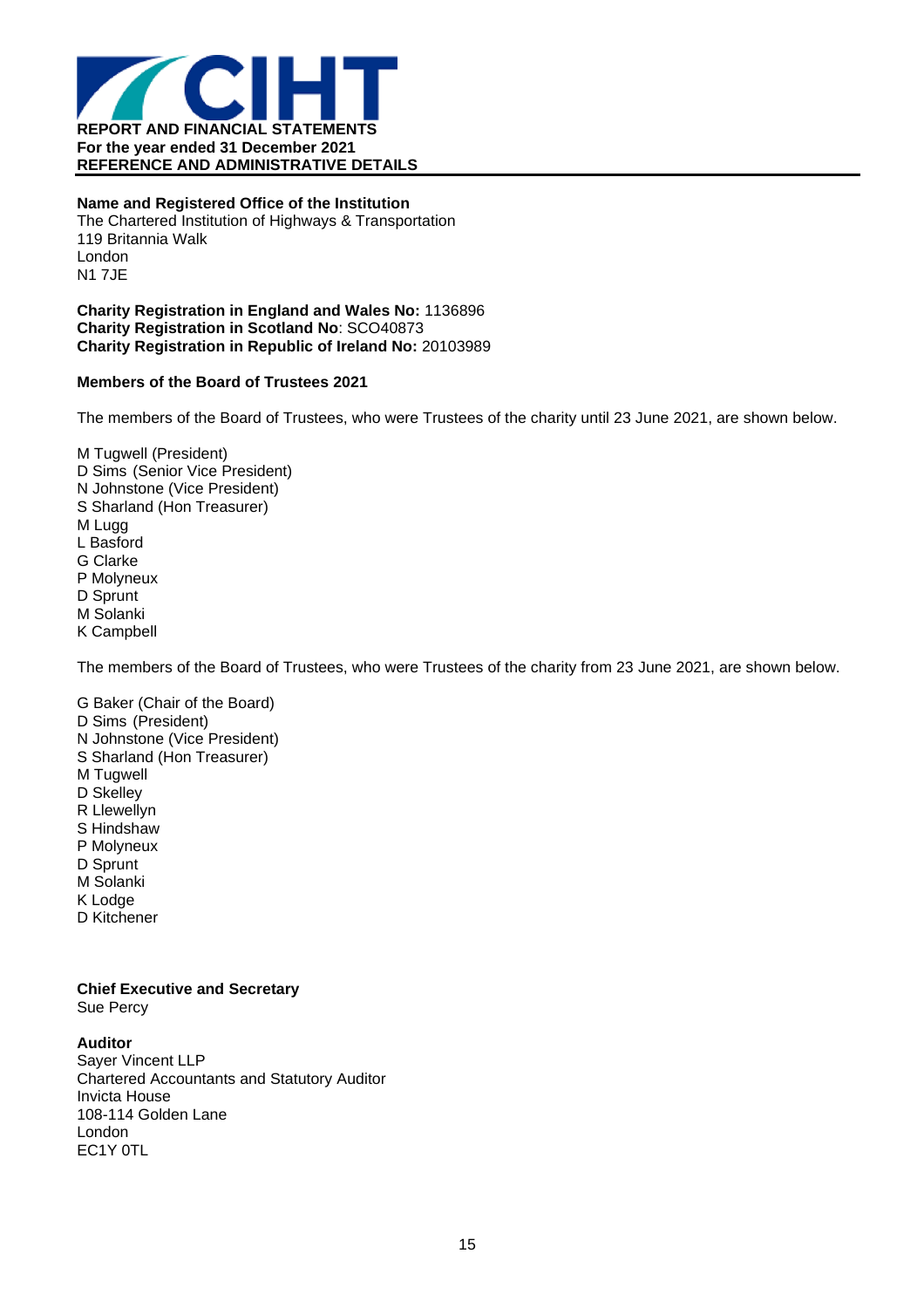

### **Solicitors**

**Withers** Old Bailey London EC4M 7EG

### **Bankers**

Royal Bank of Scotland PLC 24 Grosvenor Place London SW1X 7HP

### **Investment Managers**

CCLA Investment Management Limited Senator House 85 Queen Victoria Street London EC4V 4ET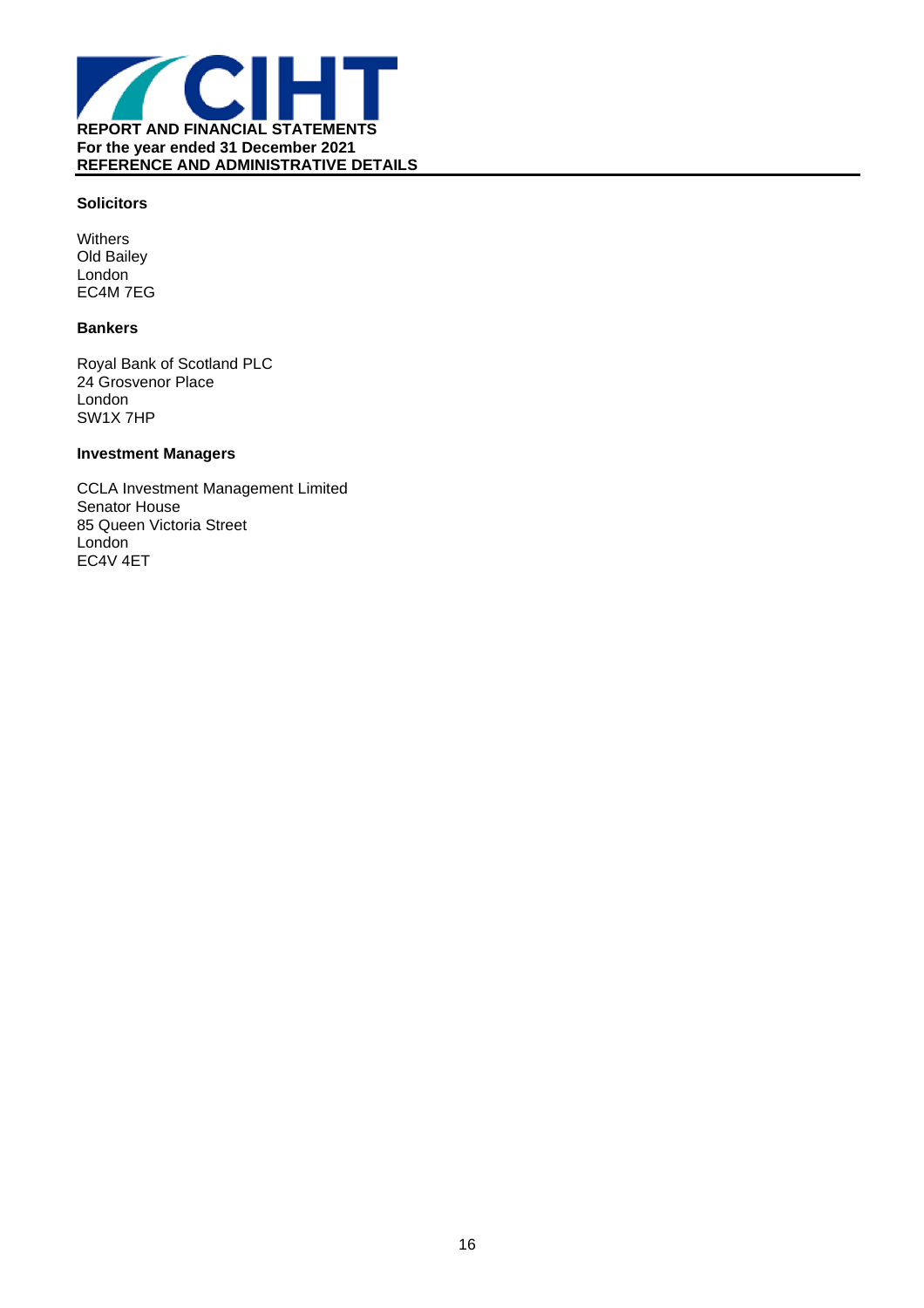

# Opinion

We have audited the financial statements of The Chartered Institution of Highways and Transportation (the 'parent charity') for the year ended 31 December 2021 which comprise the consolidated statement of financial activities, the group and parent charity balance sheets, the consolidated statement of cash flows and the notes to the financial statements, including significant accounting policies. The financial reporting framework that has been applied in their preparation is applicable law and United Kingdom Accounting Standards, including FRS 102 The Financial Reporting Standard applicable in the UK and Republic of Ireland (United Kingdom Generally Accepted Accounting Practice).

In our opinion, the financial statements:

- Give a true and fair view of the state of the group and parent charity's affairs as at 31 December 2021 and of the group's incoming resources and application of resources, for the year then ended
- Have been properly prepared in accordance with United Kingdom Generally Accepted Accounting Practice
- Have been prepared in accordance with the requirements of the Charities Act 2011 and of the Charities and Trustee Investment (Scotland) Act 2005 and regulations 6 and 8 of the Charities Accounts (Scotland) Regulations 2006 (as amended)

# Basis for opinion

We conducted our audit in accordance with International Standards on Auditing (UK) (ISAs (UK)) and applicable law. Our responsibilities under those standards are further described in the Auditor's responsibilities for the audit of the financial statements section of our report. We are independent of the group in accordance with the ethical requirements that are relevant to our audit of the financial statements in the UK, including the FRC's Ethical Standard and we have fulfilled our other ethical responsibilities in accordance with these requirements.

# Conclusions relating to going concern

In auditing the financial statements, we have concluded that the trustees' use of the going concern basis of accounting in the preparation of the financial statements is appropriate.

Based on the work we have performed, we have not identified any material uncertainties relating to events or conditions that, individually or collectively, may cast significant doubt on The Chartered Institution of Highways and Transportation's ability to continue as a going concern for a period of at least twelve months from when the financial statements are authorised for issue.

Our responsibilities and the responsibilities of the trustees with respect to going concern are described in the relevant sections of this report.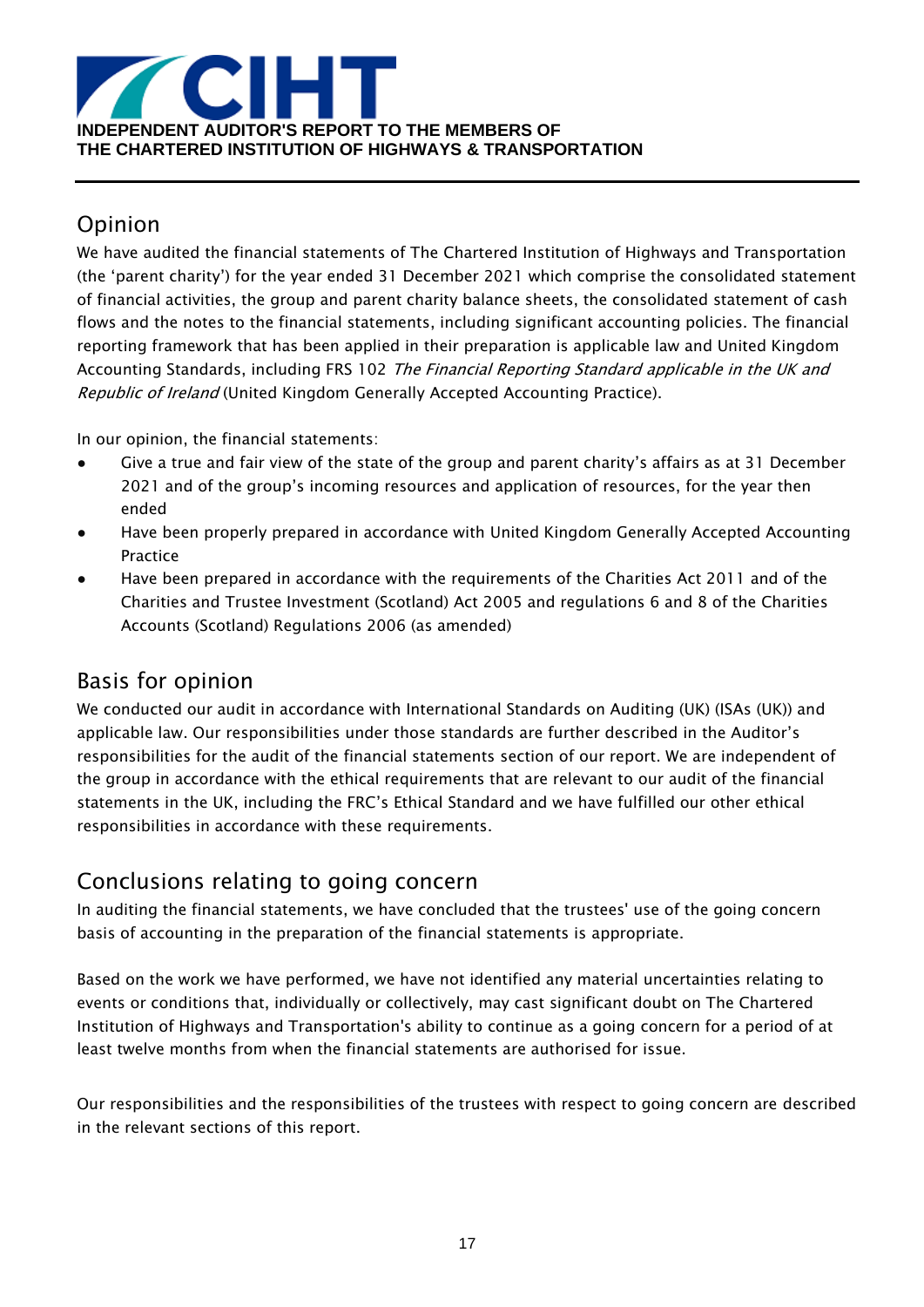

# Other information

The other information comprises the information included in the trustees' annual report, other than the financial statements and our auditor's report thereon. The trustees are responsible for the other information contained within the annual report. Our opinion on the financial statements does not cover the other information and, except to the extent otherwise explicitly stated in our report, we do not express any form of assurance conclusion thereon. Our responsibility is to read the other information and, in doing so, consider whether the other information is materially inconsistent with the financial statements or our knowledge obtained in the course of the audit, or otherwise appears to be materially misstated. If we identify such material inconsistencies or apparent material misstatements, we are required to determine whether this gives rise to a material misstatement in the financial statements themselves. If, based on the work we have performed, we conclude that there is a material misstatement of this other information, we are required to report that fact.

We have nothing to report in this regard.

## Matters on which we are required to report by exception

We have nothing to report in respect of the following matters in relation to which the Charities (Accounts and Reports) Regulations 2008 and the Charities Accounts (Scotland) Regulations 2006 (as amended) require us to report to you if, in our opinion:

- The information given in the trustees' annual report is inconsistent in any material respect with the financial statements;
- Sufficient and proper accounting records have not been kept; or
- The financial statements are not in agreement with the accounting records and returns; or
- We have not received all the information and explanations we require for our audit

# Responsibilities of trustees

As explained more fully in the statement of trustees' responsibilities set out in the trustees' annual report, the trustees are responsible for the preparation of the financial statements and for being satisfied that they give a true and fair view, and for such internal control as the trustees determine is necessary to enable the preparation of financial statements that are free from material misstatement, whether due to fraud or error.

In preparing the financial statements, the trustees are responsible for assessing the charity's ability to continue as a going concern, disclosing, as applicable, matters related to going concern and using the going concern basis of accounting unless the trustees either intend to liquidate the charitable company or to cease operations, or have no realistic alternative but to do so.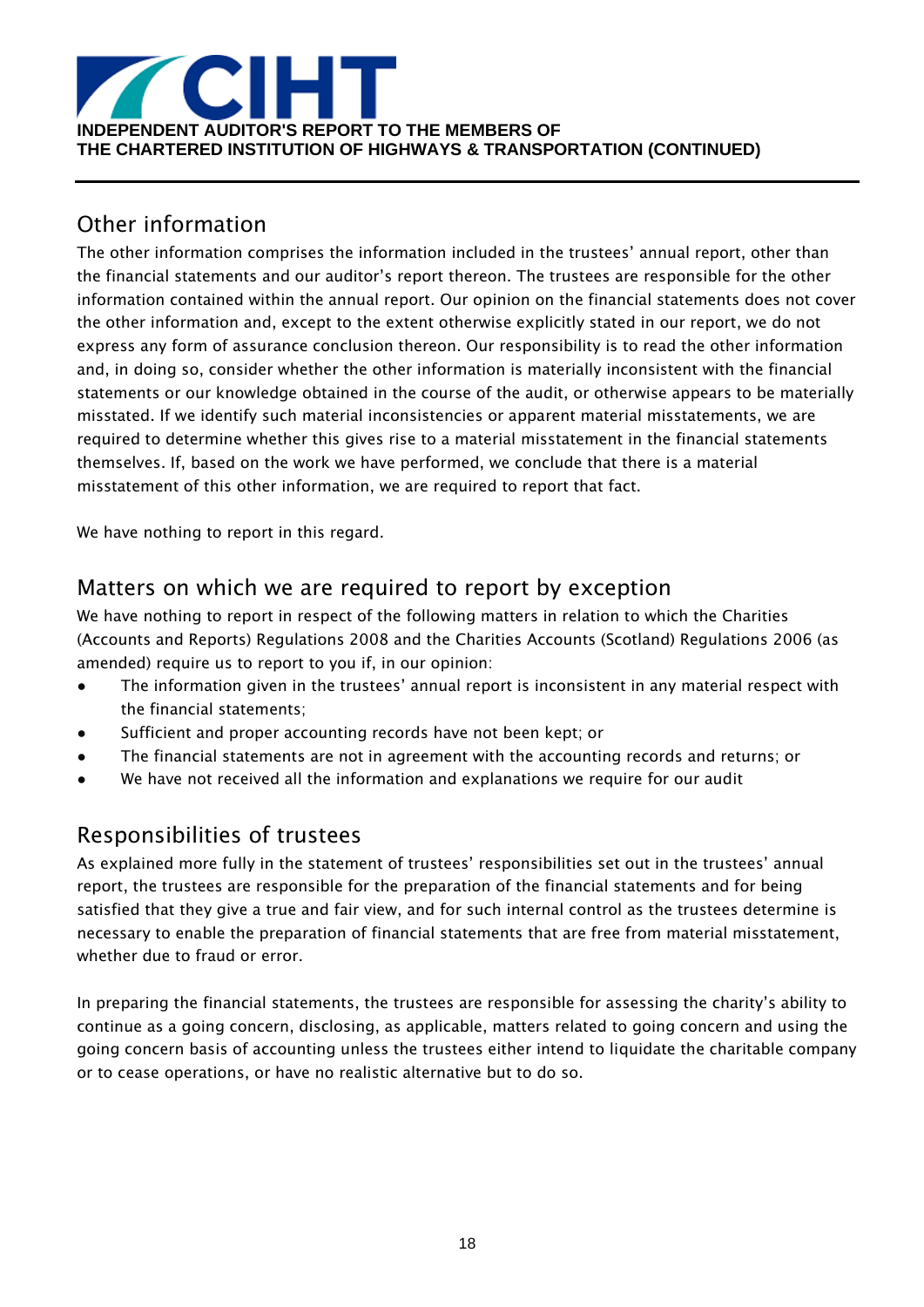

# Auditor's responsibilities for the audit of the financial statements

We have been appointed as auditor under section 144 of the Charities Act 2011 and section 44(1)(c) of the Charities and Trustee Investment (Scotland) Act 2005 and report in accordance with regulations made under that Act.

Our objectives are to obtain reasonable assurance about whether the financial statements as a whole are free from material misstatement, whether due to fraud or error, and to issue an auditor's report that includes our opinion. Reasonable assurance is a high level of assurance but is not a guarantee that an audit conducted in accordance with ISAs (UK) will always detect a material misstatement when it exists. Misstatements can arise from fraud or error and are considered material if, individually or in the aggregate, they could reasonably be expected to influence the economic decisions of users taken on the basis of these financial statements.

Irregularities, including fraud, are instances of non-compliance with laws and regulations. We design procedures in line with our responsibilities, outlined above, to detect material misstatements in respect of irregularities, including fraud. The extent to which our procedures are capable of detecting irregularities, including fraud are set out below.

### Capability of the audit in detecting irregularities

In identifying and assessing risks of material misstatement in respect of irregularities, including fraud and non-compliance with laws and regulations, our procedures included the following:

- We enquired of management and the audit committee, which included obtaining and reviewing supporting documentation, concerning the group's policies and procedures relating to:
	- Identifying, evaluating, and complying with laws and regulations and whether they were aware of any instances of non-compliance;
	- Detecting and responding to the risks of fraud and whether they have knowledge of any actual, suspected, or alleged fraud;
	- The internal controls established to mitigate risks related to fraud or non-compliance with laws and regulations.
- We inspected the minutes of meetings of those charged with governance.
- We obtained an understanding of the legal and regulatory framework that the group operates in, focusing on those laws and regulations that had a material effect on the financial statements or that had a fundamental effect on the operations of the group from our professional and sector experience.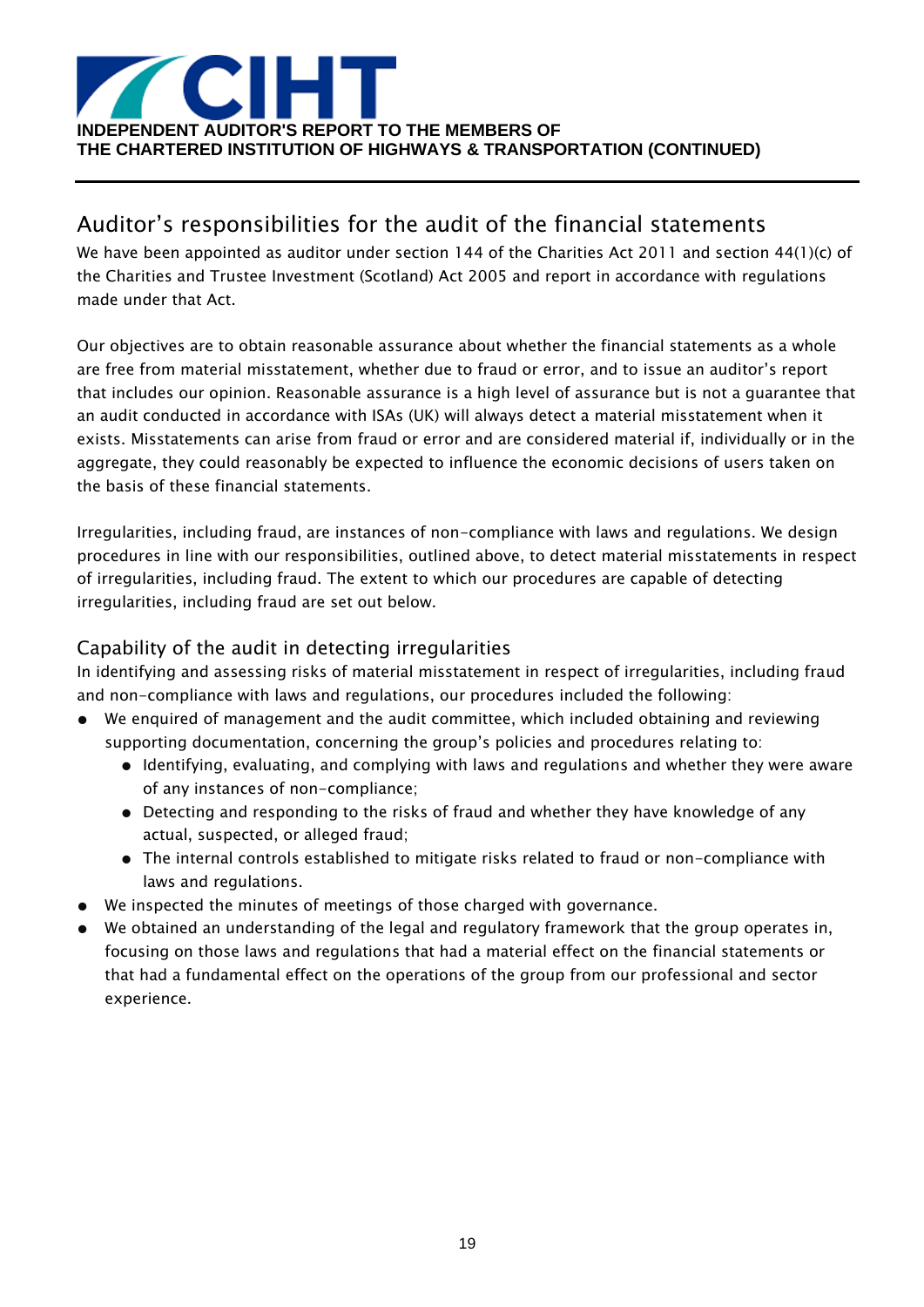

- We communicated applicable laws and regulations throughout the audit team and remained alert to any indications of non-compliance throughout the audit.
- We reviewed any reports made to regulators.
- We reviewed the financial statement disclosures and tested these to supporting documentation to assess compliance with applicable laws and regulations.
- We performed analytical procedures to identify any unusual or unexpected relationships that may indicate risks of material misstatement due to fraud.
- In addressing the risk of fraud through management override of controls, we tested the appropriateness of journal entries and other adjustments, assessed whether the judgements made in making accounting estimates are indicative of a potential bias and tested significant transactions that are unusual or those outside the normal course of business.

Because of the inherent limitations of an audit, there is a risk that we will not detect all irregularities, including those leading to a material misstatement in the financial statements or non-compliance with regulation. This risk increases the more that compliance with a law or regulation is removed from the events and transactions reflected in the financial statements, as we will be less likely to become aware of instances of non-compliance. The risk is also greater regarding irregularities occurring due to fraud rather than error, as fraud involves intentional concealment, forgery, collusion, omission or misrepresentation.

A further description of our responsibilities is available on the Financial Reporting Council's website at: [www.frc.org.uk/auditorsresponsibilities](http://www.frc.org.uk/auditorsresponsibilities). This description forms part of our auditor's report.

# Use of our report

This report is made solely to the parent charity's trustees as a body, in accordance with section 44(1)(c) of the Charities and Trustee Investment (Scotland) Act 2005, section 144 of the Charities Act 2011 and regulations made under section 154 of that Act. Our audit work has been undertaken so that we might state to the parent charity's trustees those matters we are required to state to them in an auditor's report and for no other purpose. To the fullest extent permitted by law, we do not accept or assume responsibility to anyone other than the parent charity and the parent charity's trustees as a body, for our audit work, for this report, or for the opinions we have formed.

Sayer Vincent LLP, Statutory Auditor Invicta House, 108-114 Golden Lane, LONDON, EC1Y 0TL Date:

Sayer Vincent LLP is eligible to act as auditor in terms of section 1212 of the Companies Act 2006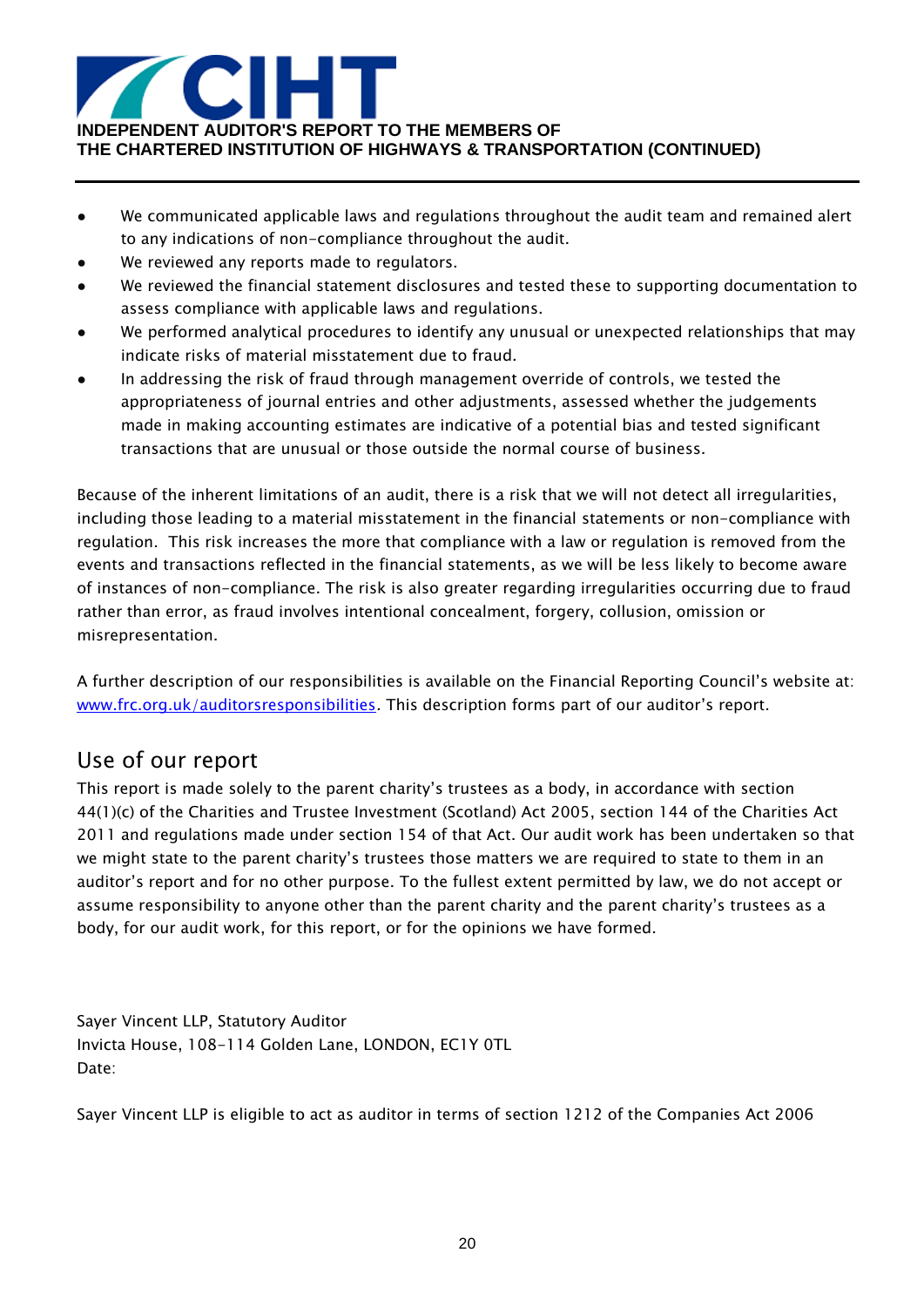

**THE CHARTERED INSTITUTION OF HIGHWAYS & TRANSPORTATION CONSOLIDATED STATEMENT OF FINANCIAL ACTIVITIES (Incorporating a Consolidated Income and Expenditure Account**

**& Statement of Total Recognised Gains and Losses)**

**For the year ended 31 December 2021**

| <b>Note</b><br>£<br>£<br>£<br><b>Income</b><br>Donations and legacies<br>Income from Charitable activities:<br>$\overline{2}$<br>Member activities<br>1,730,079<br>1,730,523<br>1,754,147<br>444<br>3<br>183,448<br>95,000<br>278,448<br>Project income<br>446,415<br><b>Education income</b><br>106,741<br>19,898<br>126,639<br><b>Publication sales</b><br>35,648<br>35,648<br><b>National Conference</b><br>3,137<br>3,137<br>2,059,053<br>115,342<br>2,174,395<br>2,351,794<br>Other trading activities:<br>Appian Trading<br>54,249<br>54,249<br>Investment income receivable<br>1,556<br>1,556<br>30,450<br>Other income<br>30,450<br>2,145,308<br>115,342<br>2,410,288<br><b>Total income</b><br>2,260,650<br><b>Expenditure</b><br>Expenditure on Charitable activities:<br>Membership<br>1,177,098<br>225,171<br>1,402,269<br>1,297,855<br>Education<br>357,081<br>357,081<br>238,993<br>Publications<br>402,125<br>402,125<br>439,328<br>Motorway Archive Trust<br>613<br>613<br>2,354<br>225,171<br>1,936,917<br>2,162,088<br>1,978,530<br>Expenditure on raising funds:<br>Trading & collecting subscriptions<br>338,935<br>338,935<br>310,178<br>2,288,708<br><b>Total expenditure</b><br>4<br>225,171<br>2,501,023<br>2,275,852 | £<br>23,131<br>96,511<br>50,076<br>4,645<br>33,599<br>1,764 |
|-----------------------------------------------------------------------------------------------------------------------------------------------------------------------------------------------------------------------------------------------------------------------------------------------------------------------------------------------------------------------------------------------------------------------------------------------------------------------------------------------------------------------------------------------------------------------------------------------------------------------------------------------------------------------------------------------------------------------------------------------------------------------------------------------------------------------------------------------------------------------------------------------------------------------------------------------------------------------------------------------------------------------------------------------------------------------------------------------------------------------------------------------------------------------------------------------------------------------------------------------|-------------------------------------------------------------|
|                                                                                                                                                                                                                                                                                                                                                                                                                                                                                                                                                                                                                                                                                                                                                                                                                                                                                                                                                                                                                                                                                                                                                                                                                                               |                                                             |
|                                                                                                                                                                                                                                                                                                                                                                                                                                                                                                                                                                                                                                                                                                                                                                                                                                                                                                                                                                                                                                                                                                                                                                                                                                               |                                                             |
|                                                                                                                                                                                                                                                                                                                                                                                                                                                                                                                                                                                                                                                                                                                                                                                                                                                                                                                                                                                                                                                                                                                                                                                                                                               |                                                             |
|                                                                                                                                                                                                                                                                                                                                                                                                                                                                                                                                                                                                                                                                                                                                                                                                                                                                                                                                                                                                                                                                                                                                                                                                                                               |                                                             |
|                                                                                                                                                                                                                                                                                                                                                                                                                                                                                                                                                                                                                                                                                                                                                                                                                                                                                                                                                                                                                                                                                                                                                                                                                                               |                                                             |
|                                                                                                                                                                                                                                                                                                                                                                                                                                                                                                                                                                                                                                                                                                                                                                                                                                                                                                                                                                                                                                                                                                                                                                                                                                               |                                                             |
|                                                                                                                                                                                                                                                                                                                                                                                                                                                                                                                                                                                                                                                                                                                                                                                                                                                                                                                                                                                                                                                                                                                                                                                                                                               |                                                             |
|                                                                                                                                                                                                                                                                                                                                                                                                                                                                                                                                                                                                                                                                                                                                                                                                                                                                                                                                                                                                                                                                                                                                                                                                                                               |                                                             |
|                                                                                                                                                                                                                                                                                                                                                                                                                                                                                                                                                                                                                                                                                                                                                                                                                                                                                                                                                                                                                                                                                                                                                                                                                                               |                                                             |
|                                                                                                                                                                                                                                                                                                                                                                                                                                                                                                                                                                                                                                                                                                                                                                                                                                                                                                                                                                                                                                                                                                                                                                                                                                               |                                                             |
|                                                                                                                                                                                                                                                                                                                                                                                                                                                                                                                                                                                                                                                                                                                                                                                                                                                                                                                                                                                                                                                                                                                                                                                                                                               |                                                             |
|                                                                                                                                                                                                                                                                                                                                                                                                                                                                                                                                                                                                                                                                                                                                                                                                                                                                                                                                                                                                                                                                                                                                                                                                                                               |                                                             |
|                                                                                                                                                                                                                                                                                                                                                                                                                                                                                                                                                                                                                                                                                                                                                                                                                                                                                                                                                                                                                                                                                                                                                                                                                                               |                                                             |
|                                                                                                                                                                                                                                                                                                                                                                                                                                                                                                                                                                                                                                                                                                                                                                                                                                                                                                                                                                                                                                                                                                                                                                                                                                               |                                                             |
|                                                                                                                                                                                                                                                                                                                                                                                                                                                                                                                                                                                                                                                                                                                                                                                                                                                                                                                                                                                                                                                                                                                                                                                                                                               |                                                             |
|                                                                                                                                                                                                                                                                                                                                                                                                                                                                                                                                                                                                                                                                                                                                                                                                                                                                                                                                                                                                                                                                                                                                                                                                                                               |                                                             |
|                                                                                                                                                                                                                                                                                                                                                                                                                                                                                                                                                                                                                                                                                                                                                                                                                                                                                                                                                                                                                                                                                                                                                                                                                                               |                                                             |
|                                                                                                                                                                                                                                                                                                                                                                                                                                                                                                                                                                                                                                                                                                                                                                                                                                                                                                                                                                                                                                                                                                                                                                                                                                               |                                                             |
|                                                                                                                                                                                                                                                                                                                                                                                                                                                                                                                                                                                                                                                                                                                                                                                                                                                                                                                                                                                                                                                                                                                                                                                                                                               |                                                             |
|                                                                                                                                                                                                                                                                                                                                                                                                                                                                                                                                                                                                                                                                                                                                                                                                                                                                                                                                                                                                                                                                                                                                                                                                                                               |                                                             |
|                                                                                                                                                                                                                                                                                                                                                                                                                                                                                                                                                                                                                                                                                                                                                                                                                                                                                                                                                                                                                                                                                                                                                                                                                                               |                                                             |
|                                                                                                                                                                                                                                                                                                                                                                                                                                                                                                                                                                                                                                                                                                                                                                                                                                                                                                                                                                                                                                                                                                                                                                                                                                               |                                                             |
|                                                                                                                                                                                                                                                                                                                                                                                                                                                                                                                                                                                                                                                                                                                                                                                                                                                                                                                                                                                                                                                                                                                                                                                                                                               |                                                             |
|                                                                                                                                                                                                                                                                                                                                                                                                                                                                                                                                                                                                                                                                                                                                                                                                                                                                                                                                                                                                                                                                                                                                                                                                                                               |                                                             |
| Net (expenditure) / income before<br>121,580<br>(130, 544)<br>(109, 829)<br>(240, 373)<br>gains on investments                                                                                                                                                                                                                                                                                                                                                                                                                                                                                                                                                                                                                                                                                                                                                                                                                                                                                                                                                                                                                                                                                                                                |                                                             |
| Net gains on investments<br>10<br>212,111<br>212,111<br>106,762                                                                                                                                                                                                                                                                                                                                                                                                                                                                                                                                                                                                                                                                                                                                                                                                                                                                                                                                                                                                                                                                                                                                                                               |                                                             |
| Net (expenditure) / income<br>(109, 829)<br>81,567<br>(28, 262)<br>228,342<br>Net movement in funds                                                                                                                                                                                                                                                                                                                                                                                                                                                                                                                                                                                                                                                                                                                                                                                                                                                                                                                                                                                                                                                                                                                                           |                                                             |
| (109, 829)<br>228,342<br>81,567<br>(28, 262)<br>Net movement in funds                                                                                                                                                                                                                                                                                                                                                                                                                                                                                                                                                                                                                                                                                                                                                                                                                                                                                                                                                                                                                                                                                                                                                                         |                                                             |
| <b>Reconciliation of funds</b>                                                                                                                                                                                                                                                                                                                                                                                                                                                                                                                                                                                                                                                                                                                                                                                                                                                                                                                                                                                                                                                                                                                                                                                                                |                                                             |
| Total funds brought forward<br>4,617,707<br>4,389,365<br>4,288,911<br>328,796                                                                                                                                                                                                                                                                                                                                                                                                                                                                                                                                                                                                                                                                                                                                                                                                                                                                                                                                                                                                                                                                                                                                                                 |                                                             |
| <b>Total funds carried forward</b><br>4,370,478<br>218,967<br>4,589,445<br>15E<br>£<br>£<br>4,617,707<br>£                                                                                                                                                                                                                                                                                                                                                                                                                                                                                                                                                                                                                                                                                                                                                                                                                                                                                                                                                                                                                                                                                                                                    |                                                             |

All of the above results are derived from continuing activities.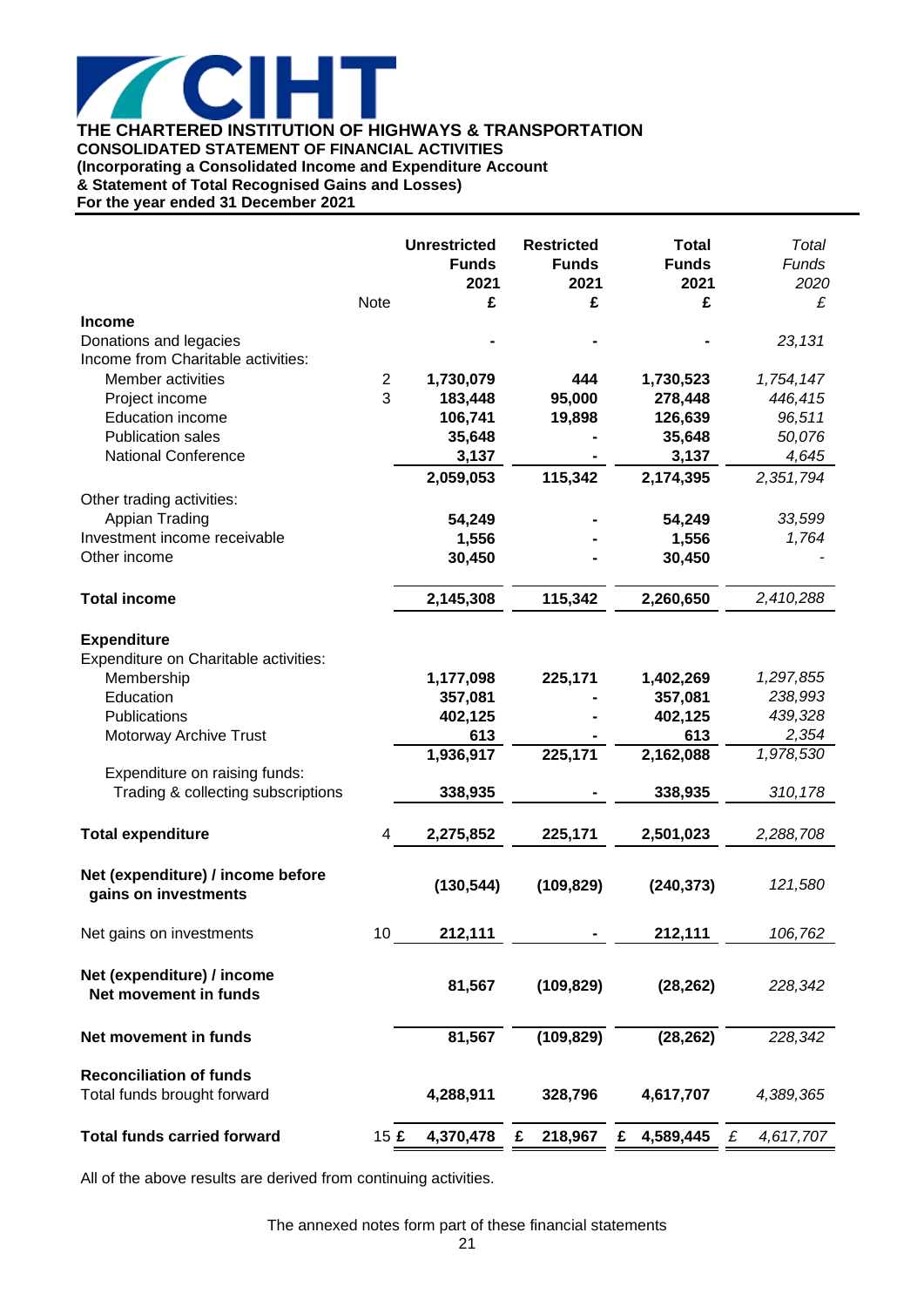

**THE CHARTERED INSTITUTION OF HIGHWAYS & TRANSPORTATION**

**BALANCE SHEETS**

**As at 31 December 2021**

|                                                          |                       | Group<br>2021          | Group<br>2020        | Charity<br>2021        | Charity<br>2020      |
|----------------------------------------------------------|-----------------------|------------------------|----------------------|------------------------|----------------------|
|                                                          | <b>Note</b>           | £                      | £                    | £                      | £                    |
| <b>Fixed assets</b>                                      |                       |                        |                      |                        |                      |
| Intangible assets<br>Tangible assets                     | 8<br>$\boldsymbol{9}$ | 376,943                | 394,034<br>2,025,038 | 376,943                | 394,034<br>2,025,038 |
| Investments                                              | 10                    | 1,962,959<br>1,434,861 | 1,222,750            | 1,962,959<br>1,434,961 | 1,222,850            |
|                                                          |                       |                        |                      |                        |                      |
|                                                          |                       | 3,774,763              | 3,641,822            | 3,774,863              | 3,641,922            |
| <b>Current assets</b>                                    |                       |                        |                      |                        |                      |
| Debtors                                                  | 13                    | 228,305                | 436,432              | 401,841                | 874,548              |
| Cash at bank and in hand                                 |                       | 920,542                | 889,417              | 674,766                | 374,307              |
|                                                          |                       | 1,148,847              | 1,325,849            | 1,076,607              | 1,248,855            |
| <b>Creditors: amounts falling due</b><br>within one year | 14                    | (334, 165)             | (349, 964)           | (310, 072)             | (329, 923)           |
| <b>Net current assets</b>                                |                       | 814,682                | 975,885              | 766,535                | 918,932              |
| <b>NET ASSETS</b>                                        |                       | 4,589,445              | £<br>4,617,707       | £<br>4,541,398         | £<br>4,560,854       |
| <b>Funds</b><br>Unrestricted funds:                      |                       |                        |                      |                        |                      |
| General funds                                            |                       | 3,755,355              | 3,675,639            | 3,707,308              | 3,618,786            |
| Designated funds<br>Total unrestricted funds:            |                       | 615,123<br>4,370,478   | 613,272<br>4,288,911 | 615,123<br>4,322,431   | 613,272<br>4,232,058 |
| <b>Restricted funds</b>                                  |                       | 218,967                | 328,796              | 218,967                | 328,796              |
| <b>TOTAL FUNDS</b>                                       | 15 <sub>2</sub>       | 4,589,445              | £<br>4,617,707       | 4,541,398<br>£         | £<br>4,560,854       |

The financial statements have been prepared in accordance with section 415A of the Companies Act 2006 relating to small companies. They were approved, and authorised for issue, by the Trustees on 11 May 2022 and signed on their behalf by:-

Gordon Baker Chair of the Board of Trustees

Sue Sharland Honorary Treasurer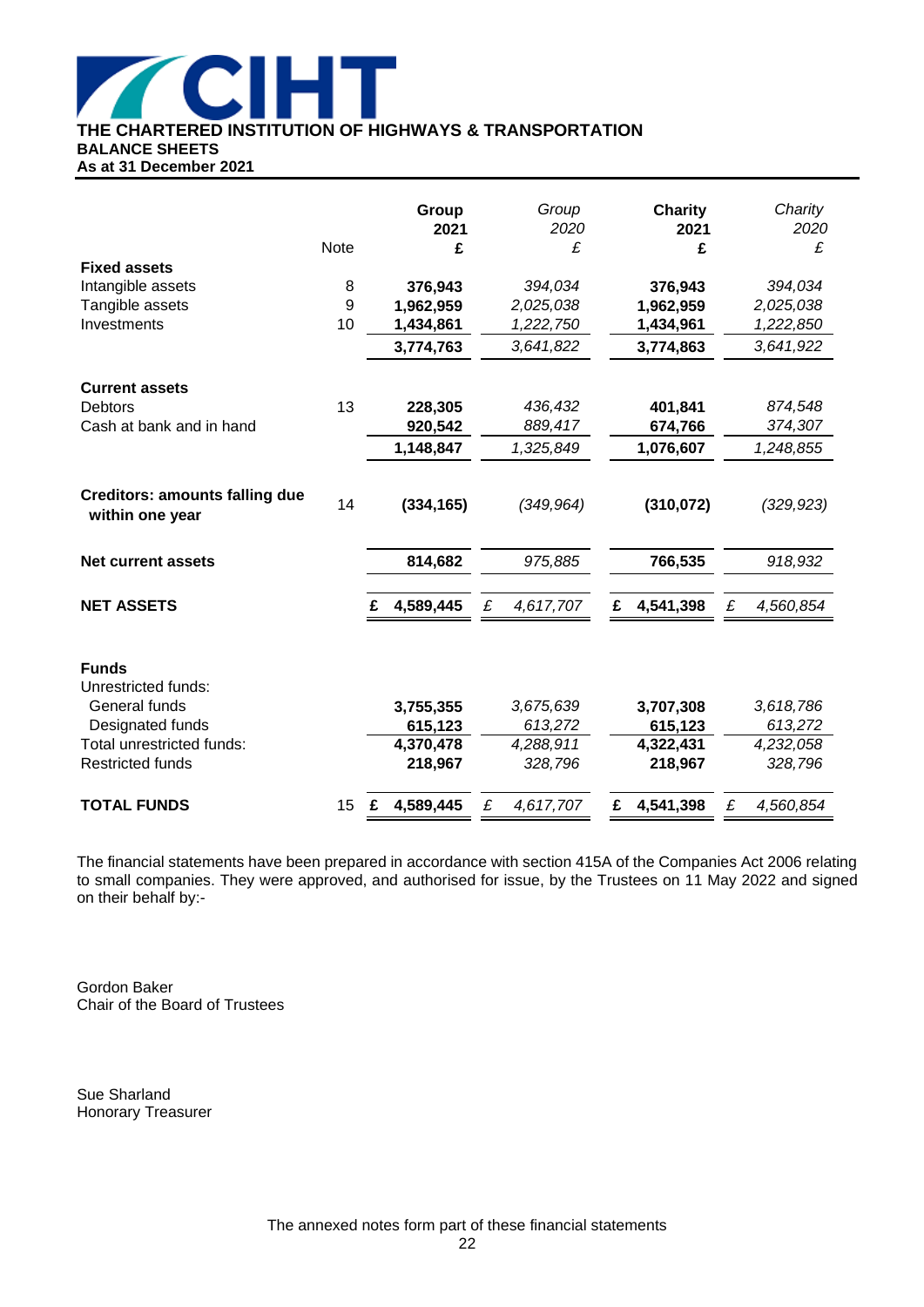

**GROUP STATEMENT OF CASH FLOWS**

**For the year ended 31 December 2021**

|                                                                                                                                                                                  | 2021<br>£                                     | 2020<br>£<br>£                  | £            |
|----------------------------------------------------------------------------------------------------------------------------------------------------------------------------------|-----------------------------------------------|---------------------------------|--------------|
| Cash flows from operating activities:                                                                                                                                            |                                               |                                 |              |
| Net (expenditure) / income for the year<br>(as per the statement of financial activities)<br>Adjustments for:                                                                    | (28, 262)                                     | 228,342                         |              |
| Depreciation charges<br>Amortisation charges                                                                                                                                     | 66,421<br>147,591                             | 65,141<br>147,763               |              |
| Dividends and interest from investments<br>Decrease / (increase) in debtors<br>(Decrease) / increase in creditors                                                                | (1, 556)<br>208,127<br>(15, 799)              | (1,764)<br>(244, 624)<br>53,882 |              |
| Net cash provided by operating activies                                                                                                                                          | 376,522                                       |                                 | 248,740      |
|                                                                                                                                                                                  |                                               |                                 |              |
| Cash flows from investing activities:<br>Dividends and interest from investments<br>Purchase of tangible fixed assets<br>Purchase of intangible assets<br>(Gains) on investments | 1,556<br>(4, 342)<br>(130, 500)<br>(212, 111) | 1,764<br>(33, 118)<br>(106,762) |              |
| Net cash (used in)<br>investing activities                                                                                                                                       | (345, 397)                                    |                                 | (138, 116)   |
| Change in cash and cash equivalents<br>in the year                                                                                                                               | 31,125                                        |                                 | 110,624      |
| Cash and cash equivalents at the<br>beginning of the year                                                                                                                        | 889,417                                       |                                 | 778,793      |
| Cash and cash equivalents at the end<br>of the year                                                                                                                              | 920,542<br>£                                  |                                 | 889,417<br>£ |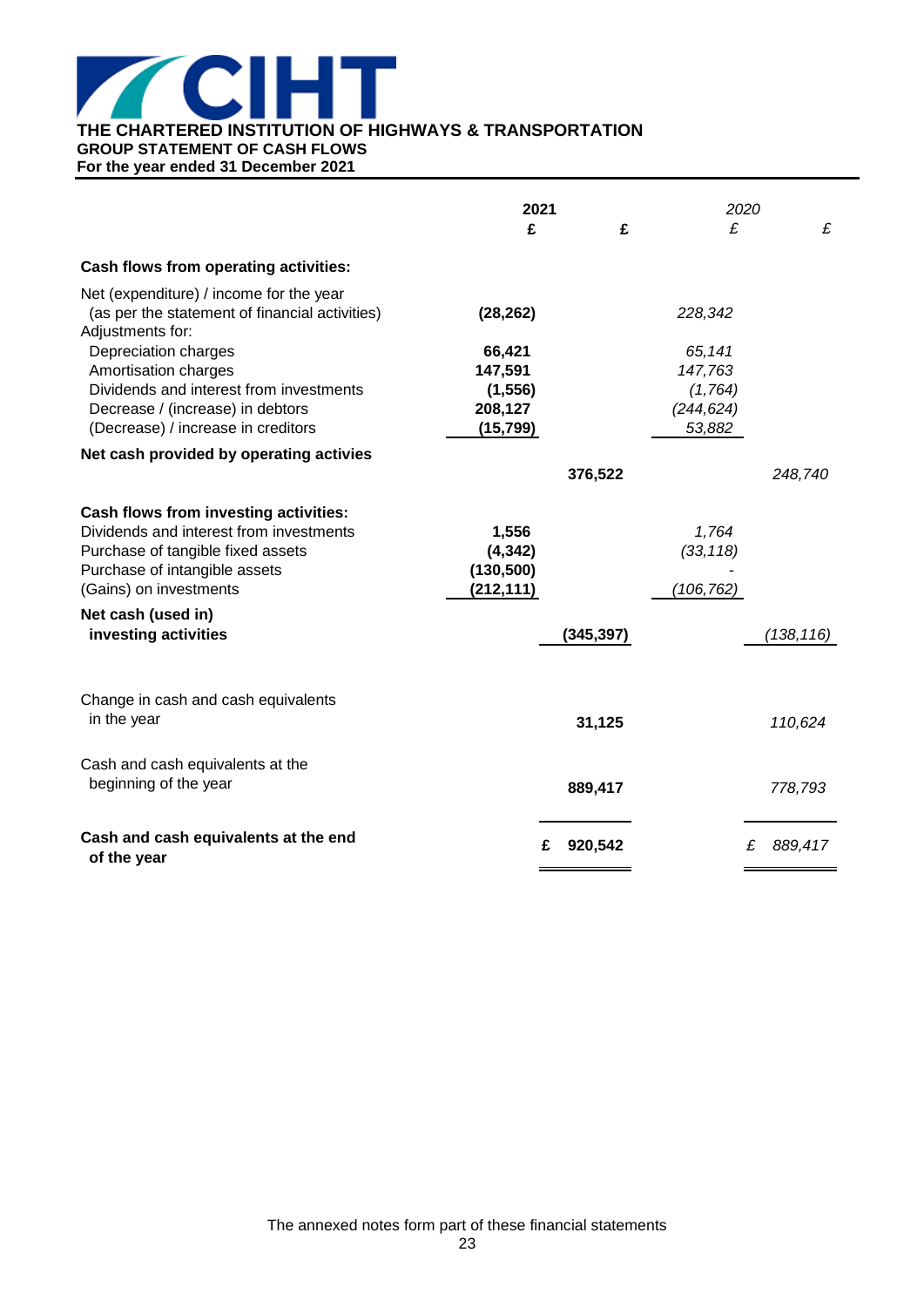

### **1. ACCOUNTING POLICIES**

### **1.1 STATUTORY INFORMATION**

The Chartered Institution of Highways and Transportation is a charitable company limited by royal charter in England and Wales. The registered office address and principal place of business is 119 Britannia Walk, London N1 7JE.

### **1.2 BASIS OF PREPARATION OF FINANCIAL STATEMENTS**

These financial statements have been prepared under the historical cost convention and in accordance with the Financial Reporting Standard applicable in the UK and Republic of Ireland (FRS 102). The charity and its subsidiary are a public benefit group for the purposes of FRS 102 and therefore have also prepared the financial statements in accordance with the Statement of Recommended Practice applicable to charities preparing their accounts in accordance with the Financial Reporting Standard applicable in the UK and Republic of Ireland (The FRS 102 Charities SORP) and the Charities Act 2011.

The financial statements have been prepared to give a 'true and fair' view and have departed from the Charities (Accounts and Reports) Regulations 2008 only to the extent required to provide a 'true and fair view'. This departure has involved following Accounting and Reporting by Charities preparing their accounts in accordance with the Financial Reporting Standard applicable in the UK and Republic of Ireland (FRS 102) issued on 16 July 2014 rather than the Accounting and Reporting by Charities: Statement of Recommended Practice effective from 1 April 2005 which has since been withdrawn.

The Trustees have assessed whether the use of the going concern basis is appropriate and have considered possible events or conditions that might cast significant doubt on the ability of the charity and group to continue as a going concern. The Trustees have made this assessment for a period of at least one year from the date of approval of the financial statements. In particular the Trustees have considered the charity and group's forecasts and projections. After making enquiries the Trustees have concluded that there is a reasonable expectation that the charity and group have adequate resources to continue in operational existence for the foreseeable future. The charity and group therefore continue to adopt the going concern basis in preparing the financial statements.

These financial statements consolidate the results of the charity and its wholly-owned subsidiary Appian Trading Limited on a line by line basis. Transactions and balances between the charitable company and its subsidiary have been eliminated from the consolidated financial statements. Balances between the two entities are disclosed in the notes to the financial statements.

The financial statements are presented in pounds sterling as this is the functional currency of the group. The accounts of non-sterling branches are translated into sterling. Income and expenditure items are translated at appropriate average rates and monetary assets and liabilities at the rates at the balance sheet date. The currency gains and losses are taken to the unrestricted funds.

### **1.3 INCOME**

Income is included in full in the statement of financial activities when receivable unless it relates to a specific future period, in which case it is deferred.

Income from government and other grants, is recognised when the charity has entitlement to the funds, any performance conditions attached to the grants have been met, it is probable that the income will be received and the amount can be measured reliably.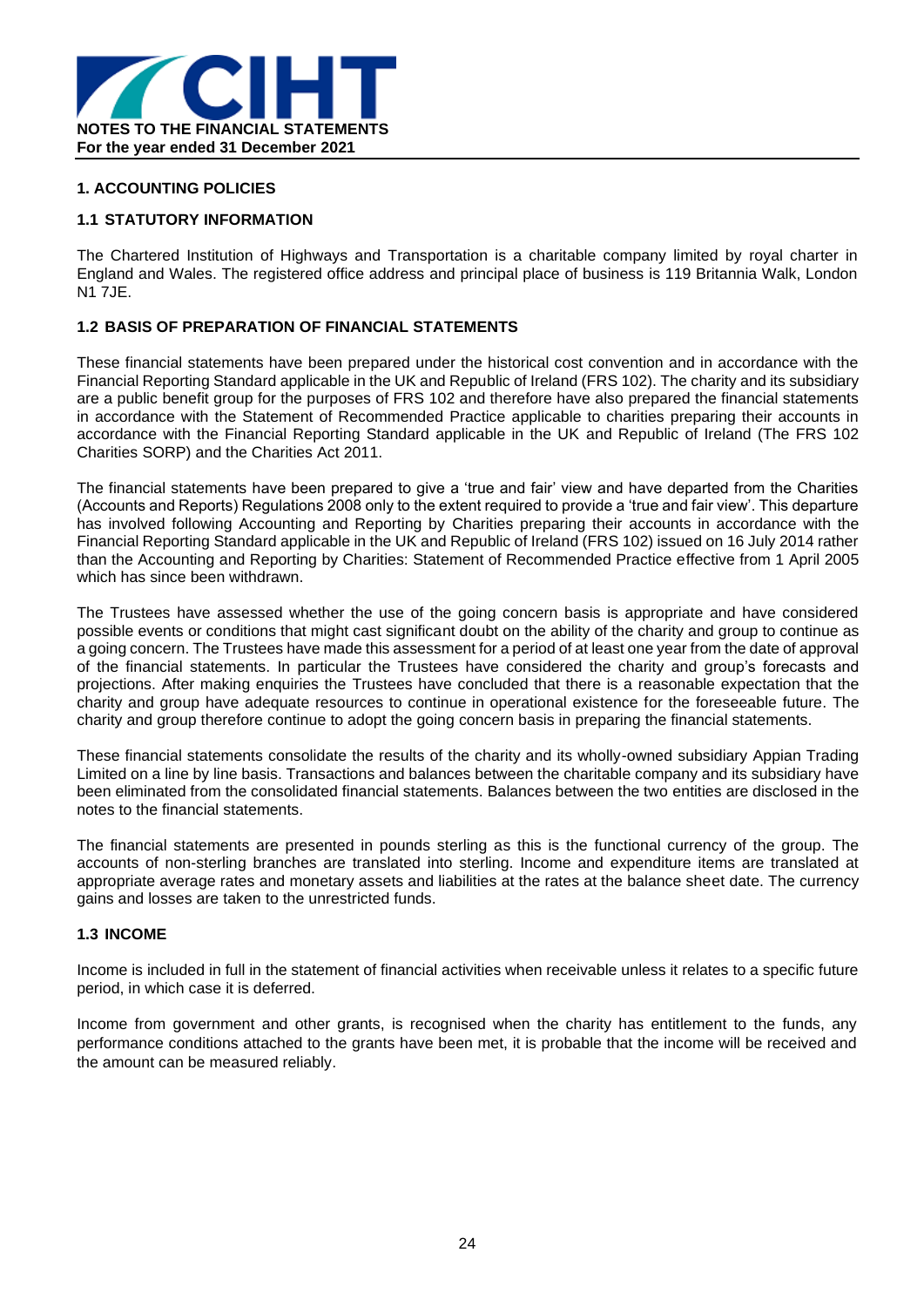

### **1.4 EXPENDITURE**

Expenditure is recognised in the period in which it is incurred. Expenditure includes attributable VAT which cannot be recovered.

Expenditure is allocated to the particular activity where the cost relates directly to that activity. However, the cost of overall direction and administration of each activity, comprising the salary and overhead costs of the central function, is apportioned based on an estimate of staff time, of the amount attributable to each activity.

Support costs relate to premises costs which are allocated on floor area basis; other costs are allocated in proportion to income. Governance costs are the costs associated with the governance arrangements of the charity. These costs are associated with constitutional and statutory requirements and include any costs associated with the strategic management of the charity's activities.

Branches / regions are accounted for on the accruals basis, other than branches which are treated as affiliates for accounting purposes which are not consolidated.

Monetary assets and liabilities and transactions in foreign currencies are translated into sterling at the rates of exchange ruling at the balance sheet date.

### **1.5 TANGIBLE FIXED ASSETS AND DEPRECIATION**

Depreciation is provided at rates calculated to write down the cost of each asset to its estimated residual value over its expected useful life. The depreciation rates in use are as follows:

| Building core                  | 50 years        |
|--------------------------------|-----------------|
| Long leasehold land            | not depreciated |
| Leasehold improvements         | 25 years        |
| Office equipment and furniture | 5 years         |
| Computer equipment             | 3 years         |

Items of equipment are capitalised where the purchase price exceeds £500. Depreciation costs are allocated to activities on the basis of the use of the related assets in those activities. Assets are reviewed for impairment if circumstances indicate their carrying value may exceed their net realisable value and value in use.

#### **1.6 INTANGIBLE FIXED ASSETS AND AMORTISATION**

Amortisation is provided at rates calculated to write down the cost of each asset to its estimated residual value over its expected useful life. The amortisation rates in use are as follows:

| Database and website          | 5 years |
|-------------------------------|---------|
| Development learning platform | 5 years |

#### **1.7 FUND ACCOUNTING**

Restricted funds are to be used for specified purposes as laid down by the donor. Expenditure which meets these criteria is identified to the fund, together with a fair allocation of management and support costs.

Unrestricted funds are donations and other income received or generated for the charitable purposes.

Designated funds are unrestricted funds earmarked by the Trustees for particular purposes.

### **1.8 INVESTMENTS**

Fixed asset investments are stated at market value, where market value represents the mid-market value on the last trading day before the year end. Gains and losses arising on investment assets, whether realised or unrealised, accrue to the fund for which the investments are held.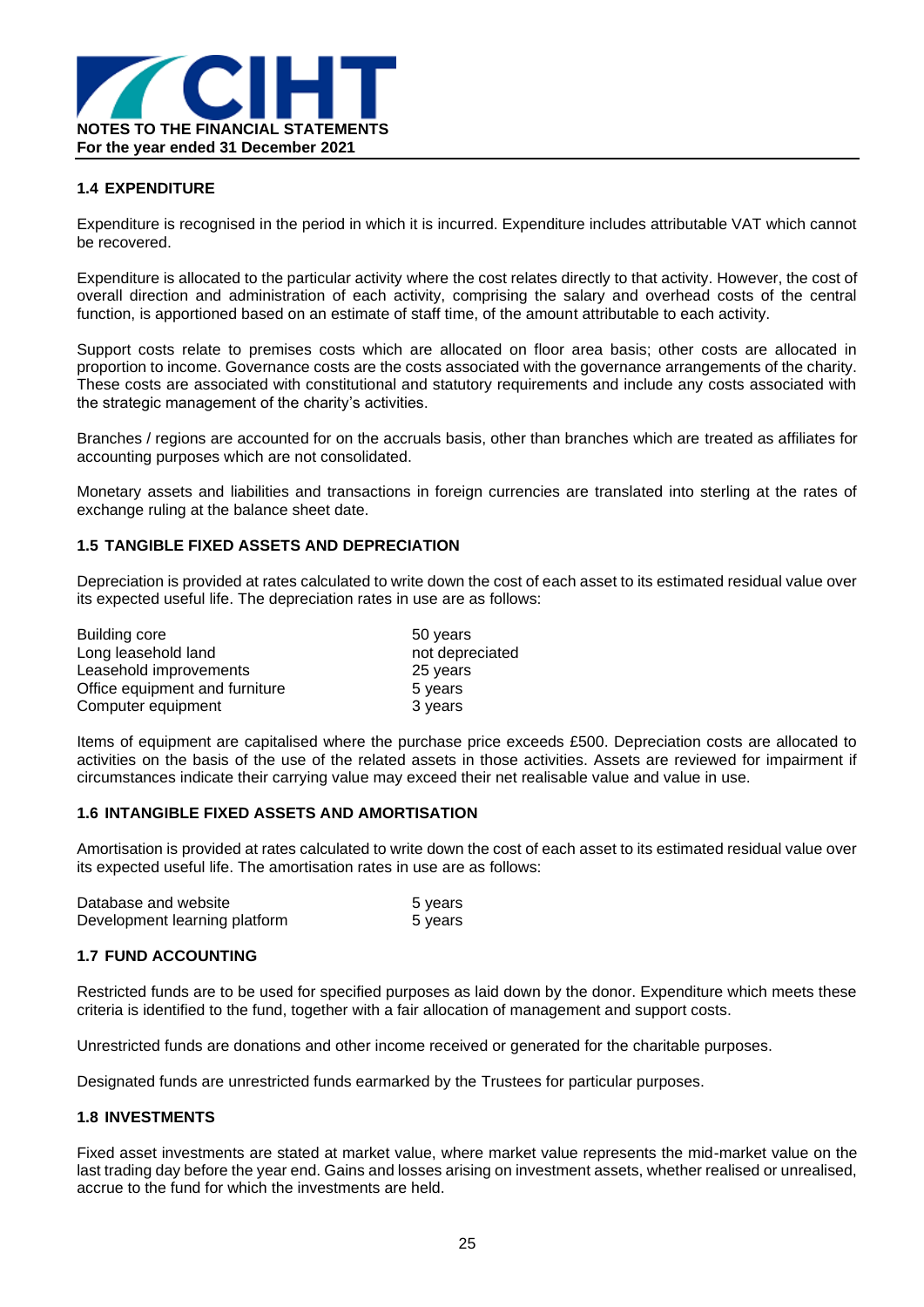

### **1.9 STOCKS**

Stocks are stated at the lower of cost and net realisable value. Net realisable value is the price at which stocks can be sold in the normal course of business after allowing for the costs of realisation.

### **1.10 CREDITORS AND PROVISIONS**

Creditors and provisions are recognised where the charity has a present obligation resulting from a past event that will probably result in the transfer of funds to a third party and the amount due to settle the obligation can be measured or estimated reliably. Creditors and provisions are normally recognised at their settlement amount after allowing for any trade discounts due.

### **1.11 PENSIONS**

The charitable company operates a defined contribution pension scheme. The assets of the scheme are held separately from those of the charitable company in an independently administered fund. The pension cost charge represents contributions payable under the scheme by the charitable company to the fund. The charitable company has no liability under the scheme other than for the payment of those contributions.

#### **1.12 FINANCIAL INSTRUMENTS**

The company has elected to apply the provisions of Section 11 'Basic Financial Instruments' and Section 12 'Other Financial Instruments Issues' of FRS 102 to all of its financial instruments. Financial instruments are recognised in the company's balance sheet when the company becomes party to the contractual provisions of the instrument. Financial assets and liabilities are offset, with the net amounts presented in the financial statements, when there is a legally enforceable right to set off the recognised amounts and there is an intention to settle on a net basis or to realise the asset and settle the liability simultaneously.

With the exceptions of prepayments and deferred income all other debtor and creditor balances are considered to be basic financial instruments under FRS 102.

The year end carrying value of financial assets and financial liabilities, measured at amortised cost, was as follows:

|                                                  | Group<br>2021 | Group<br>2020 | <b>Charity</b><br>2021 | Charity<br>2020 |
|--------------------------------------------------|---------------|---------------|------------------------|-----------------|
| Financial assets measured at fair value          | 1.434.861     | 1,222,750     | 1.434.961              | 1,222,850       |
| Financial assets measured at amortised cost      | 95.190        | 334,629       | 269,678                | 782.745         |
| Financial liabilities measured at amortised cost | 182,313       | 187,055       | 182.313                | 182,414         |

The year end carrying value of financial assets that are equity instruments, measured at cost less impairment and relating to the charity only were £100 (2020: £100). This balance relates to the investment in the subsidiary company, Appian Trading Limited.

### **1.13 ACCOUNTING JUDGEMENTS AND ESTIMATES**

The key judgements and estimates used in the preparation of these financial statements are as follows:

- The depreciation rate of tangible fixed assets and amortisation rate of intangible assets (as detailed above)
- Support costs are apportioned to direct activities based on the direct staff costs allocated to those activities

There are no other key assumptions concerning the future and other key sources of estimation uncertainty at the reporting date that have a significant risk of causing a material adjustment to the carrying amounts of assets and liabilities within the next financial year.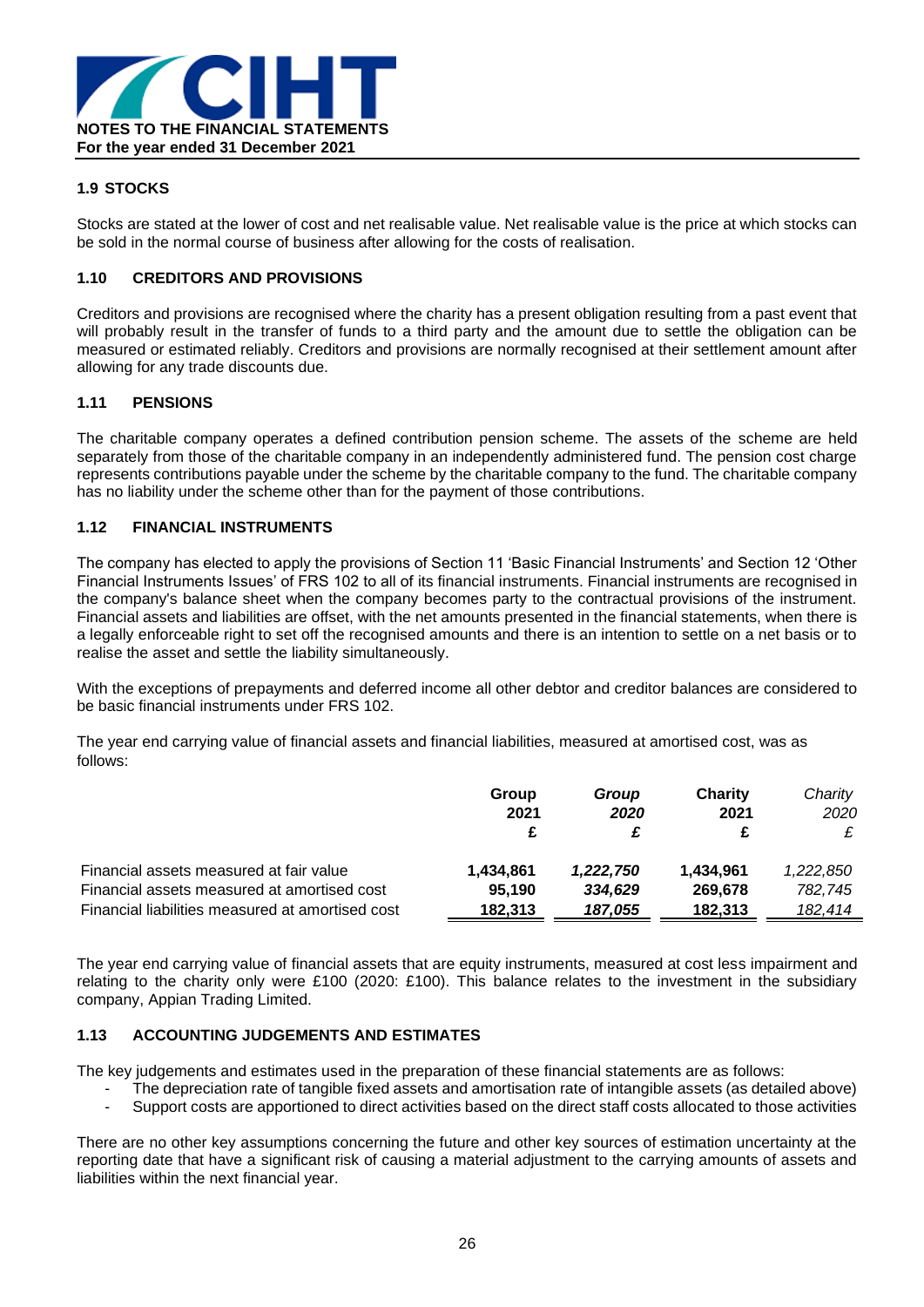

### **2. INCOME FROM MEMBER ACTIVITIES**

|                              | Unrestricted<br><b>Funds</b><br>2021<br>£ | <b>Restricted</b><br><b>Funds</b><br>2021<br>£ | Total<br><b>Funds</b><br>2021<br>£ | Total<br>Funds<br>2020<br>£ |
|------------------------------|-------------------------------------------|------------------------------------------------|------------------------------------|-----------------------------|
| Member subscriptions         | 1,540,595                                 | $\blacksquare$                                 | 1,540,595                          | 1,527,947                   |
| Corporate partners           | 140,008                                   | $\blacksquare$                                 | 140,008                            | 156,405                     |
| <b>Regions &amp; Nations</b> | 36,938                                    | 444                                            | 37,382                             | 55,091                      |
| Other                        | 12,538                                    |                                                | 12,538                             | 14,704                      |
|                              | £ 1,730,079                               | 444                                            | £1,730,523                         | £ 1,754,147                 |

In 2020, all income from member activities was unrestricted.

### **3. PROJECT INCOME**

|                                                                       | Unrestricted<br><b>Funds</b><br>2021<br>£   | <b>Restricted</b><br><b>Funds</b><br>2021<br>£ | Total<br><b>Funds</b><br>2021<br>£ | Total<br><b>Funds</b><br>2020<br>£ |
|-----------------------------------------------------------------------|---------------------------------------------|------------------------------------------------|------------------------------------|------------------------------------|
| Secretariat fees<br><b>Manual for Streets 3</b><br>Visibility project | 183,448<br>$\blacksquare$<br>$\blacksquare$ | $\blacksquare$<br>$\blacksquare$<br>95,000     | 183,448<br>95,000                  | 193,415<br>248,000<br>5,000        |
|                                                                       | 183,448<br>£                                | 95,000<br>£                                    | 278,448                            | 446,415<br>£                       |

In 2020, £248,000 relating to Manual for Streets 3 was restricted. All other project income in 2020 was unrestricted.

### **4. EXPENDITURE**

### **CURRENT YEAR**

|                            | <b>Staff</b><br>costs<br>£ | <b>Direct</b><br>costs<br>£ | <b>Support</b><br>costs<br>£ | 2021<br>£   | 2020<br>£   |
|----------------------------|----------------------------|-----------------------------|------------------------------|-------------|-------------|
|                            |                            |                             |                              |             |             |
| Membership                 | 520,897                    | 431,239                     | 450,133                      | 1,402,269   | 1,297,855   |
| Education                  | 184.979                    | 12,252                      | 159,850                      | 357,081     | 238,993     |
| Publications               | 107,419                    | 201,880                     | 92,826                       | 402,125     | 439,328     |
| Motorway Archive Trust     | 329                        |                             | 284                          | 613         | 2,354       |
|                            | 813,624                    | 645,371                     | 703,093                      | 2,162,088   | 1,978,530   |
| <b>Fundraising Appian</b>  |                            |                             |                              |             |             |
| Trading & collecting       |                            |                             |                              |             |             |
| subscriptions              | 173,497                    | 15,510                      | 149,928                      | 338,935     | 310,178     |
| Support costs (see Note 6) | 414,740                    | 438,281                     | (853,021)                    |             |             |
|                            | £ 1,401,861                | £ 1,099,162                 | <b>Nil</b><br>£              | £ 2,501,023 | £ 2,288,708 |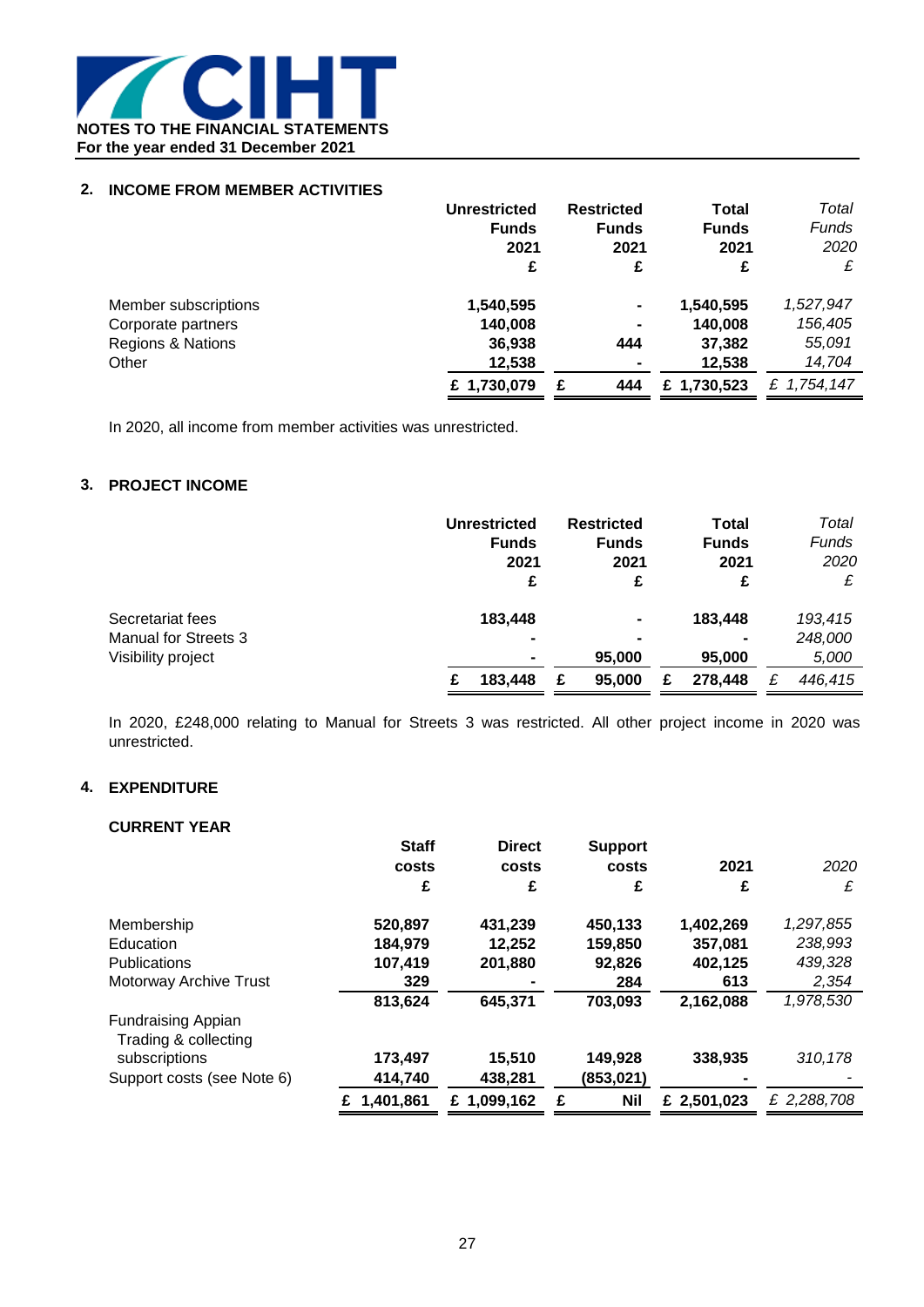

### **4. EXPENDITURE (continued)**

### **PRIOR YEAR**

|                               | Staff          |   | <b>Direct</b> |   | Support   |             |
|-------------------------------|----------------|---|---------------|---|-----------|-------------|
|                               | costs          |   | costs         |   | costs     | 2020        |
|                               | £              |   | £             |   | £         | £           |
| Membership                    | 502,007        |   | 280,074       |   | 515,774   | 1,297,855   |
| Education                     | 114,207        |   | 7.447         |   | 117,339   | 238,993     |
| Publications                  | 113,903        |   | 208,398       |   | 117,027   | 439,328     |
| <b>Motorway Archive Trust</b> | 296            |   | 1,754         |   | 304       | 2,354       |
|                               | 730,413        |   | 497,673       |   | 750,444   | 1,978,530   |
| <b>Fundraising Appian</b>     |                |   |               |   |           |             |
| Trading & collecting          |                |   |               |   |           |             |
| subscriptions                 | 149,919        |   | 6,228         |   | 154,031   | 310,178     |
| Support costs (see Note 6)    | 432,972        |   | 471,503       |   | (904,475) |             |
|                               | 1,313,304<br>£ | £ | 975,404       | £ | Nil       | £ 2,288,708 |

### **5. NET (EXPENDITURE) / INCOME FOR THE YEAR**

This is stated after charging:

|                                       | 2021    | 2020    |
|---------------------------------------|---------|---------|
|                                       |         |         |
| Depreciation                          | 66.421  | 65.141  |
| Amortisation                          | 147,591 | 147,763 |
| Trustees' expenses                    | 979     | 1.414   |
| Auditor remuneration (excluding VAT): |         |         |
| Audit - current year                  | 12.075  | 11,500  |

The Trustees received no remuneration in the year.

Trustees' expenses represent the costs of travel and subsistence for 4 trustees (2020: 5).

### **6. DIRECT SUPPORT COSTS**

|                                                      |   | 2021    |   | 2020    |
|------------------------------------------------------|---|---------|---|---------|
|                                                      |   | £       |   | £       |
| Governance costs:                                    |   |         |   |         |
| Audit fee                                            |   | 12,075  |   | 11,500  |
| Legal & professional                                 |   | 7,078   |   | 20,671  |
| Trustee, Council and committee meetings              |   | 4,517   |   | 3,079   |
|                                                      |   | 23,670  |   | 35,250  |
| Other support costs:                                 |   |         |   |         |
| Telephone, power, cleaning, rates                    |   | 40,387  |   | 48,732  |
| <b>Building maintenance</b>                          |   | 19,040  |   | 20,003  |
| Insurance                                            |   | 9,462   |   | 8,180   |
| Printing, postage & stationery                       |   | 7,581   |   | 7,392   |
| Computer & internet                                  |   | 130,527 |   | 146,650 |
| Subscriptions                                        |   | 7,794   |   | 6,299   |
| Irrecoverable VAT, payroll processing & bank charges |   | 55,907  |   | 57,520  |
| Depreciation                                         |   | 66,421  |   | 65,141  |
| Accountancy                                          |   | 52,080  |   | 50,700  |
| PR & marketing                                       |   | 25,412  |   | 25,636  |
|                                                      | £ | 438.281 | £ | 471,503 |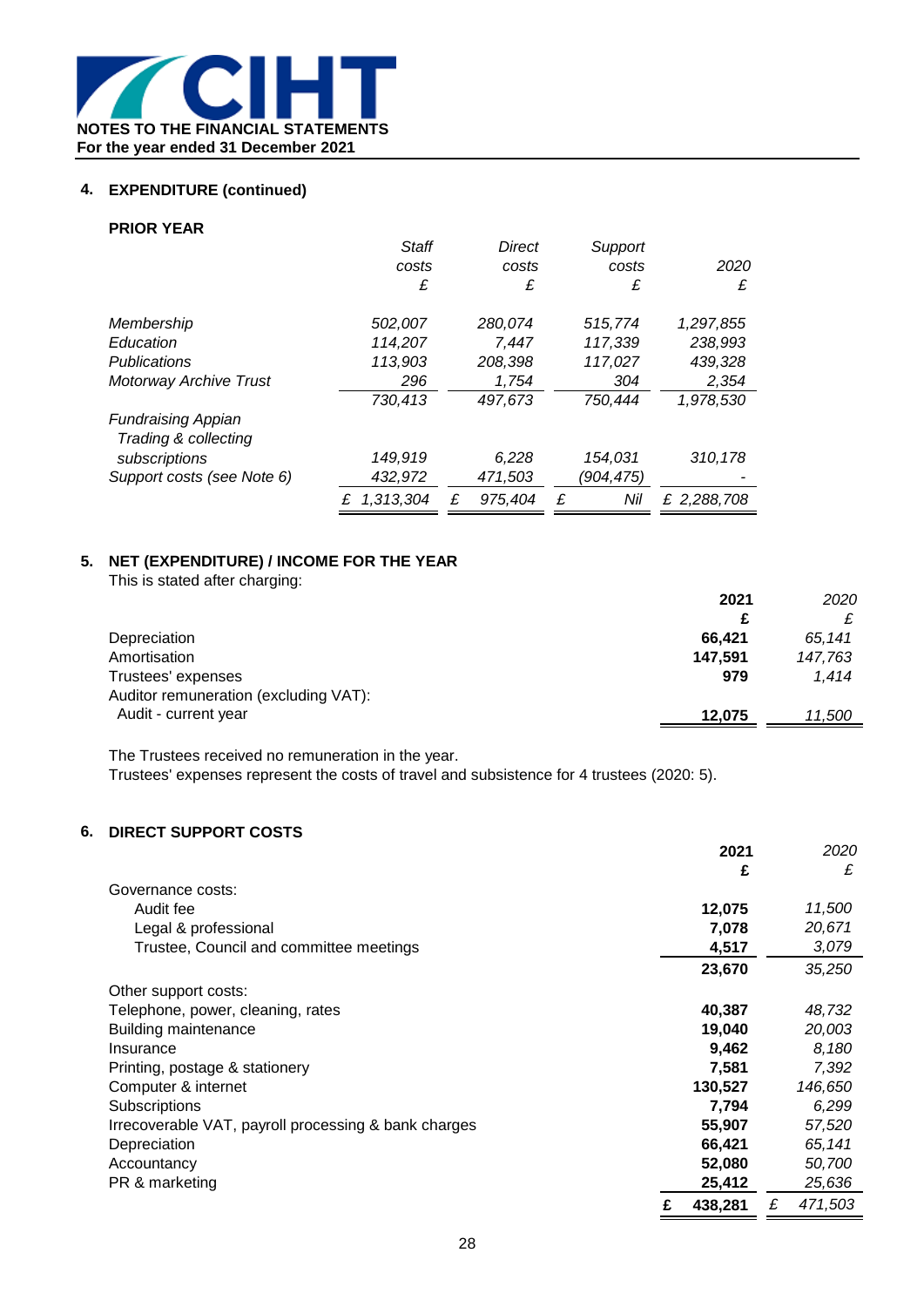

### **7. STAFF COSTS**

| Staff costs were as follows:                |             |             |
|---------------------------------------------|-------------|-------------|
|                                             | 2021        | 2020        |
|                                             |             |             |
| Salaries and wages                          | 1,134,126   | 1,092,602   |
| Social security costs                       | 124,035     | 119,032     |
| Pension contributions                       | 68.696      | 46.671      |
| Other staff costs, recruitment and training | 75,004      | 54,999      |
| Total staff cost included as expenditure    | £ 1.401.861 | £ 1,313,304 |

The key management personnel of the charity comprise the Chief Executive Officer and senior management team. The total employee benefits of the key management personnel of the charity, inclusive of employer pensions and employer National Insurance contributions, were £444,291 (2020: £448,696).

The number of employees whose emoluments amounted to over £60,000 in the year (exclusive of employer pensions and employer National Insurance contributions) was as follows:

|                                                       | 2021 | 2020 |
|-------------------------------------------------------|------|------|
|                                                       | No.  | No.  |
| £60,000 - £69,999                                     |      | 2    |
| £70,000 - £79,999                                     | 2    | 2    |
| £100,000 - £109,999                                   |      | 1    |
| £110,000 - £119,999                                   |      |      |
|                                                       |      |      |
| The average headcount during the year was as follows: |      |      |

**27.1** *25.8*

### **8. INTANGIBLE ASSETS - CHARITY AND GROUP**

|                     | <b>Development</b> | <b>Database</b> |         |  |  |
|---------------------|--------------------|-----------------|---------|--|--|
|                     | learning platform  | and website     | Total   |  |  |
|                     | £                  | £               | £       |  |  |
| Cost                |                    |                 |         |  |  |
| At 1 January 2021   |                    | 730,154         | 730,154 |  |  |
| Additions           | 130,500            |                 | 130,500 |  |  |
| <b>Disposals</b>    |                    |                 |         |  |  |
| At 31 December 2021 | 130,500            | 730,154         | 860,654 |  |  |
| <b>Amortisation</b> |                    |                 |         |  |  |
| At 1 January 2021   |                    | 336,120         | 336,120 |  |  |
| Charge for the year |                    | 147,591         | 147,591 |  |  |
| At 31 December 2021 |                    | 483,711         | 483,711 |  |  |
| Net book value      |                    |                 |         |  |  |
| At 31 December 2021 | 130,500            | 246,443         | 376,943 |  |  |
| At 31 December 2020 | 394,034            | 394,034         | 394,034 |  |  |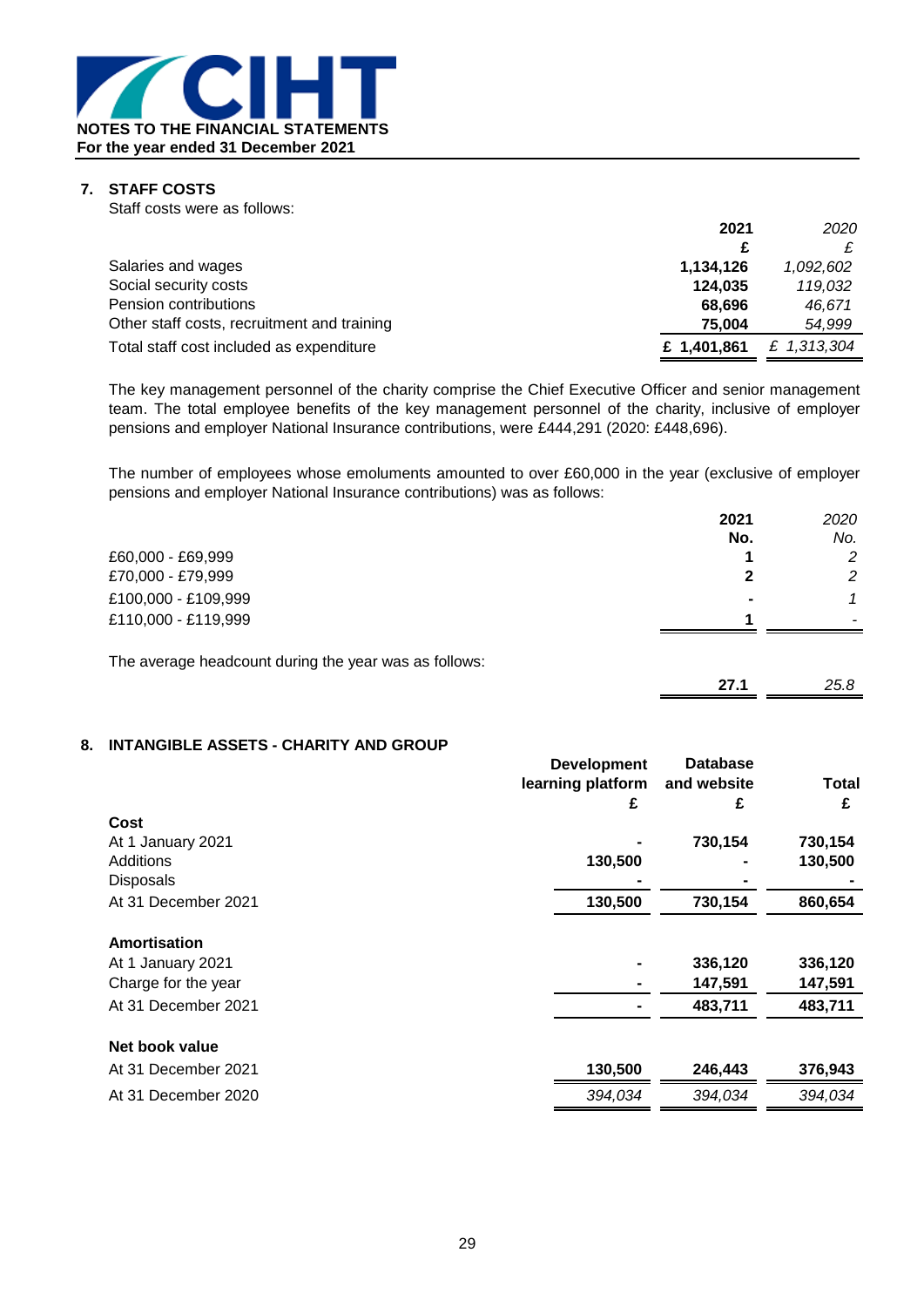

### **9. TANGIBLE FIXED ASSETS - CHARITY AND GROUP**

|                                                    | Long<br>property<br>£ | <b>Office</b><br>leasehold equipment &<br>furniture<br>£ | Computer<br>equipment &<br>software<br>£ | Total<br>£   |
|----------------------------------------------------|-----------------------|----------------------------------------------------------|------------------------------------------|--------------|
| Cost                                               |                       |                                                          |                                          |              |
| At 1 January 2021                                  | 2,564,585             | 26,955                                                   | 62,065                                   | 2,653,605    |
| Additions                                          |                       |                                                          | 4,342                                    | 4,342        |
| <b>Disposals</b>                                   |                       |                                                          |                                          |              |
| At 31 December 2021                                | 2,564,585             | 26,955                                                   | 66,407                                   | 2,657,947    |
| <b>Depreciation</b>                                |                       |                                                          |                                          |              |
| At 1 January 2021                                  | 569,550               | 24,401                                                   | 34,616                                   | 628,567      |
| Charge for the year                                | 47,137                | 1,272                                                    | 18,012                                   | 66,421       |
| At 31 December 2021                                | 616,687               | 25,673                                                   | 52,628                                   | 694,988      |
| Net book value                                     |                       |                                                          |                                          |              |
| At 31 December 2021                                | £ 1,947,898           | 1,282<br>£                                               | £<br>13,779                              | £ 1,962,959  |
| At 31 December 2020                                | £ 1,995,035           | £<br>2,554                                               | £<br>27,449                              | £ 2,025,038  |
| <b>10. INVESTMENTS</b>                             |                       |                                                          |                                          |              |
|                                                    | Group                 | Group                                                    | <b>Charity</b>                           | Charity      |
|                                                    | 2021                  | 2020<br>£                                                | 2021                                     | 2020         |
| <b>Market Value</b>                                | £                     |                                                          | £                                        | £            |
| At 1 January                                       | 1,222,750             | 1,115,988                                                | 1,222,850                                | 1,116,088    |
| Net gains                                          | 212,111               | 106,762                                                  | 212,111                                  | 106,762      |
| At 31 December                                     | £ 1,434,861           | £ 1,222,750                                              | £ 1,434,961                              | £ 1,222,850  |
|                                                    |                       |                                                          |                                          |              |
| Historic cost at the year end                      | £<br>739,332          | £<br>739,332                                             | £<br>739,432                             | £<br>739,432 |
| Investments comprise:                              |                       |                                                          |                                          |              |
|                                                    | Group                 | Group                                                    | <b>Charity</b>                           | Charity      |
|                                                    | 2021                  | 2020                                                     | 2021                                     | 2020         |
|                                                    | £                     | £                                                        | £                                        | £            |
| <b>CCLA COIF Charities Investment Fund</b>         | 1,206,973             | 1,027,654                                                | 1,206,973                                | 1,027,654    |
| <b>CCLA COIF Charities Ethical Investment Fund</b> | 227,888               | 195,096                                                  | 227,888                                  | 195,096      |
| Investment in subsidiary undertaking               |                       |                                                          | 100                                      | 100          |
|                                                    | £ 1,434,861           | £ 1,222,750                                              | £ 1,434,961                              | £ 1,222,850  |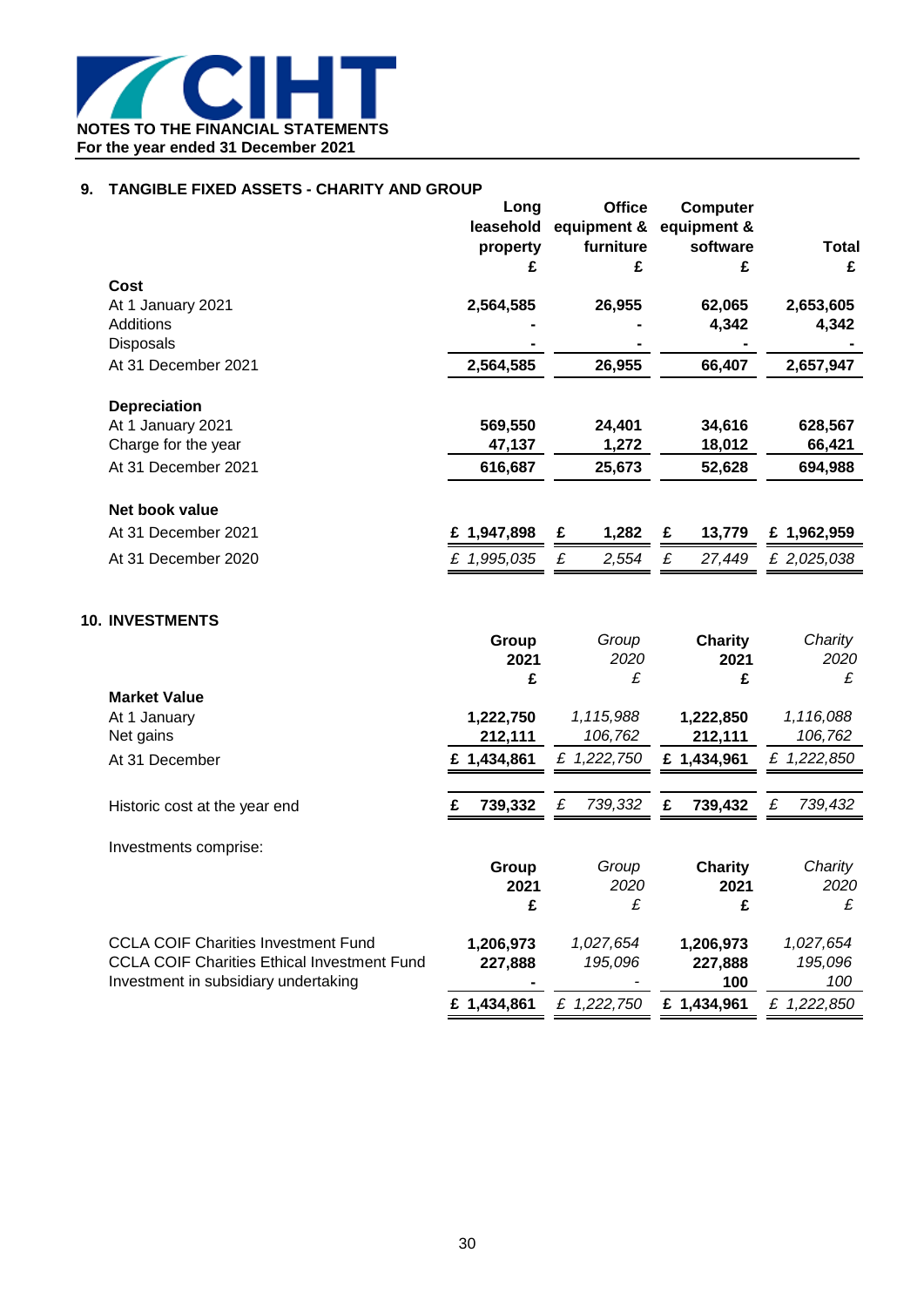

### **11. SUBSIDIARY UNDERTAKING**

The charity owns the whole of the issued ordinary share capital of Appian Trading Limited, a company registered in England. The subsidiary is used for non-primary purpose trading activities. All activities have been consolidated on a line by line basis in the statement of financial activities. Available profits are gift aided to the charity. A summary of the results of the subsidiary is shown below:

|                                                                        |   | 2021      |   | 2020      |
|------------------------------------------------------------------------|---|-----------|---|-----------|
|                                                                        |   | £         |   | £         |
| Turnover                                                               |   | 223,353   |   | 208,144   |
| Cost of sales                                                          |   | (181,774) |   | (157,759) |
| Surplus for the period                                                 | £ | 41,579    | £ | 50,385    |
| Changes in equity:                                                     |   |           |   |           |
|                                                                        |   | 2021      |   | 2020      |
|                                                                        |   | £         |   | £         |
| Total equity brought forward                                           |   | 56,853    |   | 168,289   |
| Total comprehensive income for the year                                |   | 41,579    |   | 50,385    |
| Gift aid distribution to parent charity                                |   | (50,385)  |   | (161,821) |
|                                                                        | £ | 48,047    | £ | 56,853    |
| The aggregate of the assets, liabilities and funds was:                |   |           |   |           |
|                                                                        |   | 2021      |   | 2020      |
|                                                                        |   | £         |   | £         |
| <b>Debtors</b>                                                         |   | 8,039     |   | 27,400    |
| Cash at bank and in hand                                               |   | 245,776   |   | 515,110   |
| Creditors                                                              |   | (205,668) |   | (485,557) |
| Capital and reserves at the year end<br>(including £100 share capital) | £ | 48,147    | £ | 56,953    |

The subsidiary results for the year include the following transactions with the parent charity:

| Recharge of staff costs from the parent charity to the subsidiary undertaking |  | £ 173,497 $£$ 149,919 |  |  |
|-------------------------------------------------------------------------------|--|-----------------------|--|--|
|-------------------------------------------------------------------------------|--|-----------------------|--|--|

### **12. PARENT CHARITY**

The parent charity's gross income and the results for the year are disclosed as follows:

|                       | 2021                      | 2020                    |
|-----------------------|---------------------------|-------------------------|
|                       |                           |                         |
| Total income          | £ 2,087,682 $£$ 2,363,965 |                         |
| Net movement in funds | (19, 456)                 | 339,778<br>$\mathbf{f}$ |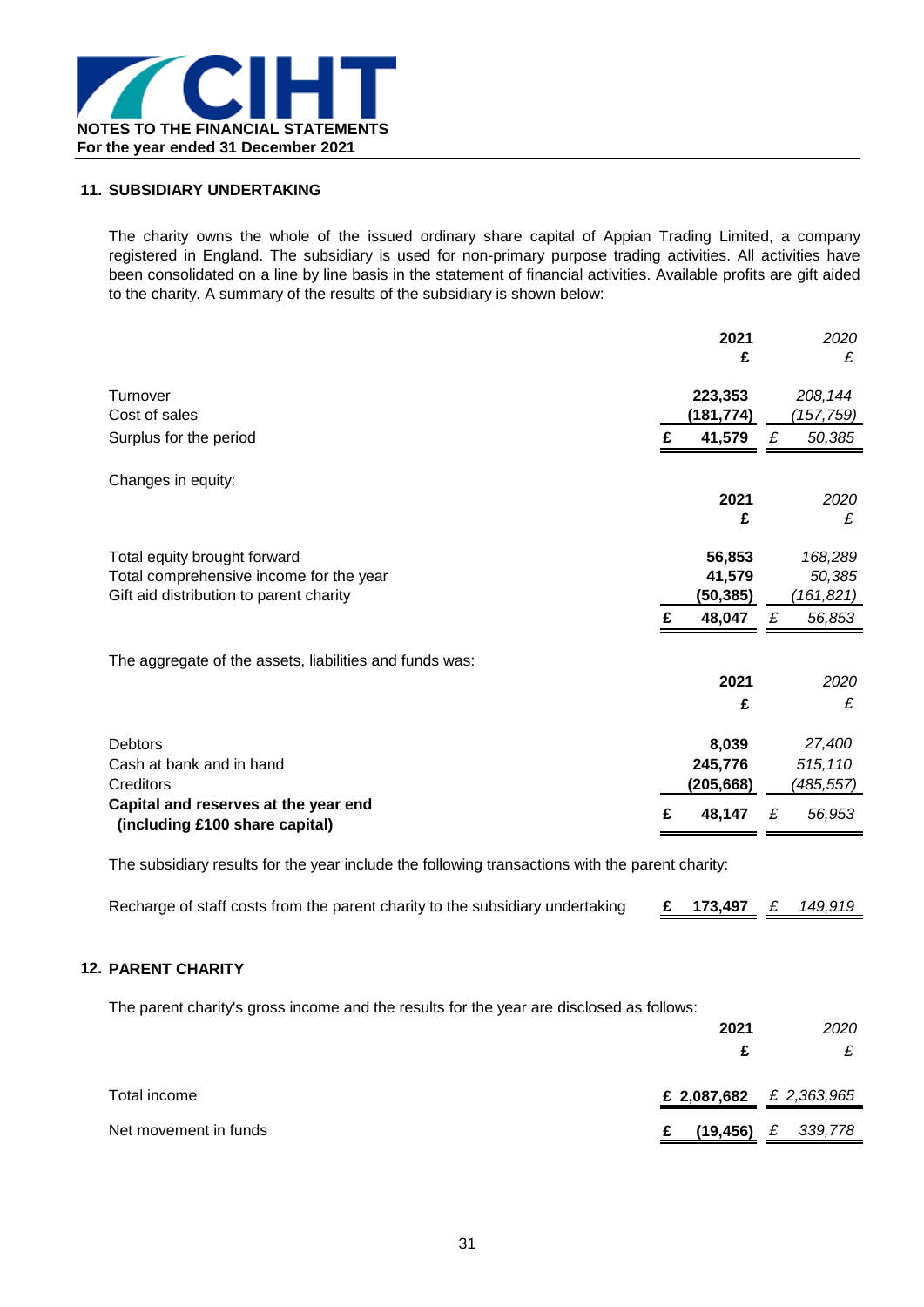

### **13. DEBTORS**

|                                  |   | Group<br>2021<br>£ | Group<br>2020<br>£ |   | <b>Charity</b><br>2021<br>£ |   | Charity<br>2020<br>£ |
|----------------------------------|---|--------------------|--------------------|---|-----------------------------|---|----------------------|
|                                  |   |                    |                    |   |                             |   |                      |
| Trade debtors                    |   | 11,498             | 42,280             |   | 5,094                       |   | 24,880               |
| Prepayments                      |   | 133,115            | 101,803            |   | 132,163                     |   | 91,803               |
| Grant debtors                    |   | 69,018             | 248,000            |   | 69,018                      |   | 248,000              |
| Other debtors                    |   | 5.475              | 11,897             |   | 4,792                       |   | 11,897               |
| Taxation receivable (VAT)        |   | 8,853              | 21,507             |   | 8,853                       |   | 21,507               |
| Due from subsidiary inc Gift Aid |   |                    |                    |   | 181,575                     |   | 465,516              |
| <b>Branch debtors</b>            |   | 346                | 10,945             |   | 346                         |   | 10,945               |
|                                  | £ | 228.305            | 436,432            | £ | 401.841                     | £ | 874,548              |

### **14. CREDITORS:**

### **AMOUNTS FALLING DUE WITHIN ONE YEAR**

|                                     |   | Group      |   | Group      |   | <b>Charity</b> |   | Charity    |
|-------------------------------------|---|------------|---|------------|---|----------------|---|------------|
|                                     |   | 2021       |   | 2020       |   | 2021           |   | 2020       |
|                                     |   | £          |   | £          |   | £              |   | £          |
| Trade creditors                     |   | 67,442     |   | 96,407     |   | 67,442         |   | 91,766     |
| <b>Branch creditors</b>             |   | 500        |   | 14,140     |   | 500            |   | 14,140     |
| Taxes and social security           |   | 34,055     |   | 32,525     |   | 34,055         |   | 32,525     |
| Pension costs creditor              |   | 26,355     |   | 7,937      |   | 26,355         |   | 7,937      |
| Other creditors                     |   | 22,885     |   | 17,999     |   | 22,885         |   | 17,999     |
| Deferred income                     |   | 151,852    |   | 162,909    |   | 127,759        |   | 147,509    |
| Accruals                            |   | 31,076     |   | 18,047     |   | 31,076         |   | 18,047     |
|                                     |   | 334,165    | £ | 349,964    | £ | 310,072        | £ | 329,923    |
|                                     |   |            |   |            |   |                |   |            |
|                                     |   | Group      |   | Group      |   | <b>Charity</b> |   | Charity    |
|                                     |   | 2021       |   | 2020       |   | 2021           |   | 2020       |
| <b>Deferred income</b>              |   | £          |   | £          |   | £              |   | £          |
| Balance at 1 January                |   | 162,909    |   | 115,166    |   | 147,509        |   | 110,666    |
| Amount released from previous years |   | (162, 909) |   | (115, 166) |   | (147, 509)     |   | (110, 666) |
| Amount deferred in the year:        |   |            |   |            |   |                |   |            |
| Member subscriptions                |   | 92,026     |   | 124,449    |   | 92,026         |   | 124,449    |
| Secretariat fees                    |   | 23,521     |   | 23,060     |   | 23,521         |   | 23,060     |
| Partnership income                  |   | 24,093     |   |            |   |                |   |            |
| Other income (including events)     |   | 12,212     |   | 15,400     |   | 12,212         |   |            |
| Balance at 31 December              | £ | 151,852    | £ | 162,909    | £ | 127,759        | £ | 147,509    |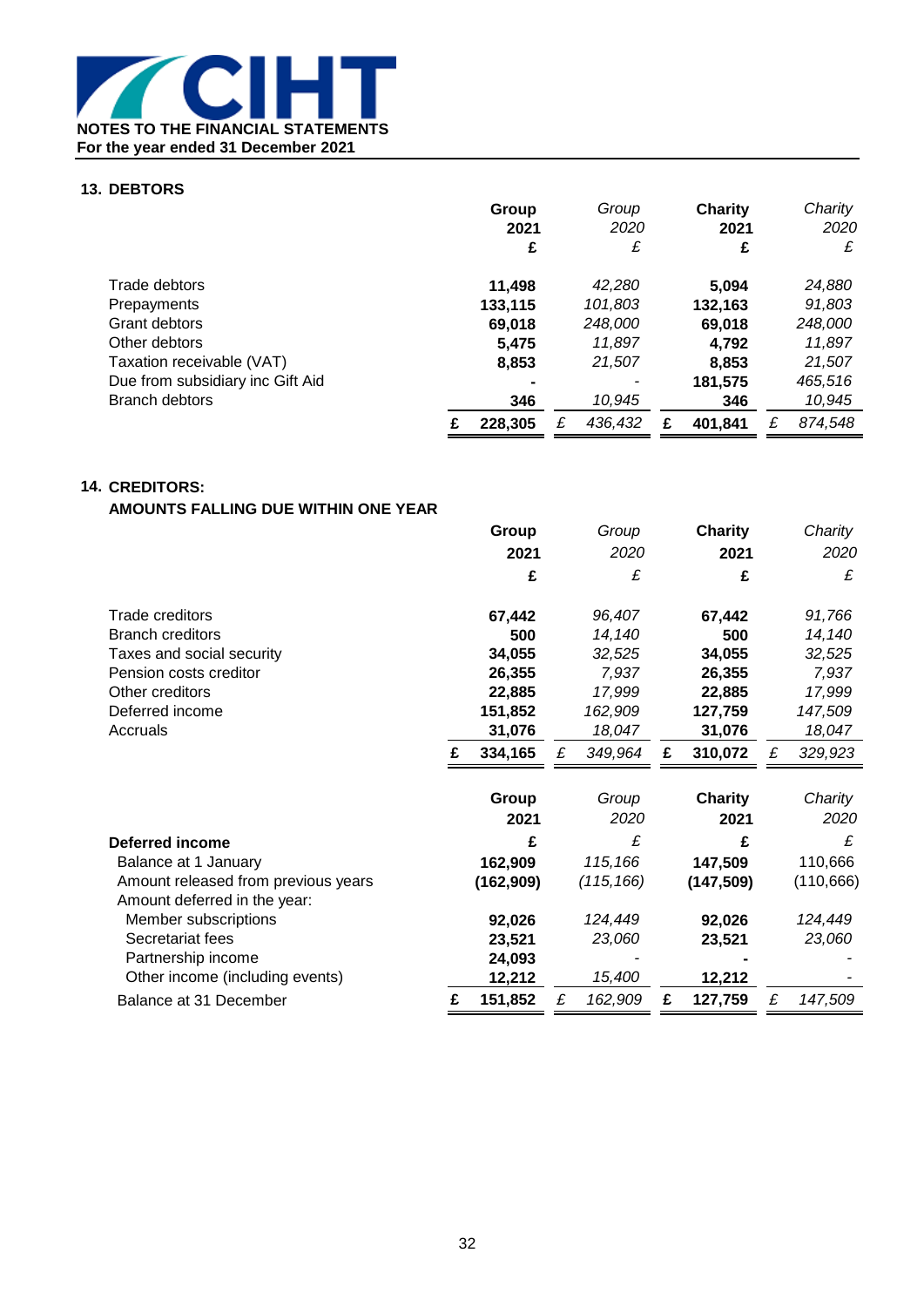

#### **15. STATEMENT OF FUNDS - CURRENT YEAR**

|         |                               | <b>Brought</b> |               |                    | <b>Transfers</b> | <b>Carried</b> |
|---------|-------------------------------|----------------|---------------|--------------------|------------------|----------------|
|         |                               | forward        | <b>Income</b> | <b>Expenditure</b> | and gains        | forward        |
|         |                               | £              |               |                    |                  |                |
|         | <b>Restricted funds:</b>      |                |               |                    |                  |                |
| $1_{1}$ | <b>CIHT Foundation Fund</b>   | 58,370         |               | (900)              | $\blacksquare$   | 57,470         |
| 2.      | Hong Kong Branch Fund         | 41,932         | 444           | (4, 426)           | $\blacksquare$   | 37,950         |
| 3.      | Motorway Archive Trust        | 696            |               |                    | $\blacksquare$   | 696            |
|         | 4. YP Transport Visions Group | 4,500          | 19,898        | (14, 925)          | $\blacksquare$   | 9.473          |
| 5.      | <b>DfT Visibility</b>         |                | 95,000        | (67, 611)          | $\blacksquare$   | 27,389         |
| 6.      | DfT Manual for Streets 3      | 223,298        |               | (137,309)          |                  | 85,989         |
|         | <b>Total restricted funds</b> | 328,796        | 115,342       | (225, 171)         |                  | 218,967        |

- 1. The CIHT Foundation Fund has been set up as a separate restricted fund to receive charitable donations from collections and other appeals to distribute to activities and projects that advance the art and science of highways and transportation.
- 2. The Hong Kong branch funds are controlled locally by the CIHT branch in that territory and are regarded as restricted to use in Hong Kong.
- 3. The Motorway Archive Trust fund is used to maintain its archives related to the development of UK wide motorways.
- 4. A grant from Rees Jefferies to support young professionals in the transport sector address approaches to exploring the future challenges and opportunities facing the sector and its professionals on a cross-sector and cross-institution basis.
- 5. Award of grant funding by Department for Transport to enable CIHT to progress the Visibility at Junctions research project.
- 6. Award of grant funding by Department for Transport to enable CIHT to progress the development of a revised Manual for Streets.

|     |                               | <b>Brought</b><br>forward |   | <b>Income</b>  |   | <b>Expenditure</b> |   | <b>Transfers</b> |   | <b>Carried</b><br>forward |
|-----|-------------------------------|---------------------------|---|----------------|---|--------------------|---|------------------|---|---------------------------|
|     |                               | £                         |   | £              |   | £                  |   | £                |   | £                         |
|     | <b>Designated funds:</b>      |                           |   |                |   |                    |   |                  |   |                           |
| 1.  | <b>IT Development</b>         | 43,450                    |   |                |   | (25, 586)          |   | 16,550           |   | 34,414                    |
| 2.  | Refurbishment                 |                           |   |                |   |                    |   | 15,000           |   | 15,000                    |
| 3.  | Research (Policy & Technical) | 46,150                    |   | $\blacksquare$ |   |                    |   | (6, 150)         |   | 40,000                    |
| 4.  | Research (CIHT Related)       | 12,574                    |   |                |   |                    |   | 32,500           |   | 45,074                    |
| 5.  | Diversification of Income     | 37,064                    |   |                |   | (35, 784)          |   | 31,500           |   | 32,780                    |
| 6.  | Climate change                | 50,000                    |   |                |   | (25, 820)          |   | 15,000           |   | 39,180                    |
| 7.  | Diversity & Inclusion         | 30,000                    |   |                |   | (23, 268)          |   | 10,000           |   | 16,732                    |
| 8.  | <b>HR Development</b>         |                           |   |                |   |                    |   | 15,000           |   | 15,000                    |
|     | Total revenue funds           | 219,238                   |   |                |   | (110, 458)         |   | 129,400          |   | 238,180                   |
|     | <b>Capital funds</b>          |                           |   |                |   |                    |   |                  |   |                           |
| 9.  | Database and website          | 394,034                   |   |                |   | (147, 591)         |   |                  |   | 246,443                   |
| 10. | Digital Learning Platform     |                           |   |                |   |                    |   | 130,500          |   | 130,500                   |
|     | <b>Total designated funds</b> | 613,272                   | £ | <b>Nil</b>     | £ | (258, 049)         | £ | 259,900          | £ | 615,123                   |

The Trustees approved the transfers between designated and general funds during the year as detailed above.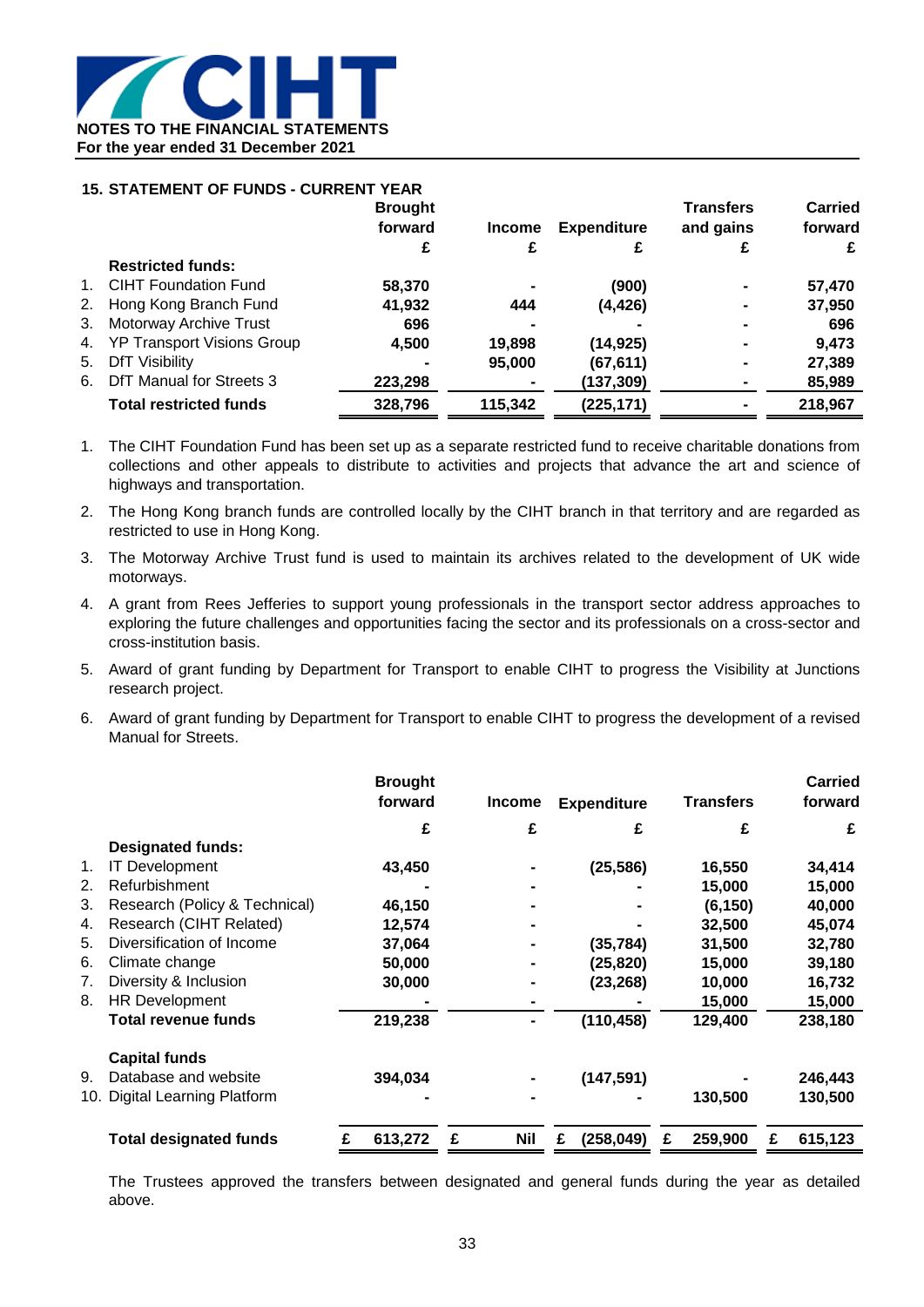

### **15. STATEMENT OF FUNDS - CURRENT YEAR (CONTINUED)**

### **Purposes of designated funds**

- 1. **IT Development**. To cover ongoing future development of IT platform and website.
- 2. **Refurbishment.** To fund the renovation and replacement of facilities and equipment for Space 119 to ensure that we are able to retain and develop lettings income.
- 3. **Research (Policy & Technical)**. A fund to build capacity to research emerging issues in transportation infrastructure, fund specific projects in the policy and technical areas and to conduct research directly related to the Institution.
- 4. **Research (CIHT Related)**. A fund to support marketing research that will inform decions related to the positioning of CIHT in UK and in international markets.
- 5. **Diversification of Income**. A fund to enable the research and development of commercial activities that might be undertaken by the Institution as a means of diversifying sources of revenue e.g. development of sponsorship strategy, new digital learning platform, new products, etc.
- 6. **Diversity & Inclusion.** To provide funding to support progression of our developmental work in this area.
- 7. **Climate Change**. Enabling activities that will enable us to address objectives set out in the CIHT Climate change pledge.
- 8. **HR Development.** Enabling investment in development and appraisal of staff and supporting change management activities**.**
- 9. **Database and website**. A transfer has been made into the fund to represent the amount spent in the year on the database and website. The year end balance on the fund equates to the book value of intangible assets.
- 10. **Digital Learning Platform** A transfer has been made into the fund to represent the amount spent in the year on set up and develoment of CIHT learn. The year end balance on the fund equates to the book value of intangible assets.

### **SUMMARY OF FUNDS IN THE YEAR**

|                          | <b>Brought</b> |               |                    | <b>Transfers</b> | <b>Carried</b> |
|--------------------------|----------------|---------------|--------------------|------------------|----------------|
|                          | forward        | <b>Income</b> | <b>Expenditure</b> | and gains        | forward        |
|                          | 1 January      |               |                    |                  | 31 December    |
|                          | 2021           |               |                    |                  | 2021           |
|                          | £              | £             | £                  | £                | £              |
| Total general funds      | 3,675,639      | 2,145,308     | (2,017,803)        | (47,789)         | 3,755,355      |
| Designated funds         | 613,272        | ۰             | (258, 049)         | 259,900          | 615,123        |
| Total unrestricted funds | 4,288,911      | 2,145,308     | (2, 275, 852)      | 212,111          | 4,370,478      |
| <b>Restricted funds</b>  | 328,796        | 115,342       | (225, 171)         |                  | 218,967        |
| <b>Total funds</b>       | 4.617.707      | £ 2,260,650   | £ (2,501,023)      | 212.111<br>F     | £ 4,589,445    |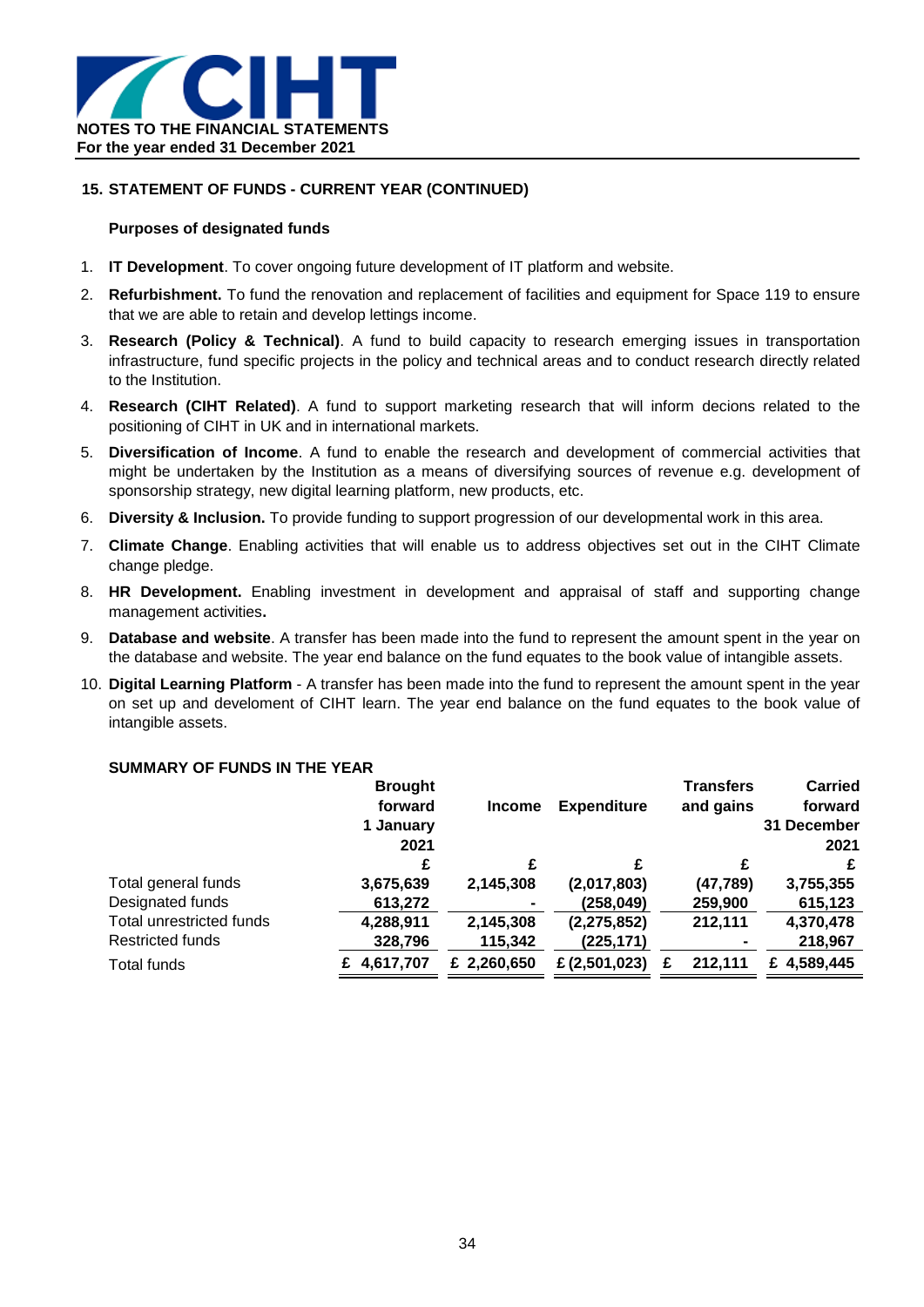

### **16. STATEMENT OF FUNDS - PRIOR YEAR**

|                                              | <b>Brought</b> | Income   | Expenditure     | <b>Transfers</b> | Carried      |
|----------------------------------------------|----------------|----------|-----------------|------------------|--------------|
|                                              | forward<br>£   | £        | £               | £                | forward      |
| <b>Restricted funds:</b>                     |                |          |                 |                  | £            |
| <b>CIHT Foundation Fund</b>                  |                |          |                 |                  |              |
|                                              | 56,769         | 2,251    | (650)           |                  | 58,370       |
| Hong Kong Branch Fund                        | 46,864         |          | (4,932)         |                  | 41,932       |
| Careers project                              | 3,998          |          | (3,998)         |                  |              |
| <b>Motorway Archive Trust</b>                | 2,450          |          | (1,754)         |                  | 696          |
| <b>YP Transports Vision Group</b>            | 4,500          |          |                 |                  | 4,500        |
| <b>DfT Manual for Streets 3</b>              |                | 248,000  | (24, 702)       |                  | 223,298      |
| <b>Total restricted funds</b>                | 114,581        | 250,251  | (36,036)        | Nil<br>£         | 328,796      |
|                                              | <b>Brought</b> |          |                 |                  | Carried      |
|                                              | forward        | Income   | Expenditure     | <b>Transfers</b> | forward      |
|                                              | £              | £        | £               | £                | £            |
| <b>Designated funds:</b>                     |                |          |                 |                  |              |
| <b>IT Development</b>                        | 79,623         |          | (128, 173)      | 92,000           | 43,450       |
| Refurbishment                                | 15,971         |          | (5, 424)        | (10, 547)        |              |
| Member training &                            |                |          |                 |                  |              |
| professional development                     | 12,006         |          |                 | (12,006)         |              |
| Research (Policy & Technical)                | 61,150         |          | (5,000)         | (10,000)         | 46,150       |
| Research (CIHT Related)                      | 28,568         |          |                 | (15, 994)        | 12,574       |
| Diversification of Income                    |                |          | (42, 936)       | 80,000           | 37,064       |
| Climate change                               |                |          |                 | 50,000           | 50,000       |
| Diversity & Inclusion                        | 50,000         |          |                 | (20,000)         | 30,000       |
| <b>Total revenue funds</b>                   | 247,318        |          | (181, 533)      | 153,453          | 219,238      |
|                                              |                |          |                 |                  |              |
| <b>Capital funds</b><br>Database and website |                |          |                 |                  |              |
|                                              | 541,797        |          | (147, 763)      |                  | 394,034      |
| <b>Total designated funds</b>                | 789,115<br>£   | £<br>Nil | (329, 296)<br>£ | £<br>153,453     | £<br>613,272 |

### **SUMMARY OF FUNDS IN THE PRIOR YEAR**

|                                 | <b>Brought</b> |             |               | <b>Transfers</b> | Carried     |
|---------------------------------|----------------|-------------|---------------|------------------|-------------|
|                                 | forward        | Income      | Expenditure   | and gains        | forward     |
|                                 | 1 Januarv      |             |               |                  | 31 December |
|                                 | 2020           |             |               |                  | 2020        |
|                                 |                |             | £             |                  |             |
| Total general funds             | 3,485,669      | 2,160,037   | (1,923,376)   | (46,691)         | 3,675,639   |
| Designated funds                | 789,115        |             | (329,296)     | 153,453          | 613,272     |
| <b>Total unrestricted funds</b> | 4,274,784      | 2,160,037   | (2,252,672)   | 106,762          | 4,288,911   |
| <b>Restricted funds</b>         | 114,581        | 250,251     | (36,036)      |                  | 328,796     |
| Total funds                     | 4,389,365      | £ 2,410,288 | £ (2,288,708) | 106,762          | £ 4,617,707 |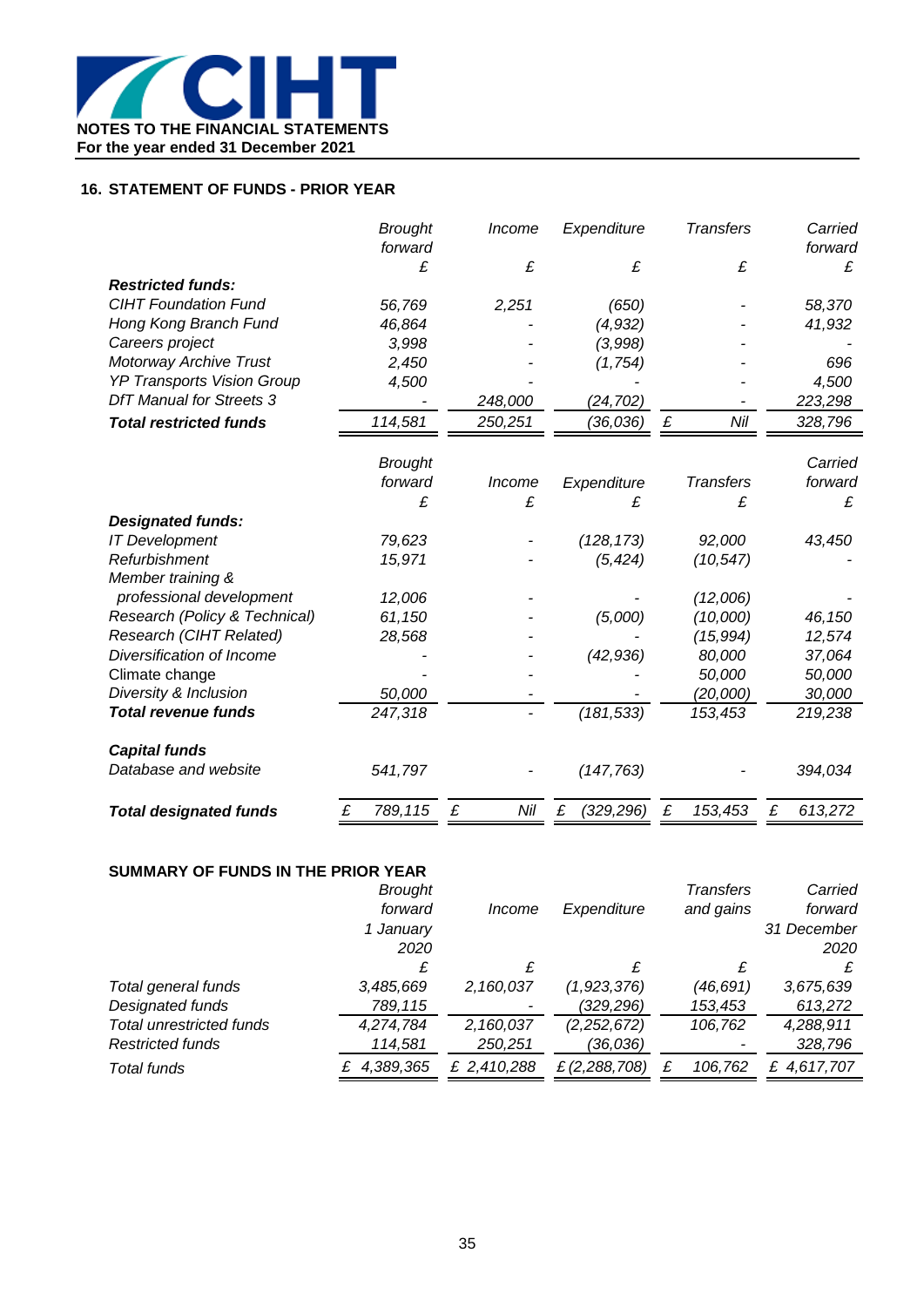

### **17. ANALYSIS OF GROUP NET ASSETS BETWEEN FUNDS**

| <b>CURRENT YEAR</b>     |   | <b>Designated</b><br>funds | General<br>funds |   | <b>Restricted</b><br>funds | <b>Total funds</b> |
|-------------------------|---|----------------------------|------------------|---|----------------------------|--------------------|
|                         |   | £                          |                  |   | £                          |                    |
| Tangible fixed assets   |   |                            | 1,962,959        |   |                            | 1,962,959          |
| Intangible fixed assets |   | 376,943                    |                  |   |                            | 376,943            |
| Investments             |   |                            | 1,434,861        |   |                            | 1,434,861          |
| Net current assets      |   | 238,180                    | 357,535          |   | 218,967                    | 814,682            |
|                         |   | 615,123                    | £ 3,755,355      | £ | 218,967                    | £ 4,589,445        |
| <b>PRIOR YEAR</b>       |   | Designated                 | General          |   | Restricted                 |                    |
|                         |   | funds                      | funds            |   | funds                      | Total funds        |
|                         |   | £                          | £                |   | £                          | £                  |
| Tangible fixed assets   |   |                            | 2,025,038        |   |                            | 2,025,038          |
| Intangible fixed assets |   | 394,034                    |                  |   |                            | 394,034            |
| Investments             |   |                            | 1,222,750        |   |                            | 1,222,750          |
| Net current assets      |   | 219,238                    | 427,851          |   | 328,796                    | 975,885            |
|                         | £ | 613,272                    | £ 3,675,639      | £ | 328,796                    | £4,617,707         |

### **18. POST BALANCE SHEET EVENTS**

Following the Balance Sheet date, the invasion of Ukraine was a dominant factor in a material reduction in the value of the Charity's investment portfolio. As at April 2022, the value of the portfolio held within CCLA (see Note 10) had reduced by approximately £67,000 compared to 31 December 2021.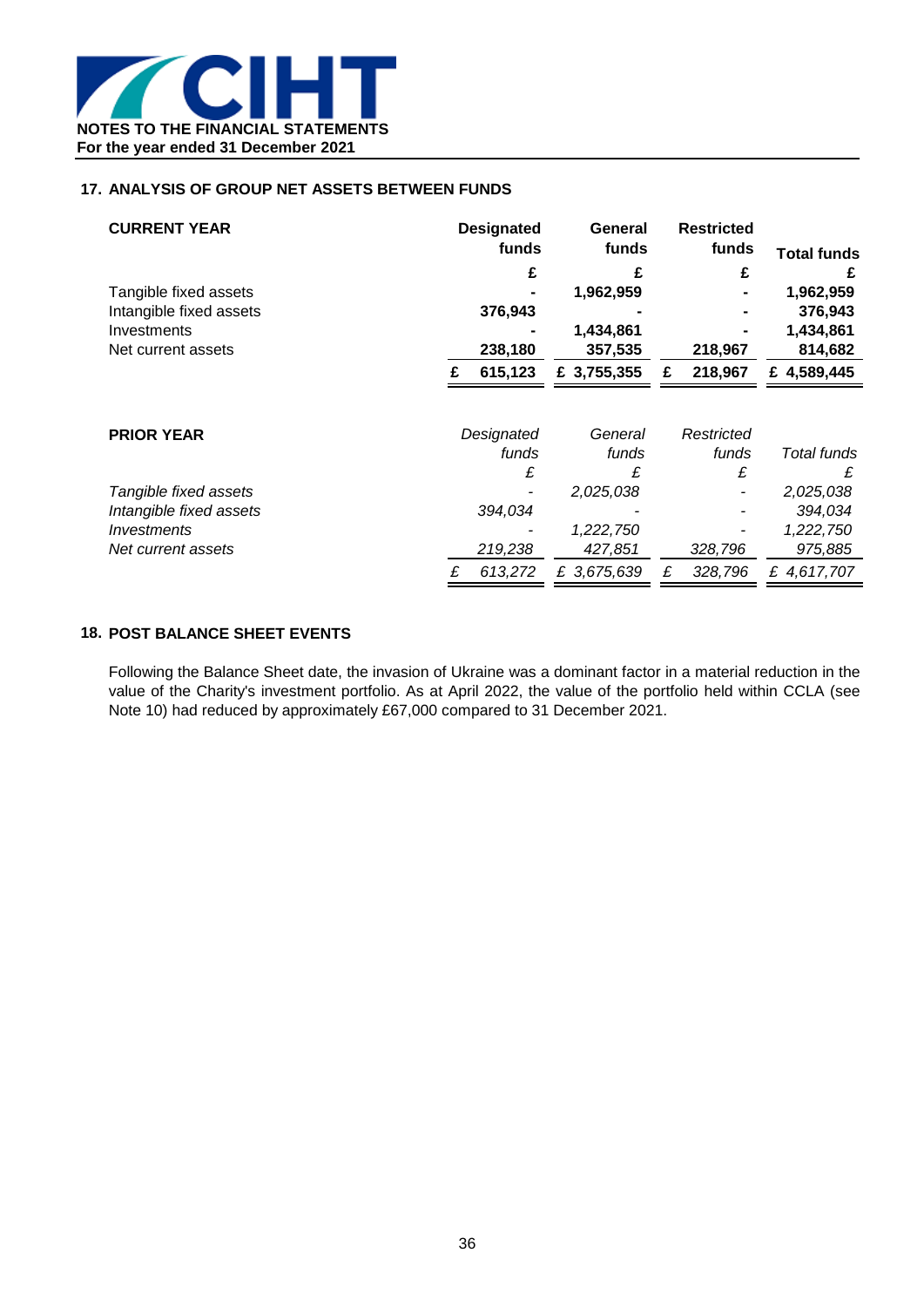

### **19. STATEMENT OF FINANCIAL ACTIVITIES - PRIOR YEAR**

|                                       | Unrestricted   | Restricted      | Total       |
|---------------------------------------|----------------|-----------------|-------------|
|                                       | Funds          | Funds           | Funds       |
|                                       | 2020           | 2020            | 2020        |
|                                       | £              | £               | £           |
| <i><b>Income</b></i>                  |                |                 |             |
| Donations and legacies                | 20,880         | 2,251           | 23,131      |
| Income from Charitable activities:    |                |                 |             |
| Member activities                     | 1,754,147      |                 | 1,754,147   |
| Project income                        | 198,415        | 248,000         | 446,415     |
| <b>Education income</b>               | 96,511         |                 | 96,511      |
| <b>Publication sales</b>              | 50,076         |                 | 50,076      |
| <b>National Conference</b>            | 4,645          |                 | 4,645       |
|                                       | 2,103,794      | 248,000         | 2,351,794   |
| Other trading activities:             |                |                 |             |
| <b>Appian Trading</b>                 | 33,599         |                 | 33,599      |
| Investment income receivable          | 1,764          |                 | 1,764       |
| <b>Total income</b>                   | 2,160,037      | 250,251         | 2,410,288   |
|                                       |                |                 |             |
| <b>Expenditure</b>                    |                |                 |             |
| Expenditure on Charitable activities: |                |                 |             |
| Membership<br>Education               | 1,267,571      | 30,284          | 1,297,855   |
|                                       | 234,995        | 3,998           | 238,993     |
| Publications                          | 439,328<br>600 |                 | 439,328     |
| <b>Motorway Archive Trust</b>         | 1,942,494      | 1,754<br>36,036 | 2,354       |
|                                       |                |                 | 1,978,530   |
| Expenditure on raising funds:         |                |                 |             |
| Trading & collecting subscriptions    | 310,178        |                 | 310,178     |
| <b>Total expenditure</b>              | 2,252,672      | 36,036          | 2,288,708   |
|                                       |                |                 |             |
| Net income / (expenditure) before     |                |                 |             |
| gains on investments                  | (92, 635)      | 214,215         | 121,580     |
| Net gains on investments              | 106,762        |                 | 106,762     |
| Net income /                          |                |                 |             |
| Net movement in funds                 | 14,127         | 214,215         | 228,342     |
| <b>Reconciliation of funds</b>        |                |                 |             |
| Total funds brought forward           | 4,274,784      | 114,581         | 4,389,365   |
| <b>Total funds carried forward</b>    | £ 4,288,911    | £<br>328,796    | £ 4,617,707 |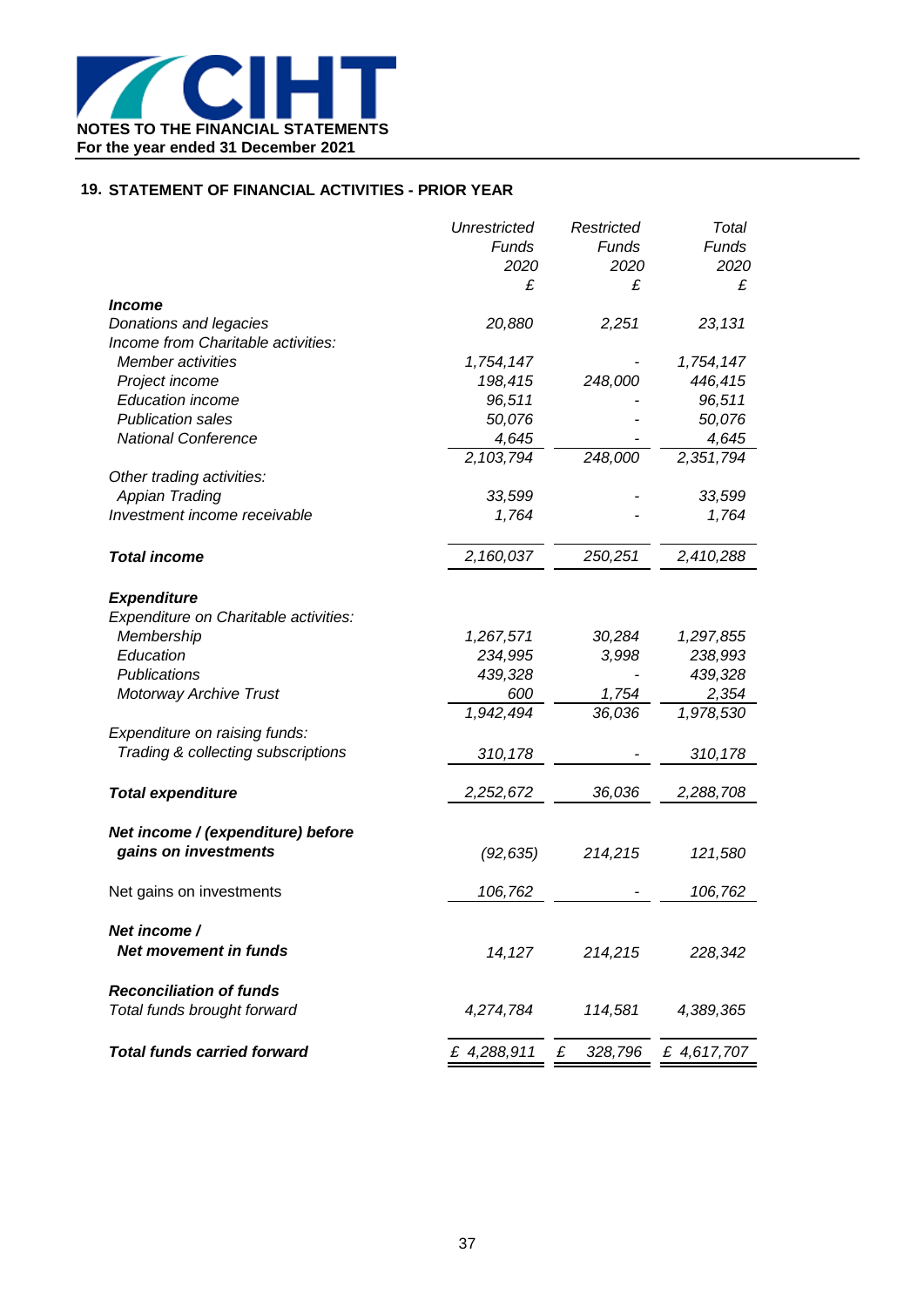

### **20. RELATED PARTY DISCLOSURES**

The members of the Trustee Board received no remuneration in relation to fulfilling their role as Trustees. Expenses for travel and subsistence reimbursed to 4 Trustees amounted to £979.

**Geoff Allister** is Chair of the CIHT Audit Committee and an Executive Advisor to Amey Consulting which is a member of CIHT's Partnership Network.

**Bert (Herbert) Bailie** is a CIHT Council member and a member of the Audit Committee. He is also Chair and Director of the Inclusive Mobility and Transport Advisory Committee.

**Susan Giahi Broadbent** is a CIHT Council Member and is a Senior Technical Director at Jacobs which is a strategic partner of CIHT who have sponsored CIHT events and activities.

**Josh Bush** is a CIHT Council Member and a Tier 1 Sponsor, Major Projects of National Highways.

**Andy Campbell** is a CIHT Council Member and a Technical Director of WSP which is a member of CIHT's Partnerships Network who have sponsored CIHT events and activities.

**Kristopher Campbell** is a CIHT Trustee and SPTO Civil Engineer of Transport for Infrastructure in Northern Ireland which is a member of CIHT's Partnerships Network.

**Kate Carpenter** is a CIHT Council Member and Divisional Director at Jacobs which is a strategic partner of CIHT who have sponsored CIHT events and activities.

**Ginny Clarke** is a CIHT Trustee, and she is also a Trustee of the Rees Jeffreys Road Fund who have supported CIHT projects on Equality, Diversity and Inclusion and careers. She is also a committee member of the Audit Committee of Royal Academy of Engineers.

**Tracey Collins** is a Council Member and Talent, Development and Inclusion Manager of Kier which is a member of CIHT's Partnerships Network.

**Claudia Currie** is a CIHT Council Member and an Associate Transport Planner at Mott MacDonald which is a strategic partner of CIHT who have sponsored CIHT events and activities.

**Anthony Ferguson** is a Council Member and Deputy Director of Traffic Technology at the Department for Transport.

**Jo Field** is a CIHT Council Member. She is also a Founder & Managing Director of JFG Communications Ltd whose current clients include Costain, Skanska and WSP which are strategic partners of CIHT who sponsor CIHT from time to time.

**Gill Foster** is a CIHT Council Member and member of the Audit Committee and is a Director at WSP which is a strategic partner of CIHT who have sponsored CIHT events and activities.

**Nick Hopcraft** is a CIHT Council Member and Sponsor, HS2 Delivery team, at Highways England who support / sponsor CIHT from time to time.

**Julie Hunt** is a Council Member and Associate Director of Highways of Jacobs UK Ltd which is a member of CIHT's Partnerships Network.

**Darran Kitchener** is a CIHT Trustee and an Associate Director of Milestone Transport Planning who have sponsored CIHT events.

**James Leeming** is a CIHT Council Member and a Senior Projects Manager of National Highways.